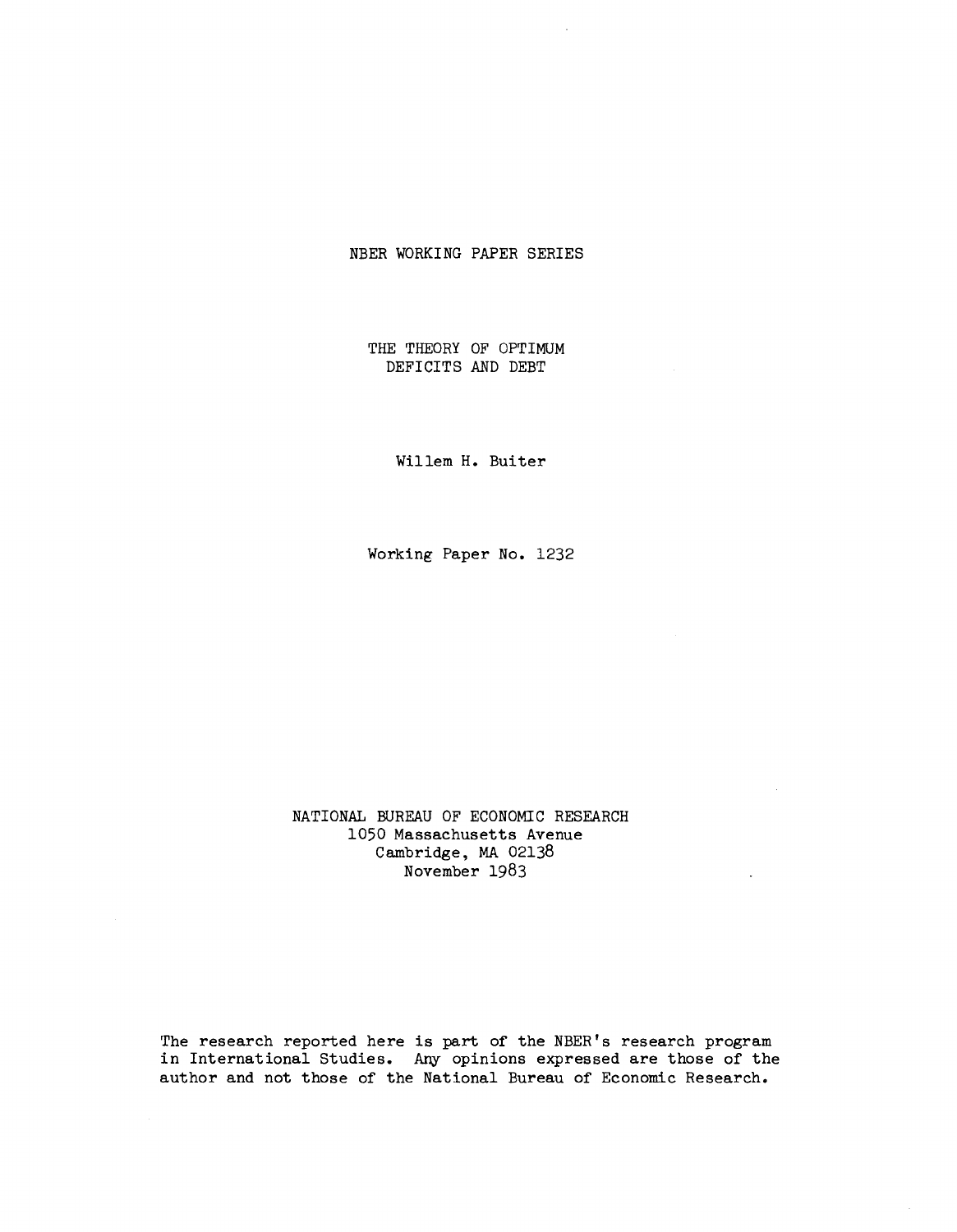The Theory of Optimum Deficits and Debt

### ABSTRACT

The paper surveys a number of neo—classical and neo—Keynesian approcaches to government financial policy. After reviewing the very restrictive conditions under which financial policy is just a veil without real consequences, non—neutral financial policy in neo—classical models is analyzed. At full employment, the substitution of borrowing for lump sum taxes crowds out private capital formation in a closed economy. Government financial policy can be used to implement optimal intertemporal risk distribution schemes. In the presence of distortionary taxes, the smoothing of tax rates over time may be optimal even where this involves systematic and predictable departures from continuous budget balance.

The case for deficit finance and the operation of the automatic fiscal stabilizers in a Keynesian world with disequilibrium in labour and output markets is restated.

The case for any kind of active financial policy rests on the presence of capital market imperfections (including incomplete contingent forward markets such as insurance markets), on the longevity of the institution of government and on the government's unique ability to tax.

Finally, certain long—run aspects of the fiscal and monetary stance are analyzed. This includes their sustainability, i.e. the consistency of long term spending and taxation plans with the monetary objectives and the crowding out targets. The concepts of the comprehensive net worth of the public sector and its permanent income are central to this analysis. The current U.K. position appears to be one of an unsustainable, "permanent surplus."

> Willem H. Buiter London School of Economics Houghton Street London WC2A 2AE England 01—405—7 68 6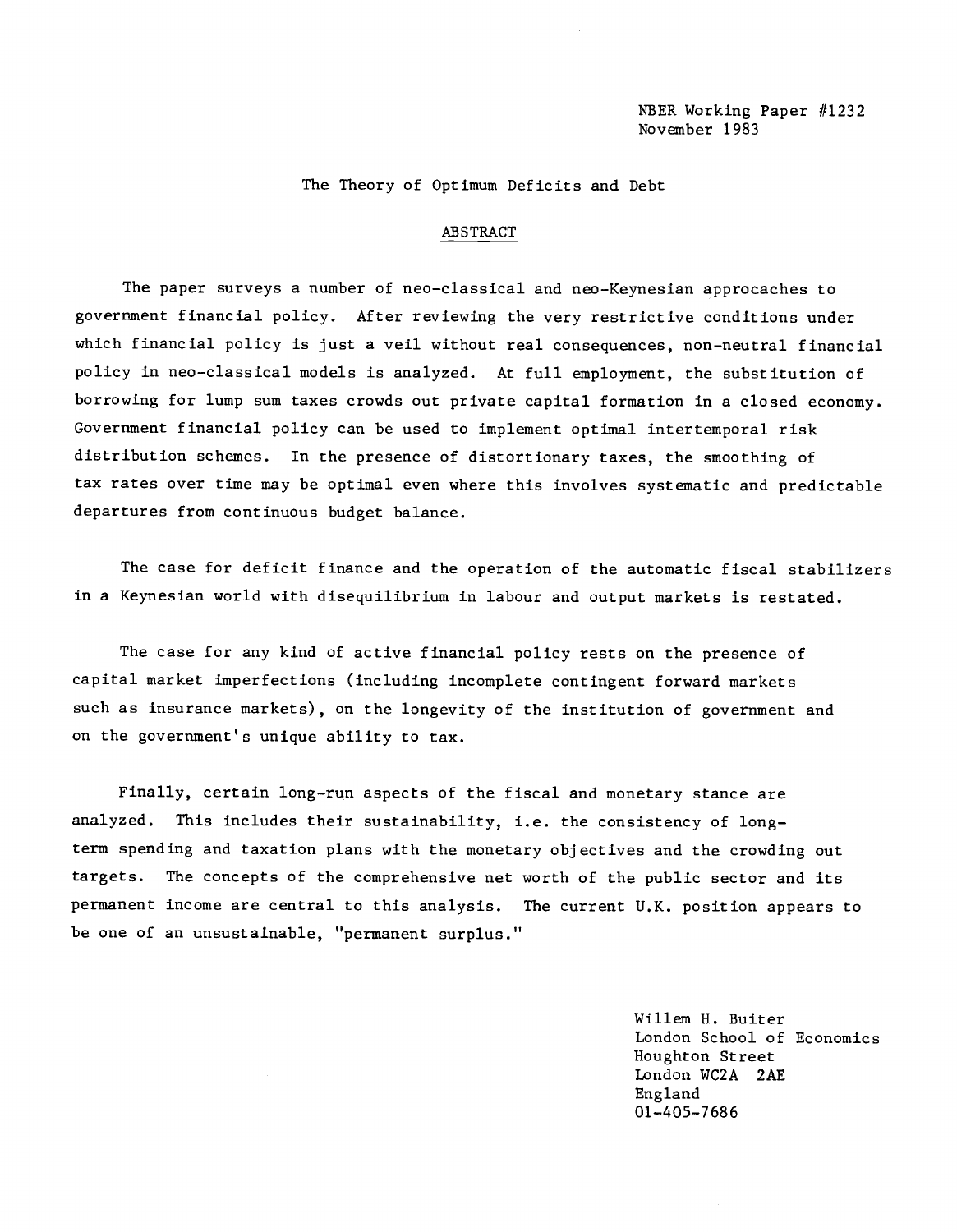### 1. Introduction

This paper deals with some of the issues that arise in connection with the optimal financing of a given progrannne of "exhaustive" public spending on goods and services. The determination of the size and composition of this real spending programme is not considered. A more general view would encompass the optimal joint determination of the public sector 's consumption and investment programme and its method of financing, but even the less ambitious approach adopted here raises a very wide range of issues and considerations.

Government financial policy is about the management of the public sector balance sheet, broadly defined. It includes the choice of taxation versus borrowing. It also concerns the composition or structure of taxes (lump-sum, direct, indirect, degree of progression, etc.) and the characteristics of the debt instruments issued by the government (interest-bearing or non-interest bearing, legal tender, maturity, degree of indexing, etc.). Monetary policy, exchange rate management and foreign exchange market intervention therefore belong to financial policy as much as open market operations or bond issues "to finance the deficit". It should be obvious that questions concerning the distribution of income (intra—generational as well as intergenerational) are inextricably intertwined with questions relating to the financing of a given real spending programme. Stiglitz (l983a,b) has emphasised the inevitable intertemporal and intergenerational risk-sharing attributes of financial policy, something I shall return to in Section II.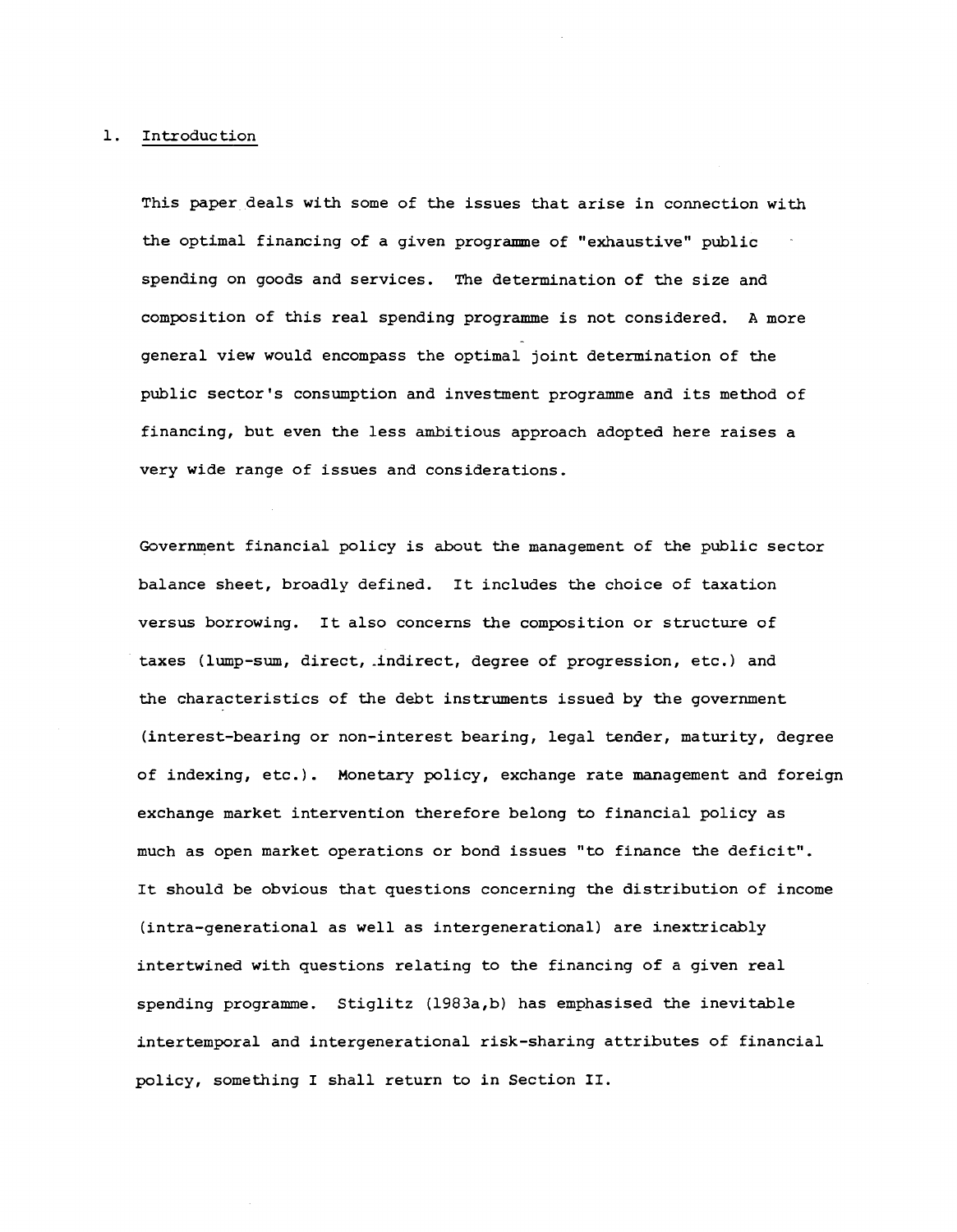Like any other kind of government intervention in the economy, government financial policy can be rationalised in one of two ways. The first is intervention for purely distributional reasons. While they are of major importance, I shall not pay much attention in what follows to the distributional objectives of the government. The disttributional consequences of alternative financing rules will, however, be central. Indeed financial policy influences real economic variables largely by affecting the intertemporal and interpersonal (including intergenerational) distribution of income and wealth. The second justification for financial policy is the identification of instance(s) of market failure together with the attribution to the government of the ability to undertake remedial welfare-improving actions that private agents either cannot undertake or do not find in their own perceived self-interest to undertake.

The market "imperfections" central to an appreciation of the potential welfare-improving role of financial policy are capital market imperfections. Included in this are any restrictions on the ability of private agents to effect intertemporal transfers of purchasing power in either direction at social intertemporal terms of trade. In the overlapping generations model with finite lives and without operative intergenerational gifts and bequests, the incompleteness of the set of forward markets (or the absence of a full set of Arrow—Debreu securities) is due to the "technological" constraint that the dead cannot consume goods and services and the legal constraint that private agents cannot impose binding financial obligations on the unborn. In real life this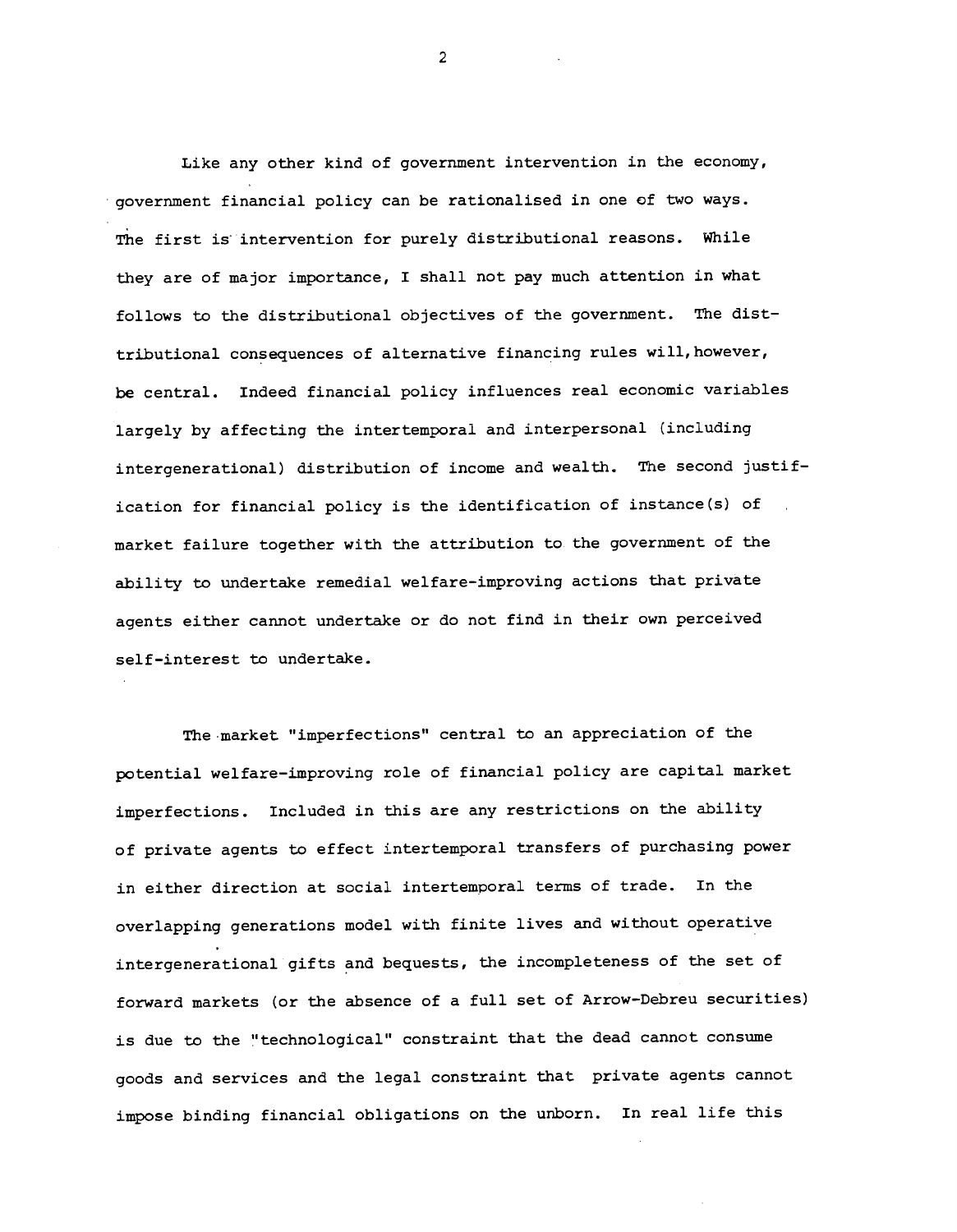non-existence of certain forward markets is augmented by a wide array of capital market imperfections. Private agents are constrained in their spending plans by the illiquidity and non-marketability of certain assets such as pension rights and human capital (including expected future income tax cuts) . Collateral requirements limit access to credit. These cash flow constraints, liquidity constraints, lack of suitable collateral, non-marketability of certain assets and a host of similar capital market imperfections need not take the form of strict credit rationing but may instead merely be reflected in a market price of credit that is in excess of its shadow price.

My inability to borrow on the same terms as the U.K. government is of course not in and of itself evidence of market failure. Recent applications of the theory of market equilibrium under asymmetric Information to credit markets (see e.g. Webb [1981], Stiglitz and Weiss [1981, 1983]) however, have shown how adverse selection or moral hazard can generate privately rational but socially inefficient equilibria that may be characterized by credit rationing, excessive spreads between lending and borrowing rates, etc.

Granted the existence of significant and persistent capital market imperfections, does the "opportunity set" of the government differ from and in certain respects dominate that of private agents? In the overlapping generations model already referred to, there are two features that differentiate private and public possibility sets. First, the institution of government is longer-lived than the individual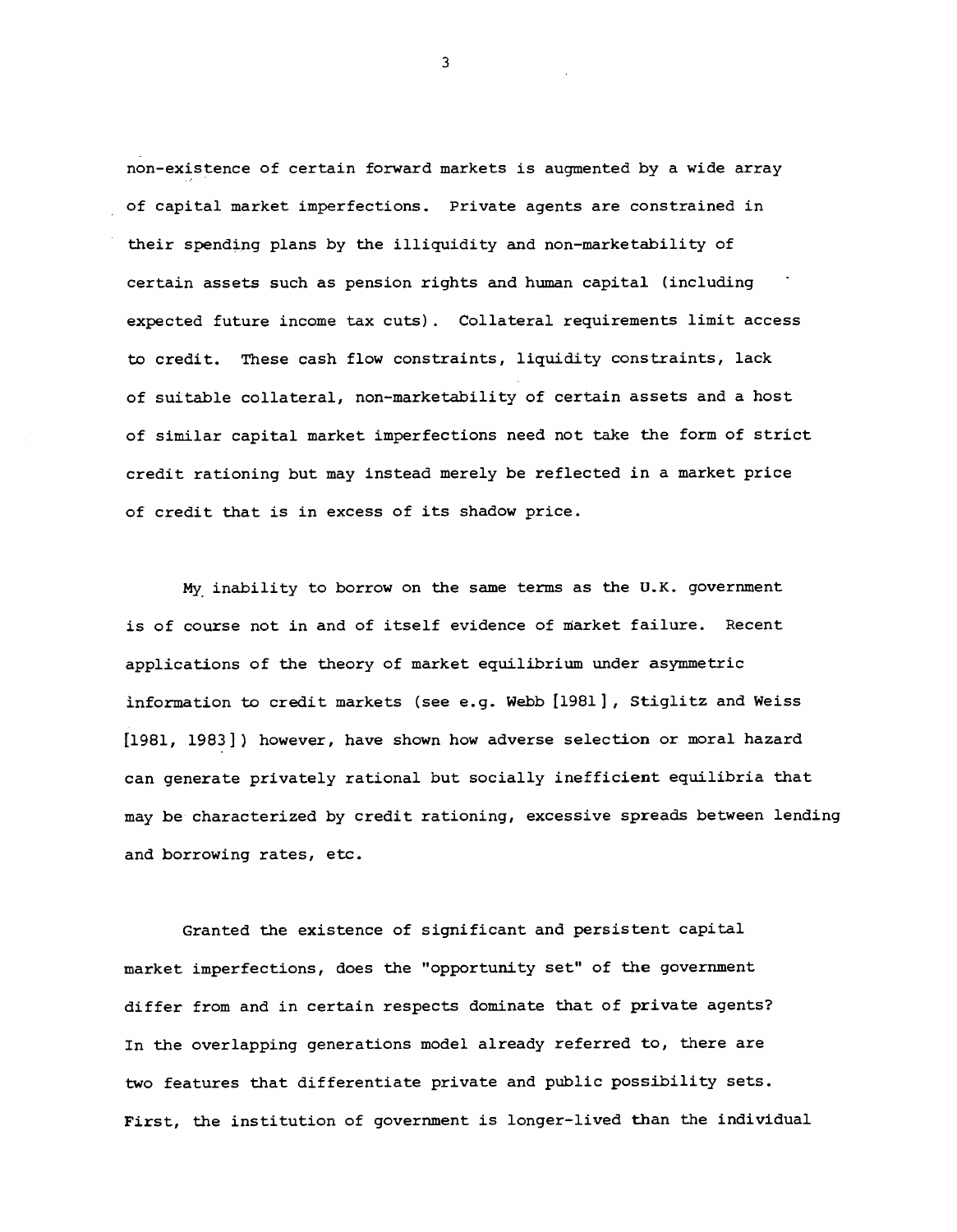private agents. Frequently endowed with eternal life, governments can, in these models, enter into contracts that extend beyond the life-span of any given generation. In this way governments can be a substitute for some of the non-existent forward markets. Second, the authorities have the power to tax, i.e. the power to impose unrequited charges or payments on individuals. For good reasons, governments are exceedingly jealous of this power and discourage private agents from assuming this prerogative which is classified as theft when exercised on private initiative.

The power to tax enables the government to redistribute income between members of the same generation at a point in time, over time for an (a group of) individual(s) and between generations. This power to tax is also the reason why, in an uncertain world, governments can  $\frac{1}{\sqrt{2}}$ borrow on terms that are superior to those faced by private agents. Total current and future national income is, subject to political constraints on the tax burden, the collateral for government borrowing. The risk of default through insolvency (but not of discretionary or dishonest default) is therefore less for governmentbonds than for private debt. Most governments also have the power to determine what shall be legal tender. Almost all have opted for a government monopoly of legal tender, thus adding directly to the attractiveness of those of their liabilities designated to be legal tender (their monetary liabilities)

<sup>1.</sup> Clearly I.B.M. borrows on better terms than the state of Grenada. The insertion of the word "most" before 'governments' and 'private agents' would, however, merely clutter up the text.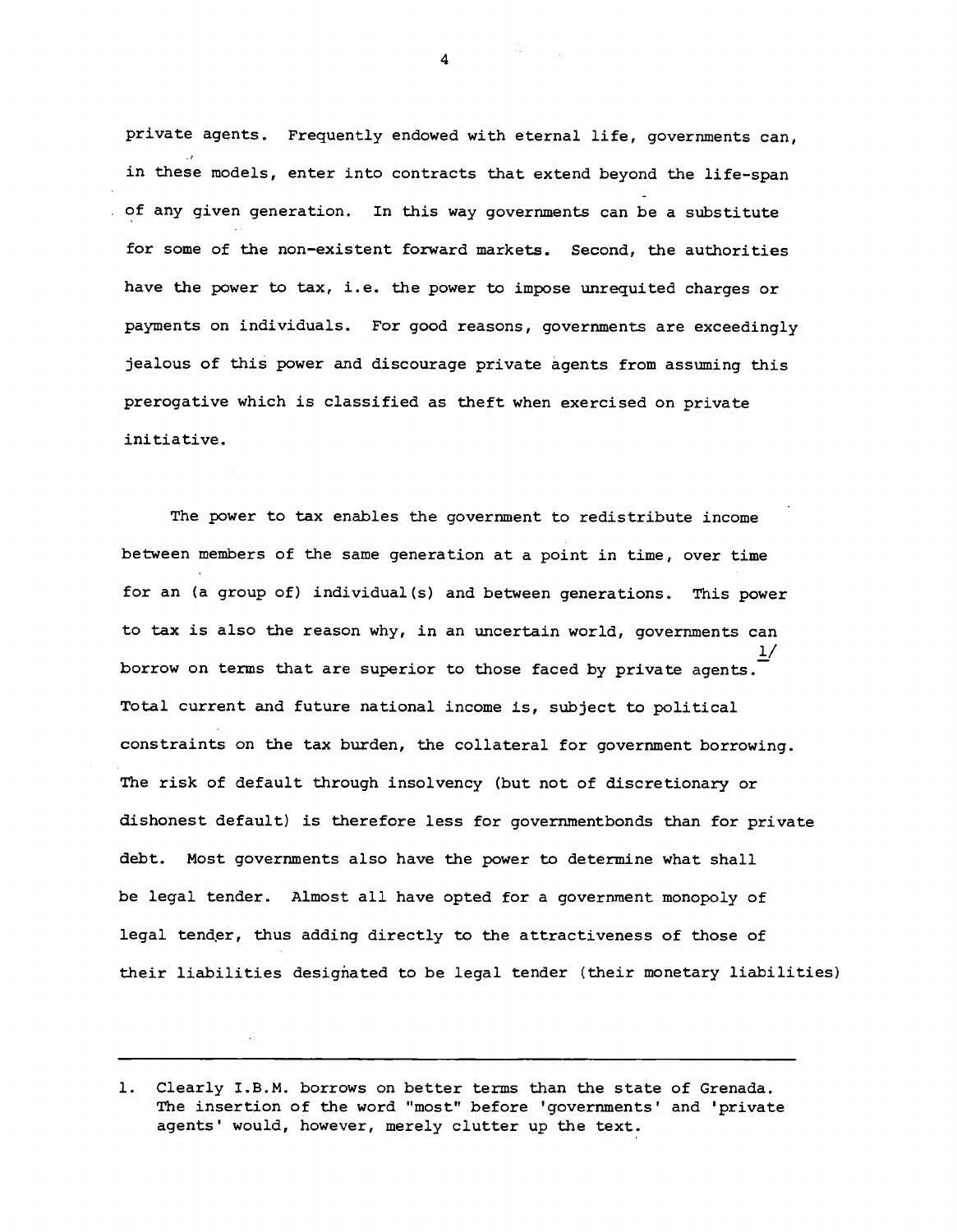and improving indirectly the quality of all public debt. Most of the other differences between private and public opportunity sets referred to in the literature derive from the greater longevity of the institution of government and the government's power to  $\frac{27}{\pi}$  The view of government financial policy I am advocating has governments acting as a superior financial intermediary, changing the composition of private sector portfolios over time and altering private disposable income flows. Well—designed policy interventions of this kind exploit the government's "comparative advantage" in borrowing to smooth out income streams and facilitate risk sharing. By exploiting its position as the "natural borrower", or borrower of first resort, governments can minimize the extent to which disposable income, current cash flow and the portfolio of liquid, marketable or realizeable assets become binding constraints on private consumption, investment, production and portfolio allocation decisions.

This view of financial policy is at the opposite end of the spectrum from the ancient "debt neutrality" position as restated by Barro [1974] (see also Buiter [1979, l980a] and Carmichael [1982]). Debt neutrality, i.e. invariance of the real solution trajectaries of the economy underchanges in the borrowing-taxation mix, prevails if financial policy cannot affect the intertemporal (including the intergenerational) distribution of income and terms of trade. With infinite-lived households or, equivalently, finite-lived households characterized by an operative chain of intergenerational gift and bequest motives, with private access to

<sup>2.</sup> e.g. Webb [1981] shows how government financial policy will be nonneutral in a world with asymmetric information, if it is less costly for the government to extract taxes from reluctant taxpayers than it is for private lenders to compel performance by dishonest borrowers.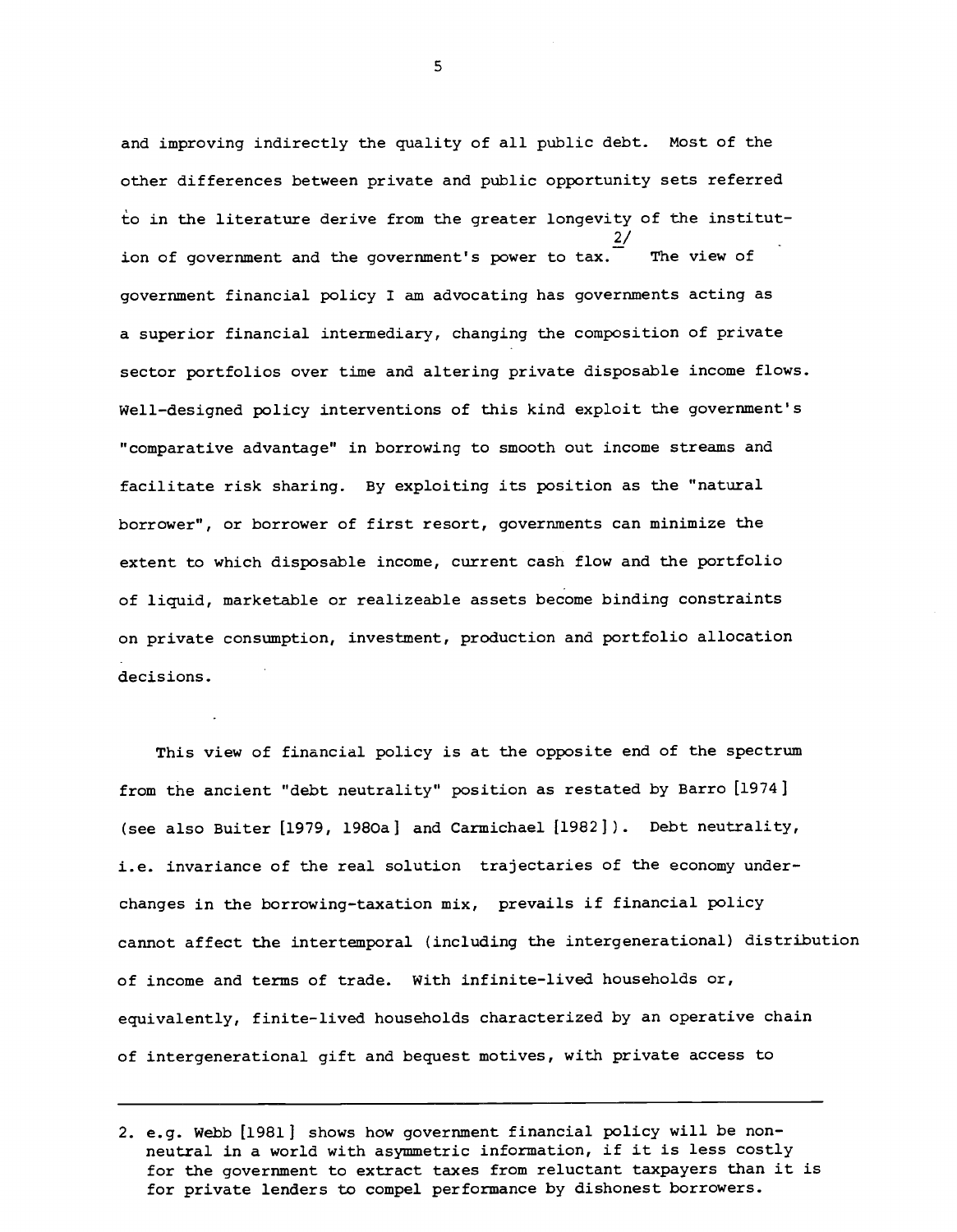capital markets on the same terms as the government and with unrestricted lump-sum taxes and transfers, public sector financial policy is irrelevant. Relaxing any or all of these exceedingly restrictive assumptions causes this Modigliani—Miller theorem for the public sector to break down and a potential welfare-improving role for active financial policy to emerge.

Active financial policy is most easily defined as the orthogonal complement of passive financial policy. Passive financial policy I define as balanced budget financial policy, i.e. a continuous or period by-period matching of receipts and expenditures. Weakly passive financial policy permits balanced budget redistribution; strictly passive financial policy compels taxes and taxes net of transfers and subsidies to be the same. It is well—known that, e.g. in the over-lapping generations model of Diamond [1965] , a balanced budget social security scheme implemented through lump sum taxes on the young and lump—sum transfer payments to the old will depress capital formation. Most balanced budget intertemporal or intergenerational redistribution schemes can be reproduced in terms of their effects on all real endogenous variables by unbalanced budget policies involving public sector borrowing or lending. e.g. the social security scheme just mentioned is isomorphic to government borrowing with debt service financed by new debt issues and by lump sum taxes on the young. Without risk of ambituity I shall therefore identify active financial policies with policies that permit, under specified conditions, systematic and predictable departures from budget balance.

Active financial policy, as just defined, has a wide range of functions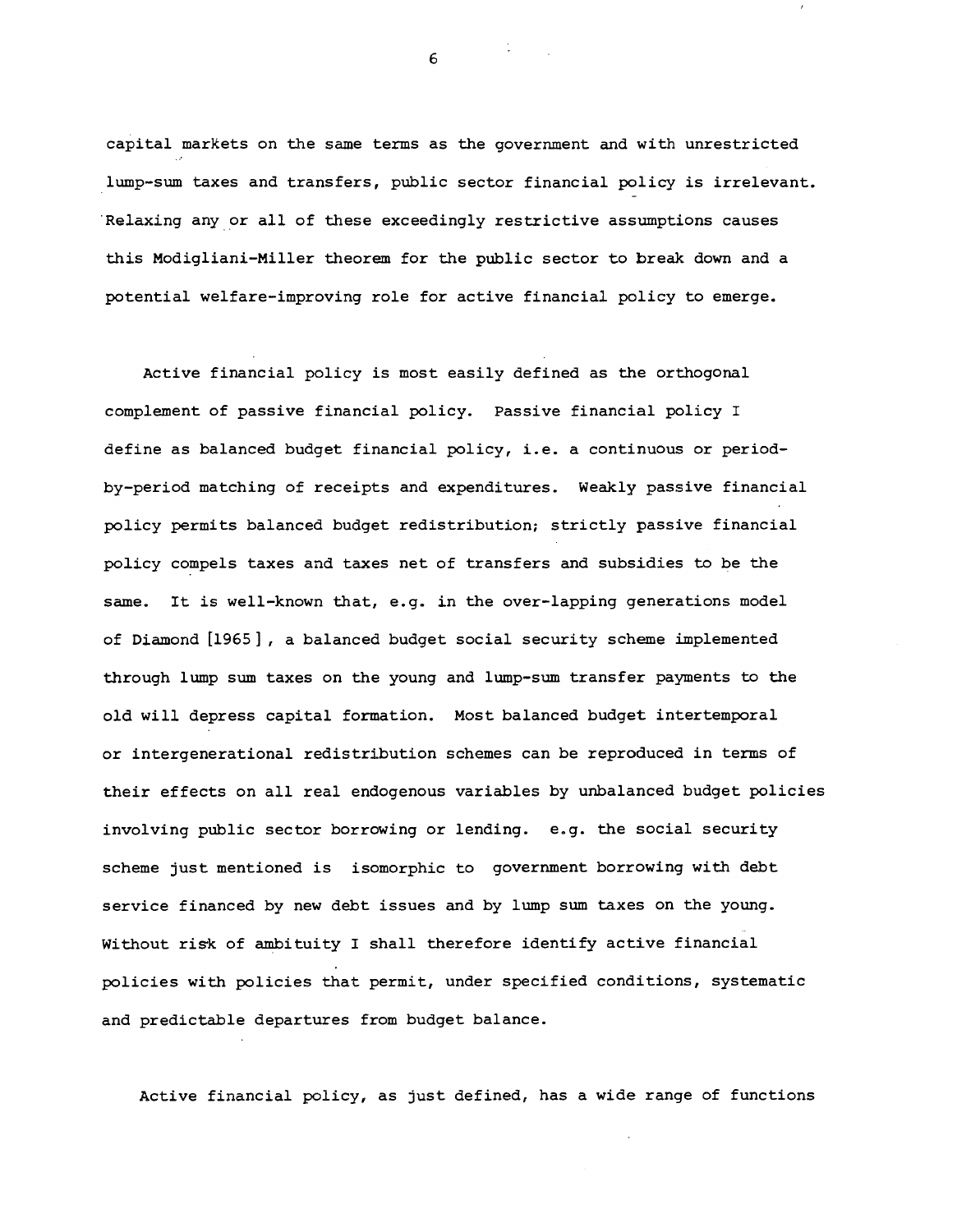and. consequences, only a few of which can be considered here. By influencing the interpersonal, intertemporal and intergenerational distribution of income it will affect risk sharing, the extent to which households can smooth consumption over the life cycle and capital formation. All this can occur in models in which current goods and labour markets clear continuously. I shall discuss this briefly in Section II. If lump sum taxes are not feasible, the timing of distortionary taxes will influence to total excess burden or dead weight loss imposed on the economy. The same will hold if tax collection costs in any given period are a more than linearly increasing function of the marginal or average tax rate in that period. This is considered in Section III. Again this applies in labour and output market clearing models.

For models with a strong new classical flavour, it has been established that various contingent or conditional financial rules (monetary or fiscal feedback rules) which are, in general, inconsistent with continuous budget balance, will alter the joint distribution function of real economic variables by changing the information content of currently observed prices when there is incomplete information about the current state (Weiss [1980], Turnovsky [1980], Buiter [1980b, 1981]). While of some theoretical interest, this financial stabilization channel appears to be of secondary practical importance and I shall not consider it any further here.

In a world with persistent labour market and/or output market disequilibrium, the capital market imperfections that are the sine qua non of financial policy spill over into the markets for output and labour.  $E.q.$ the existence of the multiplier, which is due to the inclusion of current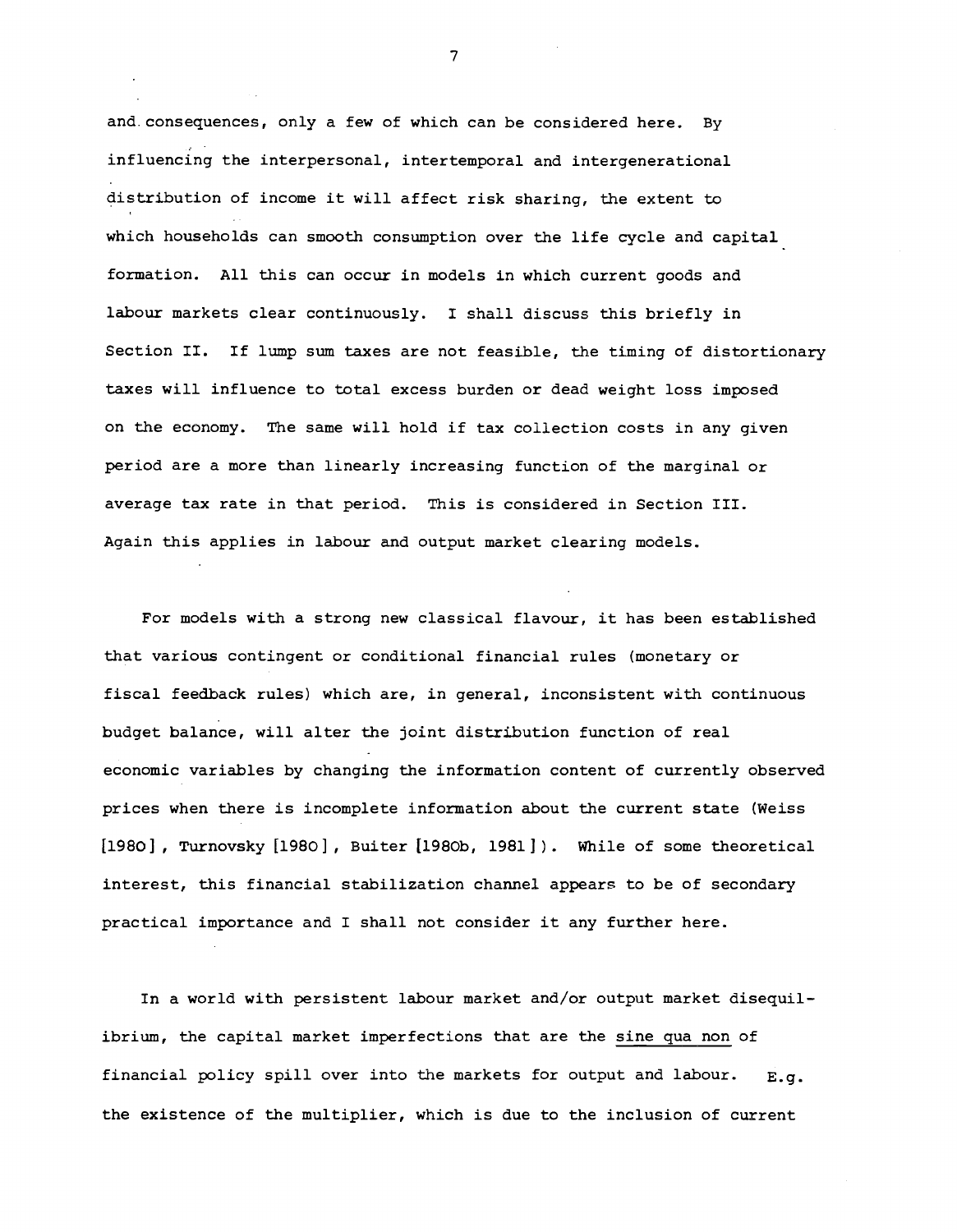disposable income as an argument in the private consumption function, over and above its contribution to permanent income, reflects a capital market imperfection - the difficulty of borrowing against the security of anticipated future labour income. In a fixed price model the operation of the multiplier amplifies the effect of demand shocks on output and employment. Financial policy entailing temporary deficits  $3/$ may be the appropriate government response. The balanced budget multiplier theorem would appear to suggest that any desired response to demand shocks can be achieved without deficits by varying both exhaustive public spending and taxes net of transfers. I would argue that, to a first order approximation, optimal budgetary stabilization policy of this kind would involve varying taxes and transfers in response to demand shocks while leaving the path of public consumption and investment spending unchanged. The intuitive reasons for this are that if public sector consumption spending is worthwhile, it is worthwhile regardless of the aggregate demand shocks that afflict the economy and that the time profile of public sector capital formation is dictated within rather narrow limits by the time profile of future planned public sector production. The government's spending programme on goods and services should be designed to achieve the best feasible public—private consumption mix out of permanent national income. The tax-transfer-borrowing and money creation rules should be aimed at optimizing national permanent income, keeping private disposable income in line with private permanent income and ensuring an adequate share of disposable, realizable (financial)

8 and 200

<sup>3.</sup> First best policy would eliminate the market imperfections. The discussion assumes that this has been pursued as far as is possible.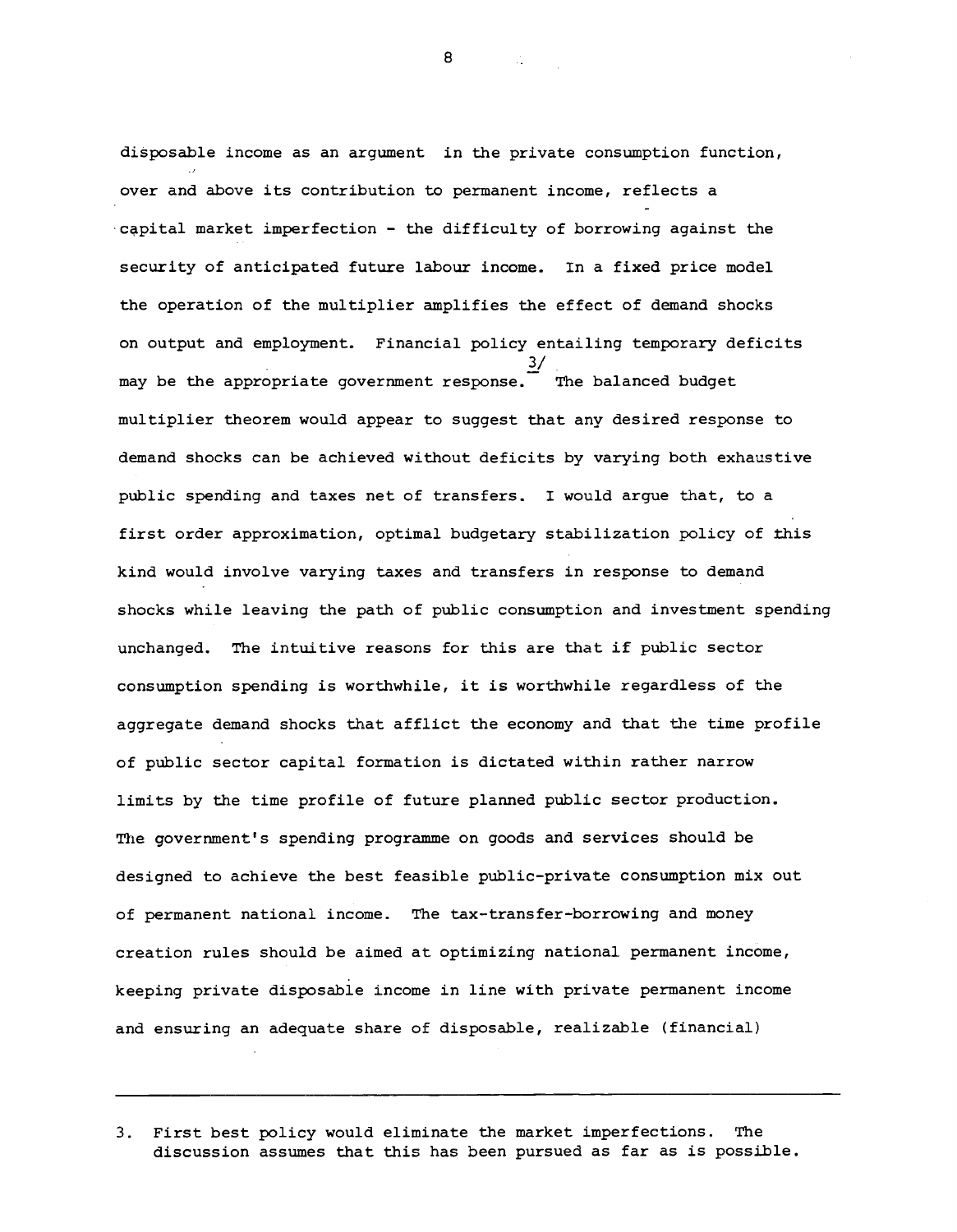private wealth in total or comprehensive private wealth, which includes such illiquid assets as human capital.

The above applies to the optimal design of exhaustive spending policies and financing policies. If, as in the U.K. today, certain categories of public spending (especially public sector capital formation) have been cut to levels that are well below most reasonable notions of optimality and if at the same time a "Keynesian" fiscal boost to aggregate demand is desirable, both structural (or allocative) and stabilization purposes can be served by a larger volume of spending on goods and services (social overhead capital formation and investment in some of the nationalized industries in the U.K.). In Section IV I review briefly some of the well—known arguments .about the role of deficits and debt in short run stabilization policy when there is disequilibrium in labour and product markets.

Concern about debt and deficits on the part of the authorities tends to derive from two alleged consequences of public sector deficits. First, to the extent that deficits are monetized they are feared to lead to inflation. Second, to the extent that they are not monetized but financed by issuing interest—bearing debt, they are feared to "crowd out" interestsensitive private spending, especially private capital formation. This "crowding out" can occur either through upward pressure on real interest rates caused by additional borrowing or by displacing private capital formation at given real interest rates, as in Sargent and Wallace [1981] (see also Buiter  $[1982a, b; 1983]$ ). Section V considers in some depth the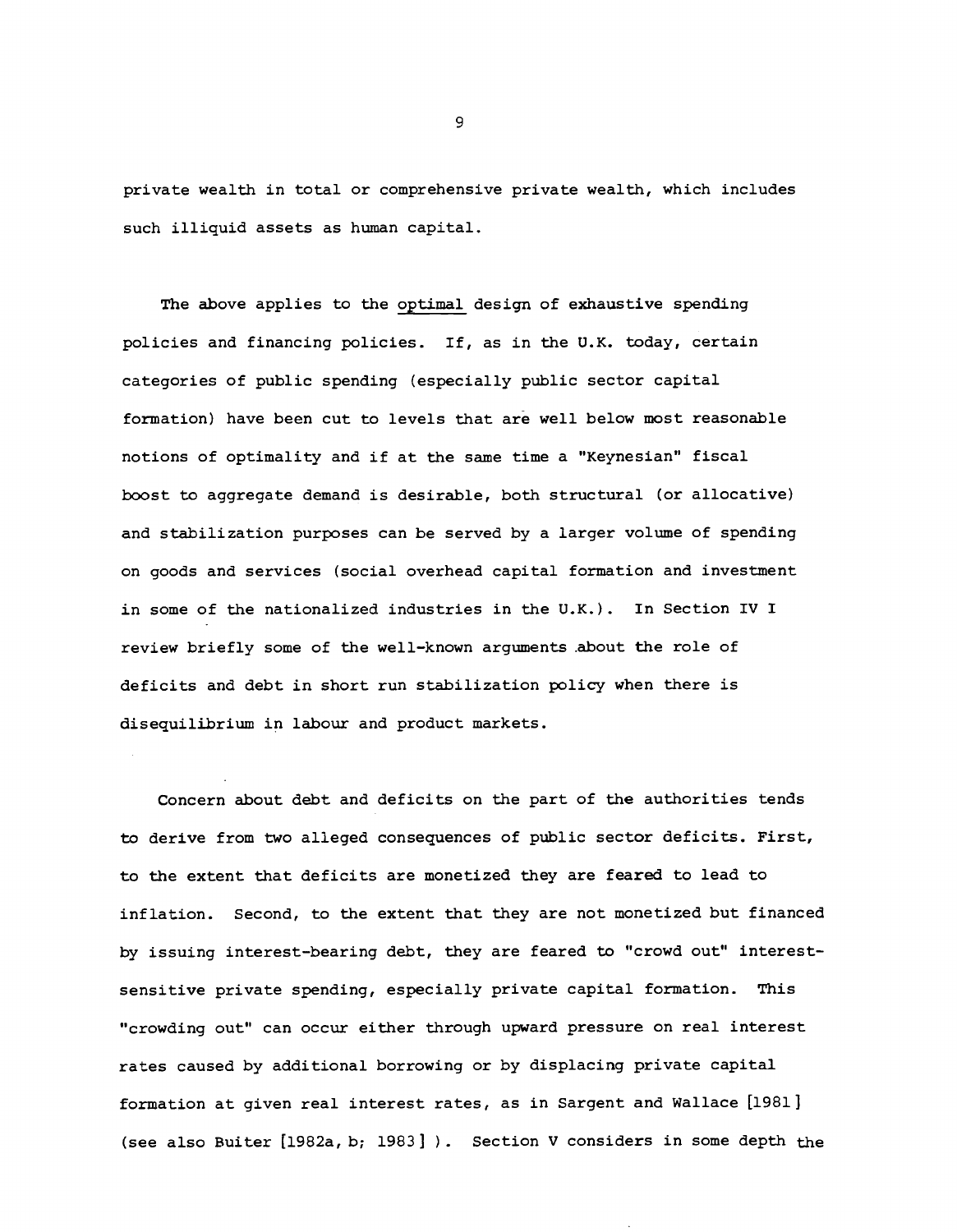"eventual monetization" implied by the government's fiscal and financial 4/ plans and the long-term financial crowding out — implications of the government's budgetary and monetary policy. While these issues belong to the domain of positive rather than normative fiscal and financial policy, they are of considerable practical interest. On the principle that feasibility is a prerequisite for optimality Section V therefore analyses the sustainability, consistency and credibility of fiscal, financial and monetary policy. The comprehensive net worth and permanent income of the public sector are two central concepts in this analysis.

# II. Financial policy with lump-sum taxes and transfers when goods markets and factor markets clear.

Using the analytical framework of the simple overlapping generations model without intergenerational gift and bequest motives, Stiglitz [1983a,b establishes the following propositions for the case where unrestricted lump sum taxes and transfers are possible and output and factor markets clear.

# Proposition I (Stiglitz 1983a)

An increase in the government deficit has neither real nor inflationary effects so long as the associated changes in (lump sum) taxes are distribution

<sup>4.</sup> I only consider the familiar financial crowding out issue. Other forms of "direct" crowding out due to complementarity or substitutability between private and public consumption and investment etc. are not dealt with (see Buiter [1977] ).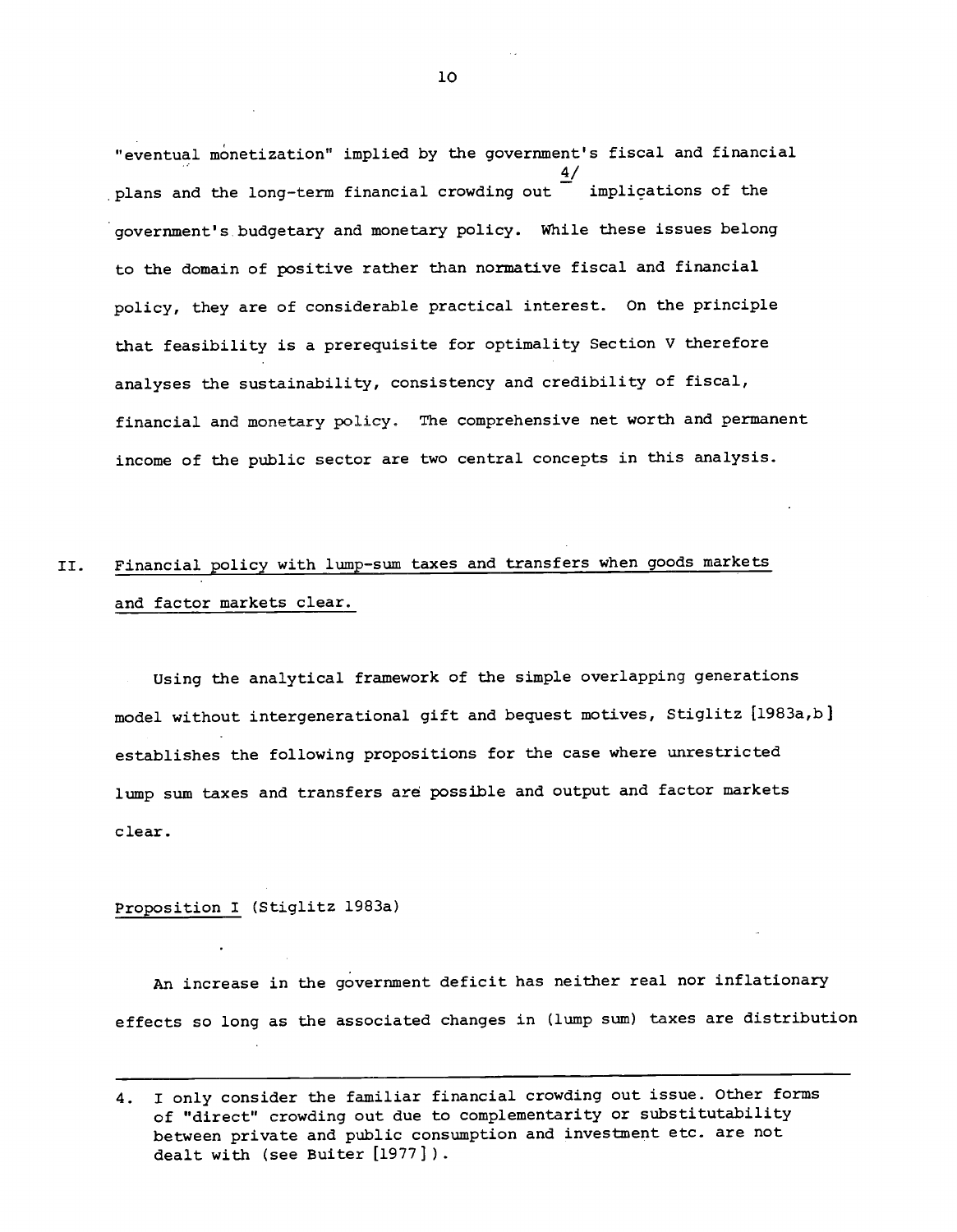neutral and so long as the debt will eventually be reduced to its original level.

# Proposition II (Stiglitz 1983b)

A temporary change in the structure (maturity composition, nature and degree of index linking, etc.) of the public debt has no real or price level effects provided it is accompanied with the appropriate lump sum taxes/subsidies to avoid any distributive effects.

# Proposition III (Stiglitz 1983a, b)

A change in the interest rate paid on (unindexed) government debt financed by a change in the supply of such debt has price level effects but no real effects.

Note that all these propositions apply to an economy in which there is no explicit or implicit transactions technology. Government debt has a store of value function only; there is no special medium of exchange or means of payment function for a subset of the public sector's financial liabilities, i.e. there are no monetary assets. "Inflation" in Stiglitz's models is a decline in the price of public debt in terms of real output. The first two propositions give the conditions under which the Modigliani-Miller theorem for the public sector holds in this economy. The third propositionis the familiar classical dichotomy.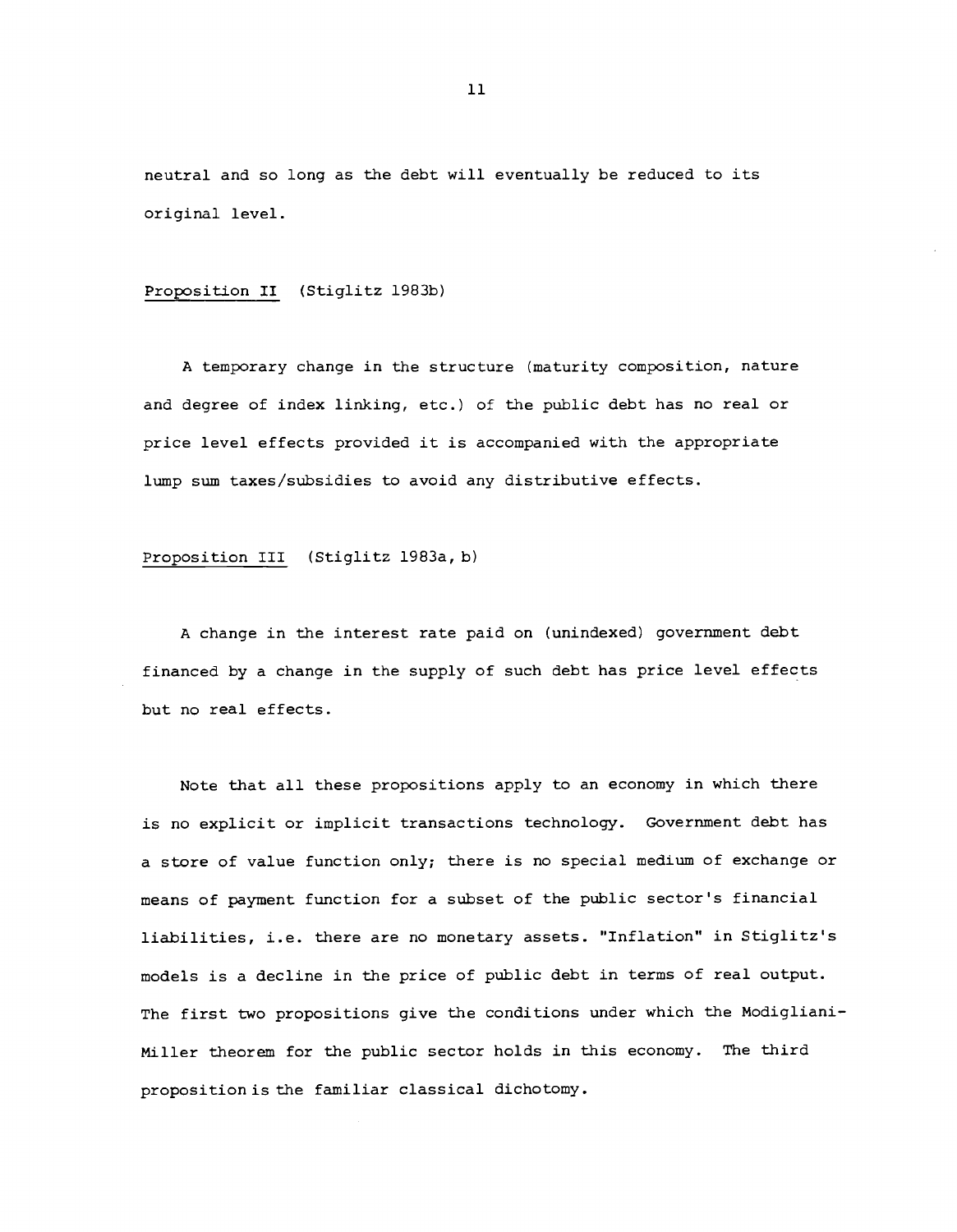The interest of Propositions I - III lies in the extreme restrictiveness of the conditions under which financial policy will be neutral. Stiglitz goes on to show that

## Proposition IV (Stiglitz 1983a)

Any anticipated changes in financial policy other than those described in propositions I, II and III have both real and price level effects on the economy. Any unanticipated change has no real effects on the economy only if it doesn't change individual's subjective probability distributions concerning future government financial policy and if all changes in debt are accompanied by changes in lump—sum taxes and subsidies to neutralize any distributional consequences.

Having established the non-neutrality of "almost all" financial policy actions or rules, the design of optimal financial policy can be tackled. Since the class of models under consideration is rather far removed from practical applications, I shall limit the discussion to two aspects of optimal financial policy.

### Government debt and private capital formation

In the Diamond version of the overlapping generations model, debt issues involve redistribution from the young to the old. This depresses saving and capital formation in the short run and lowers the steadystate capital-labour ratio. In such economies private decentralized decision making can result in equilibria in which the real interest rate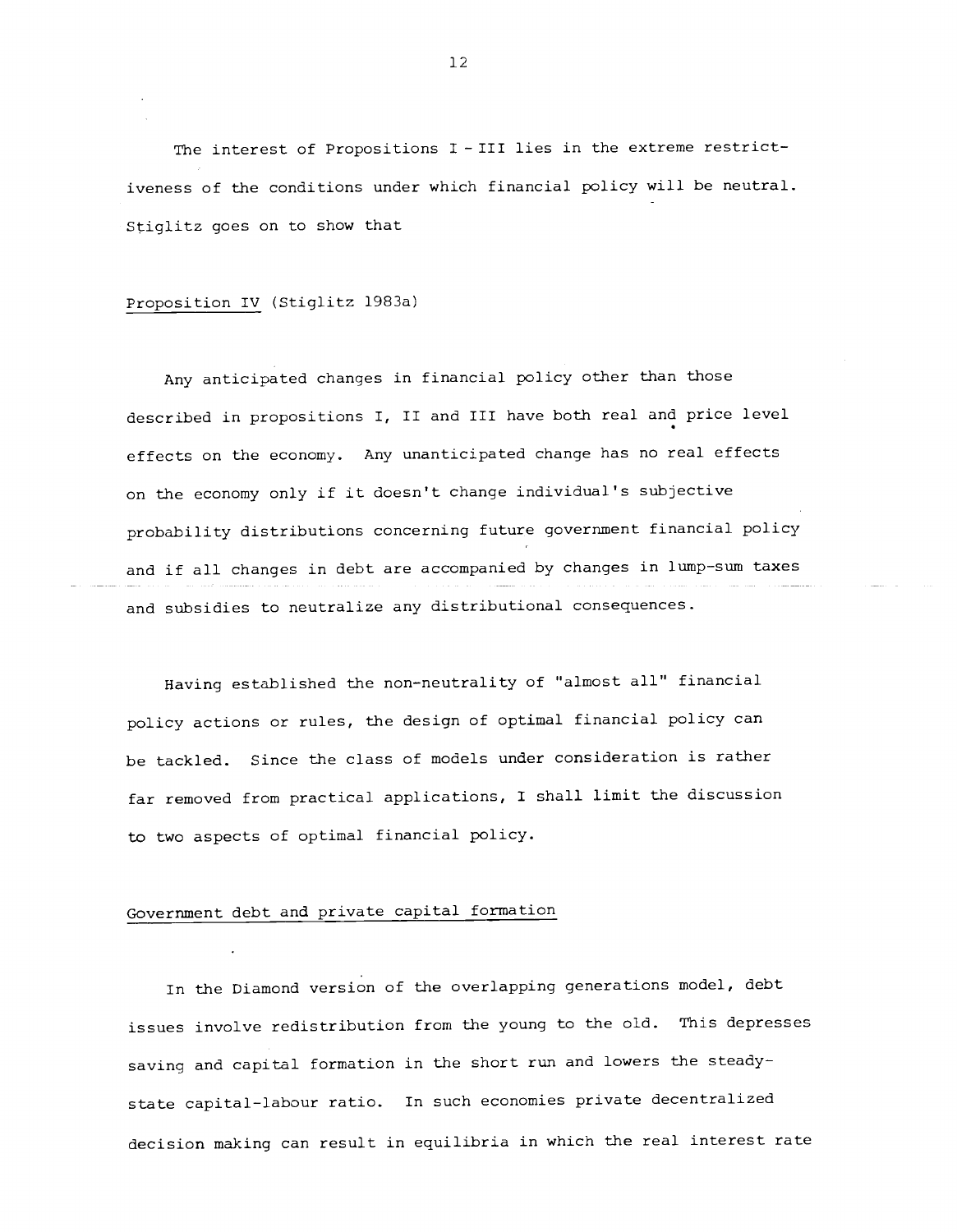is below the natural growth rate. This dynamic inefficiency can be eliminated by issuing government debt to absorb excessive private saving. If the real interest rate exceeds the growth rate such Pareto improving financial policies are not feasible. Given the government's social welfare function (which would typically be strictly increasing in the welfare of each generation), social welfare improving financial policy actions may still exist. E.g. budget surpluses and government lending can boost capital formation. The welfare loss this imposes on those currently old may be more than compensated for by the welfare gains of the young and of future generations.

## Optimal intertemporal risk distribution schemes

The effects of financial policy on private capital formation occur even without uncertainty. In a stochastic environment government financial policy can generate changes in the intertemporal (and specifically the intergenerational) distribution of risk. In the two period overlapping generations model, individuals of different generation cannot trade risks in the market place. The longevity of the institution of government permits intergenerational risk sharing through the public debt—tax-transfer mechanism. A detailed analysis can be found in Stiglitz (1983a, b) who shows that the optimal (in terms of an individualistic social welfare function<sup>-</sup>) intertemporal distribution of wealth and risk can be implemented, at a constant price level, through financial policy involving only a single

<sup>5.</sup> Stiglitz [1983a] uses a social welfare function that is the discounted sum of each generation's utility. The proposition about optimal intergenerational risk sharing transcends this specific parameterization.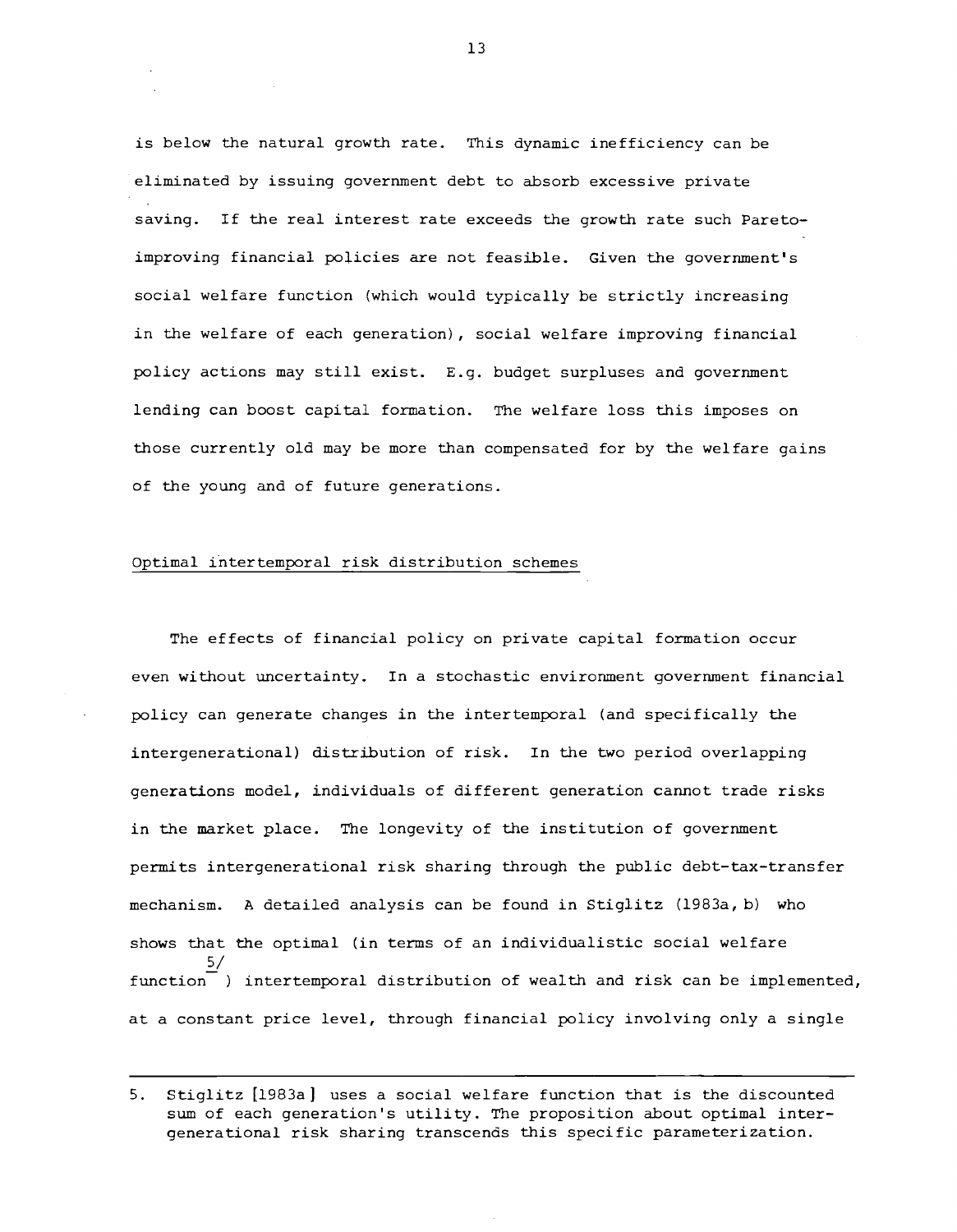financial instrument provided the government can impose age—differentiated lump—sum taxes and transfers. When lump—sum taxes and transfers cannot be fully adapted to individual characteristics, the existence of a variety of public sector debt instruments is potentially welfare improving.

The time profile of debt and deficits under optimal financial policy will be a function of all taste and technology parameters in the economy, of the stochastic shocks disturbing it and of the authorities' objective functional. Generalizations are impossible other than the rather self evident one that a policy of continuous budget balance is likely to be optimal under a set of conditions of measure zero.

# III. Financial policy with distortionary taxes and transfers when goods markets and factor markets clear.

Recently Barrow [1979, 1981] and Kydland and Prescott [1980] have applied a well known "uniform taxation" theorem in public finance to the macroeconomic problem of optimal public sector debt and deficits in an economy with continuous full employment. In the absence of uncertainty and given suitable symmetry, homogeneity and separability assumptions, it is optimal to levy wage taxes at a constant proportional rate throughout an individual's lifetime. (See Sandmo [1974, 1976] , Sadka [1977] and Atkinson and Stiglitz [1980]). The argument assumes the non-availability of lump sum taxes and subsidies. The original public finance literature was formulated in terms of the deadweight loss or excess burden of fiscal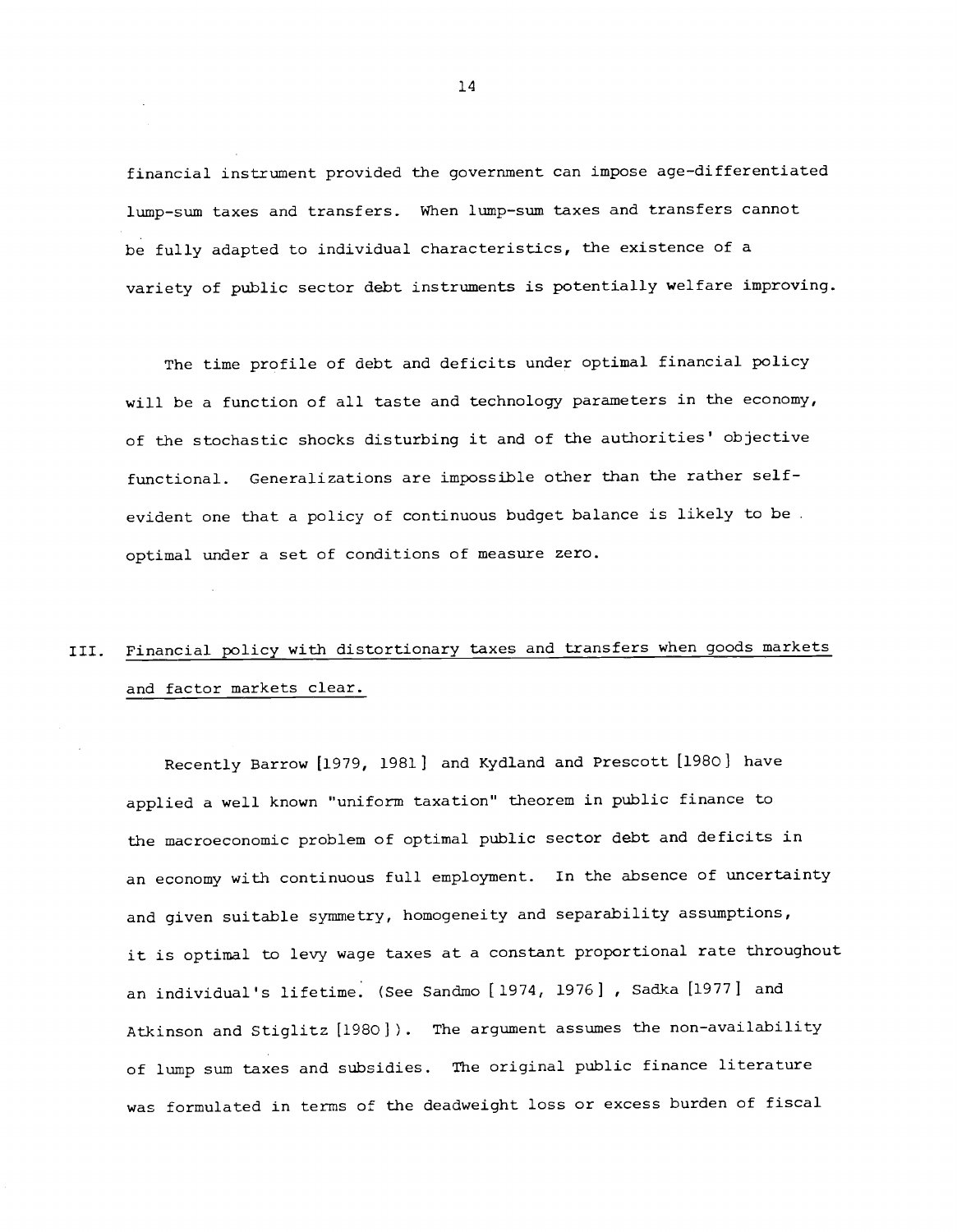programs involving distortionary taxes, whose minimization (under fairly strict conditions) required the equalization of planned tax rates over the present and the future. Barro's papers consider the possibility of tax collection costs being an increasing and strictly convex function  $6/$ of the ratio of the net total tax take to the tax base. Even in nonstochastic models, a rigorous statement has not been given of the conditions under which the result holds true that the optimal total tax take as a proportion of GDP (or of labour income?) is constant over time, for an economy with the real—world plethora of direct and indirect taxes, taxes on labour and capital income and taxes on wealth. For a stochastic environment, Barro [1981] has argued that the deterministic constant planned tax rate solution translates approximately into a Martingale process for the tax rate  $\tau$ , i.e.

(1) 
$$
E(\tau_{t+i}|\Omega_t) = \tau_t \qquad i \geq 0
$$

E is the conditional expectation operator and  $\Omega_{+}$  the information set conditioning expectations formed at time t (assumed to include  $\tau^{\,}_{\rm t}$ ).

Equation (1) follows from its deterministic counterpart only by abuse of certainty equivalence. For (1) to be strictly correct, a LQG (linear quadratic—gaussian) model structure is required. Given quadratic deadweight losses, linear constraints and additive white noise disturbances,

<sup>6.</sup> A non—fatal flaw in his analysis is the absence of collection costs in the government budget constraint and the independence of the tax base from collection costs and the time path of taxes. (See Kremers  $[1983]$ .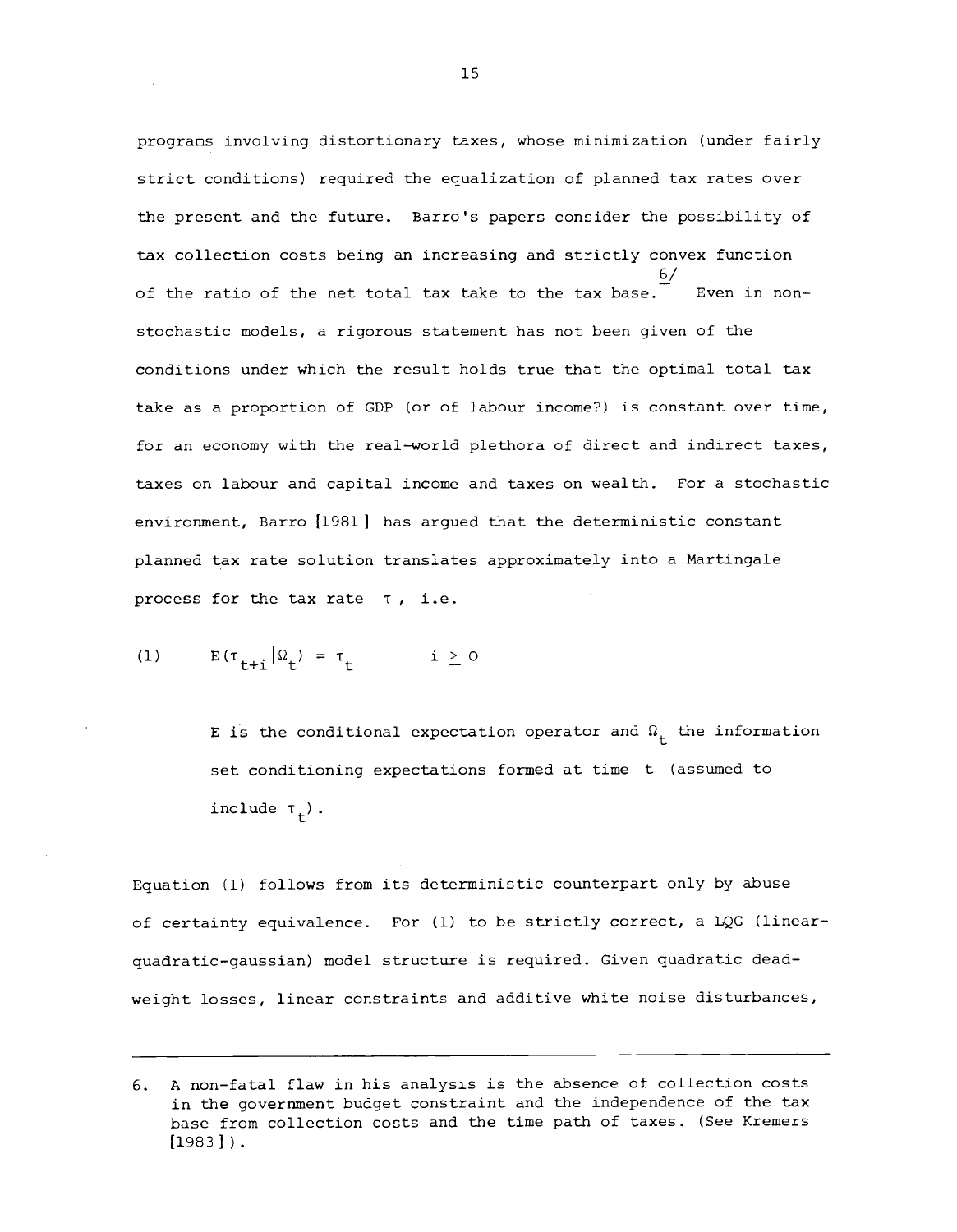equation (1) follows. An important (and implausible) restriction this 7/ imposes is that of non-stochastic discount rates.

Many empirical as well as conceptual problems stand in the way of a direct application of (1) to normative or positive policy design. How does one approximate the "average marginal tax rate" that belongs in equation (1)? What is the proper tax base to relate the tax rate to? Should one use taxes or taxes net of transfers and subsidies, as the theory suggests?

In spite of these and other objections to the strict "uniform expected tax rates over time" proposition, the notion that it is optimal to smooth planned tax rates relative to planned exhaustive public spending because collection costs and/or excess burdens increase 8/ more than linearly with the tax rate, is likely to be robust. the strict version of equation (1) the theory implies that a temporary increase in public spending unaccompanied by a matching increase in real output (the tax base) should be financed at least in part by borrowing. A transitory increase in real output will, given public spending, be associated with a budget surplus. The "countercyclical" behaviour of the deficit that will characterize the economy if the exogenous level of output follows a regular cyclical pattern and public  $9/$ spending is constant has nothing to do with Keynesian fiscal stabilization

9. This can be taken relative to trend output.

<sup>7.</sup> The same assumptions have to be made to obtain the Martingale property for the stochastic process governing consumption. See Hall [1978].

<sup>8.</sup> See pp 17 and 18.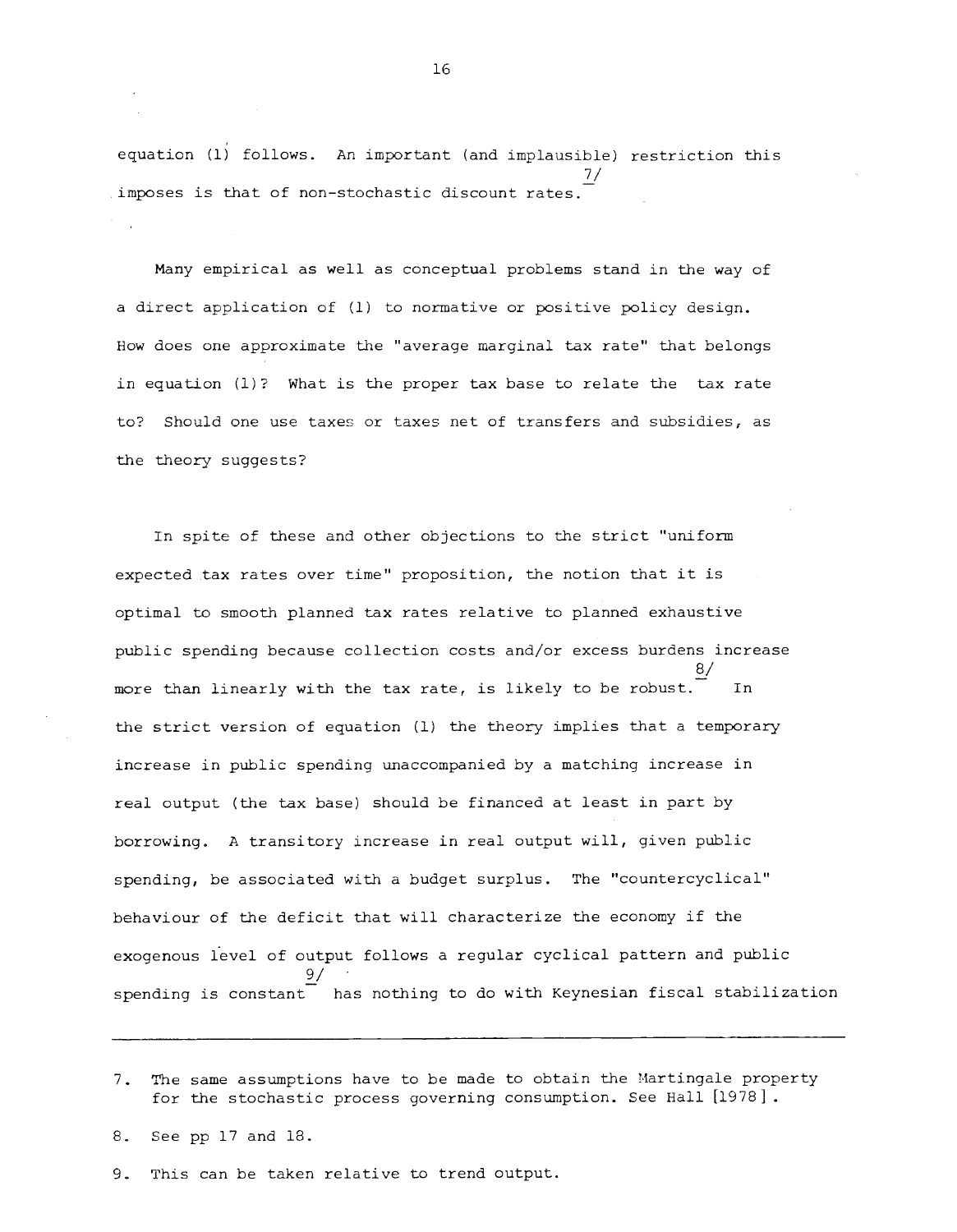#### Footnote 8

The crucial constraint in the derivation of the uniform intertemporal pattern of tax rates in Barro [1979] is the government's balance sheet constraint.

(i) 
$$
\sum_{i=1}^{\infty} \frac{G_{t+i}|t}{(1+r)^{i}}
$$
 +  $b_{t} = \sum_{i=1}^{\infty} \frac{T_{t+i}|t}{(1+r)^{i}}$ 

 $G_{t+1}|t$ is exhaustive public spending planned, at time t, for time t+i.  $T_{t+i}|t$  is taxes net of transfers planned at time t for time t+i. For simplicity the real interest rate, r, is assumed constant.  $b_t$  is the total stock of real valued single-period bonds in period t. Equation (i) follows from the budget constraint given in (ii) only if the real interest rate exceeds the real growth rate of the tax base.

(ii) 
$$
G_t + rb_{t-1} = T_t + b_t - b_{t-1}
$$
.

From (ii) it follows that

(iii) 
$$
\sum_{i=1}^{\infty} \frac{G_{t+i}|t}{(1+r)^{i}}
$$
 +  $b_{t} = \sum_{i=1}^{\infty} \frac{T_{t+i}|t}{(1+r)^{i}}$  +  $\lim_{N \to \infty} \left( \frac{b_{t+N}|t}{(1+r)^{N}} \right)$ 

$$
\circ r
$$

(iiib) 
$$
\sum_{i=1}^{\infty} \frac{G_{t+i|t}}{Y_{t+i|t}} \left(\frac{1+n}{1+r}\right)^{i} + \frac{b_{t}}{Y_{t}} = \sum_{i=1}^{\infty} \frac{T_{t+i|t}}{Y_{t+i|t}} \left(\frac{1+n}{1+r}\right)^{i} + \lim_{N \to \infty} \left\{\left(\frac{1+n}{1+r}\right)^{N} \frac{b_{t+N|t}}{Y_{t+N|t}}\right\}
$$

 $Y_{+}$  is real output and n its proportional rate of growth.

Sensible solutions require that the debt—output ratio remains bounded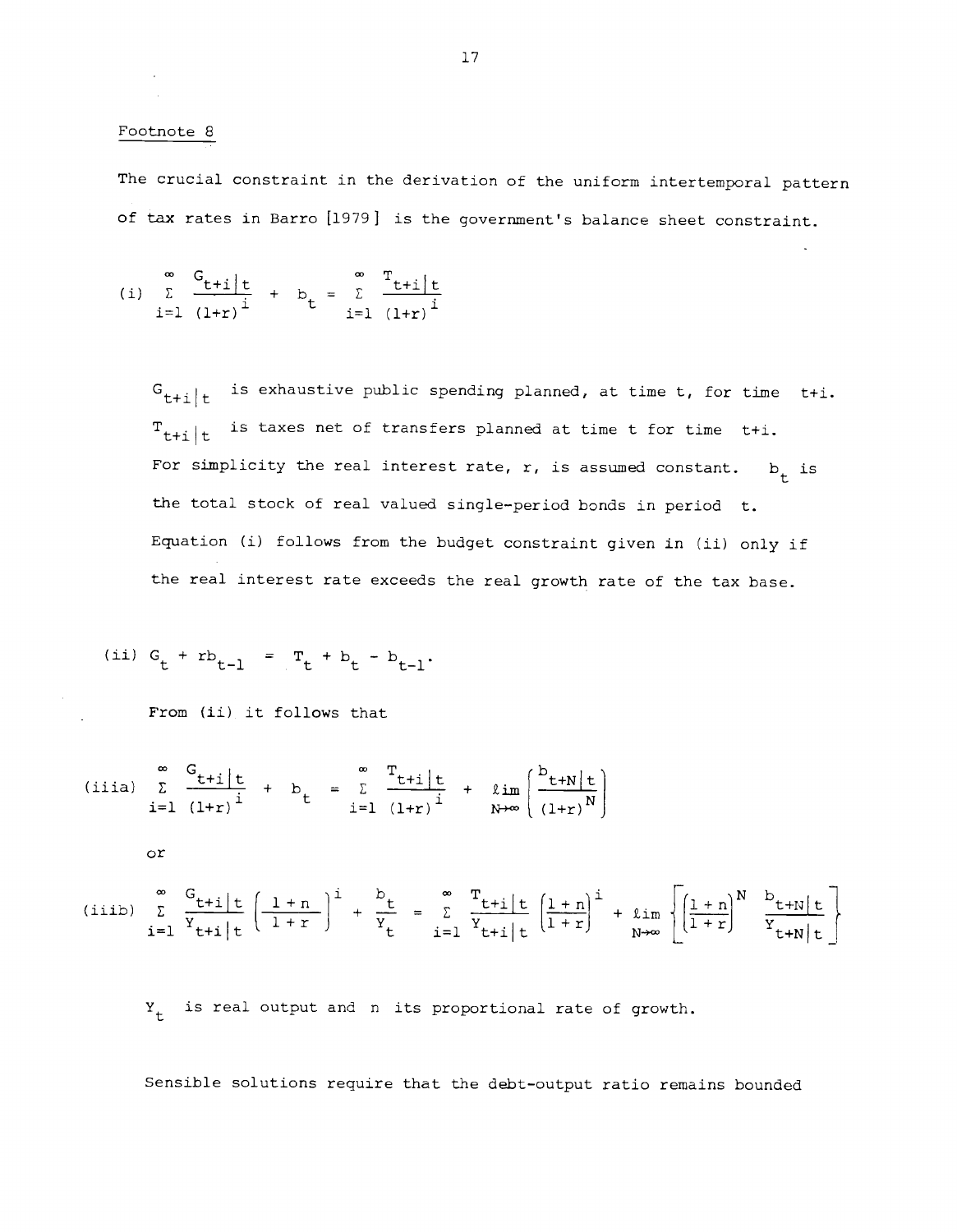forever. This would cause the last term on the right-hand side of (iii a, b) to vanish if  $n < r$ . If  $n > r$ , however, Ponzi games can work forever. Governments can forever service their debt by further borrowing without any risk of debt service requirements outstripping the government's collateral. A competitive, decentralized overlapping generations economy can have temporary and stationary solutions with  $n > r$ . Indeed, Carmichael [1982] and Buiter [1980] show that if there are intergenerational gift and bequest motives and if there is a stationary equilibrium in which the child-to-parent gift motive is operative, then such an equilibrium is necessarily dynamically inefficient with  $n > r$ . Like Barro, I make use of a government wealth constraint such as (i) in Section V. This means that unless  $n \leq r$ , the "no Ponzi game" restriction is imposed in an ad—hoc manner.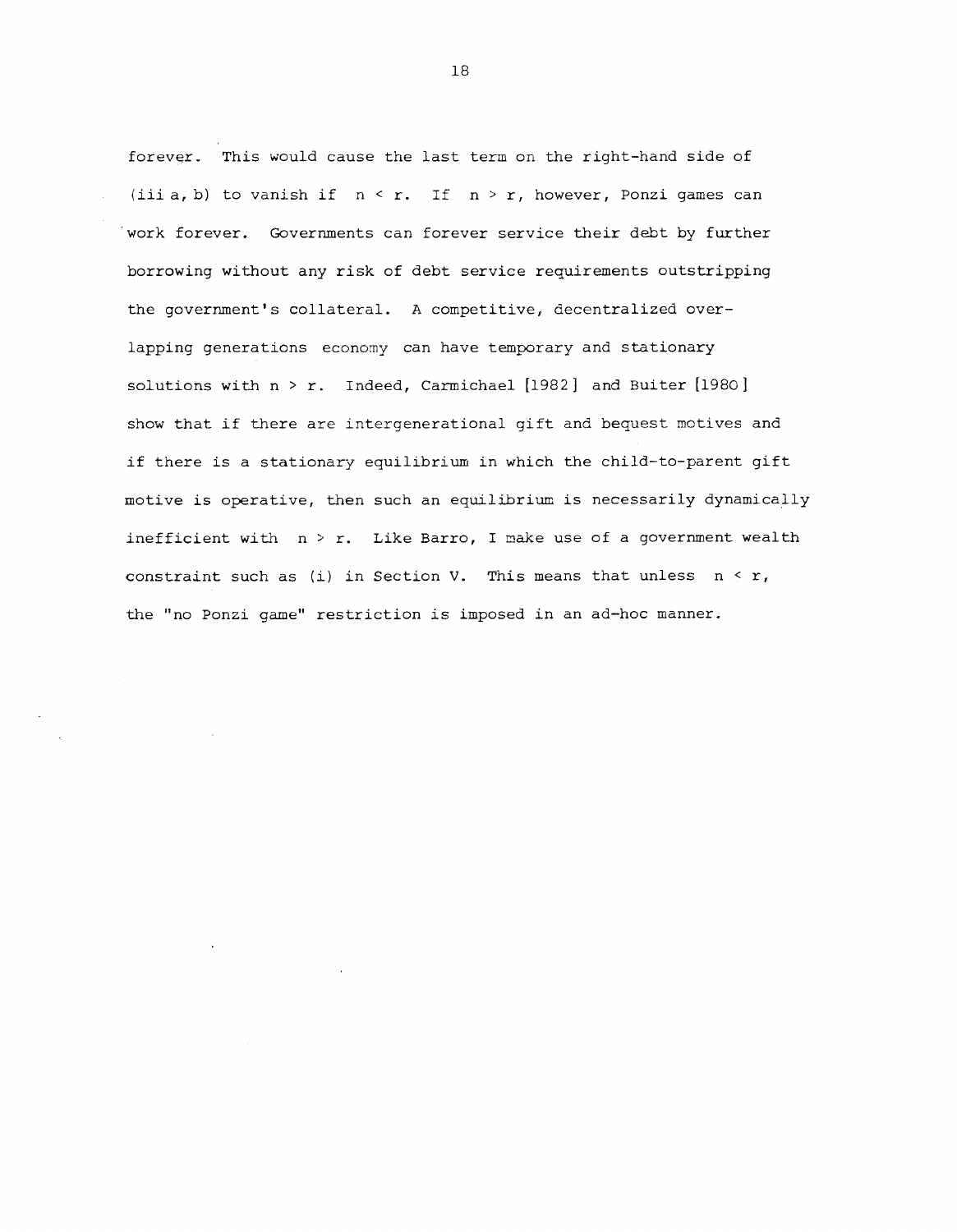policy or the operation of the automatic stabilizers, however. These are considered in the next section.

## IV. Optimal debt and deficits when labour and output markets don't clear

The Keynesian arguments for running larger deficits (smaller surpluses) when effective demand is depressed and smaller deficits (larger surpluses) when effective demand is buoyant are familiar. Tax cuts in the face of negative demand shocks (or the "automatic" decline of taxes and rise in transfer payments when economic activity falls, that is written into most existing tax and benefit laws) help maintain disposable income. To the extent that disposable income rather than permanent income is the binding constraint on private demand, such active financial policy helps dampen fluctuations in output and employment.

In Keynesian models, with workers off their notional labour supply schedules and possibly also firms off their notional demand curves for labour, avoiding demand-induced swings in real activity is sensible policy.

By reducing taxes (net of transfers) and increasing borrowing during the downswing, exhaustive public spending during the downswing will be financed to a larger extent by private agents who are not constrained by current disposable income — the purchasers of the bonds. Total consumption demand will therefore decline by less than if taxes, which I assume to fall equally on disposable-income—constrained and permanent income—constrained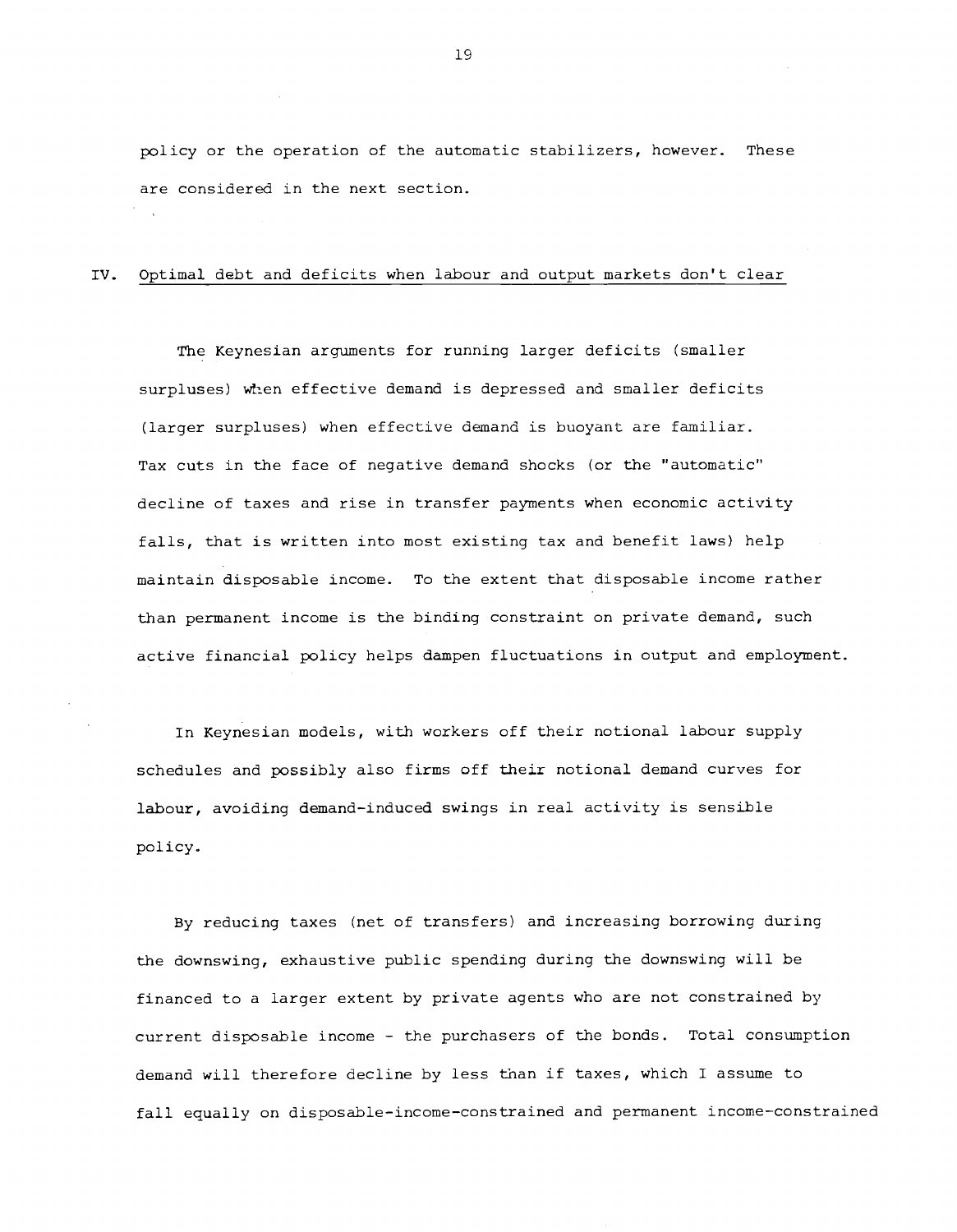private agents, had been kept constant during the downswing. When the economy recovers, the additional debt incurred during the downswing can be repaid out of higher than normal taxes. The demand effects of cyclical tax cuts during the downswing and tax increases during the upswing may not be symmetric if, as seems likely, more private agents are constrained in their spending by current disposable income during the downswing than during the upswing.

The smoothing out of consumption over the cycle permitted by countercyclical financial policy would be desirable because of its intertemporal allocative effects even if product and factor markets cleared. Its virtues are enhanced by the initial demand—disturbance-amplifying presence of labour and output market disequilibrium.

when used for cyclical stabilization, successful financial policy should not imply any trend increase in the real stock of debt or in the debt—output ratio. If real interest rates are increasing functions of current and anticipated future deficits, the transitory and reversible deficits that are associated with countercyclical policy should have but minor effects on real interest rates. Thus, by raising the level of activity, countercyclical deficits absorb private saving in the short run without lowering the capital stock in the long run. If real interest rate determination is more myopic, even short run and reversible increases in deficits and debt may lead to significant crowding out of interestsensitive private spending. In most existing macromodels such crowding out can be avoided by monetizing part of the deficit. Provided this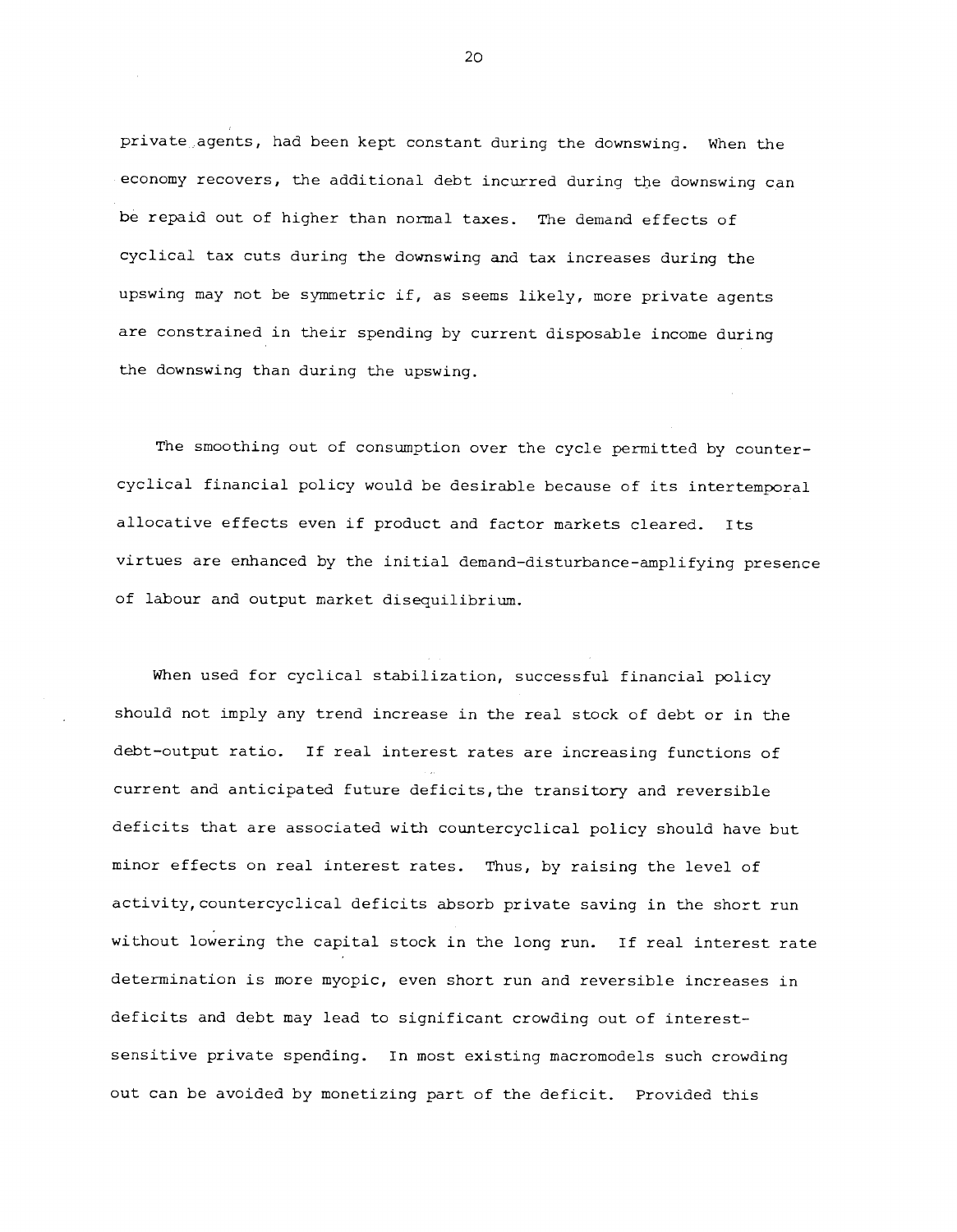monetization is reversed (and is expected to be reversed) in proper countercyclical fashion during the upswing, it should have no effect on trend monetary growth and thus on inflationary expectations.

For the sake of completeness, I will conclude this section with the familiar reminder that there are no "model—free' measures of the short run effect of fiscal or financial policy on aggregate demand. Neither the uncorrected or raw deficit, nor the cyclically corrected deficit, nor the cyclically and inflation—corrected deficit nor the permanent deficit of Section V are proper measures of fiscal impact. The "demandweighted" (i.e. marginal-propensity-to-spend-on-domestic-output-adjusted), cyclically corrected deficit calculated e.g. in the U.K. by the National Institute of Economic and Social Research, as well as the "demandweighted", cyclically adjusted and inflation corrected deficit calculated for the U.K. by Buiter and Miller [1983] are appropriate indices of the short-run demand effect of fiscal policy only in a static, rather old-10/ Keynesian and expectations—innocent model. The first best approach would be to simulate one's preferred model of the economy under different values of fiscal and financial policy parameters and to call the difference between the solution trajectories (or the statistics describing them) the measure of fiscal impact. These fiscal stance measures will therefore a) be model—specific, b) have time subscripts attached to them and c) be functions of when a particular fiscal or financial action (or rule change) was first anticipated, of its anticipated degree of permanence and of the degree of confidence with which these expectations are held.

<sup>10.</sup> In the case of Buiter and Miller [1983] the "inflation correction", or more appropriately, the debt service correction, presupposes that private financial intermediaries transform current interest payments from governments into permanent (disposable) real interest income flows to households.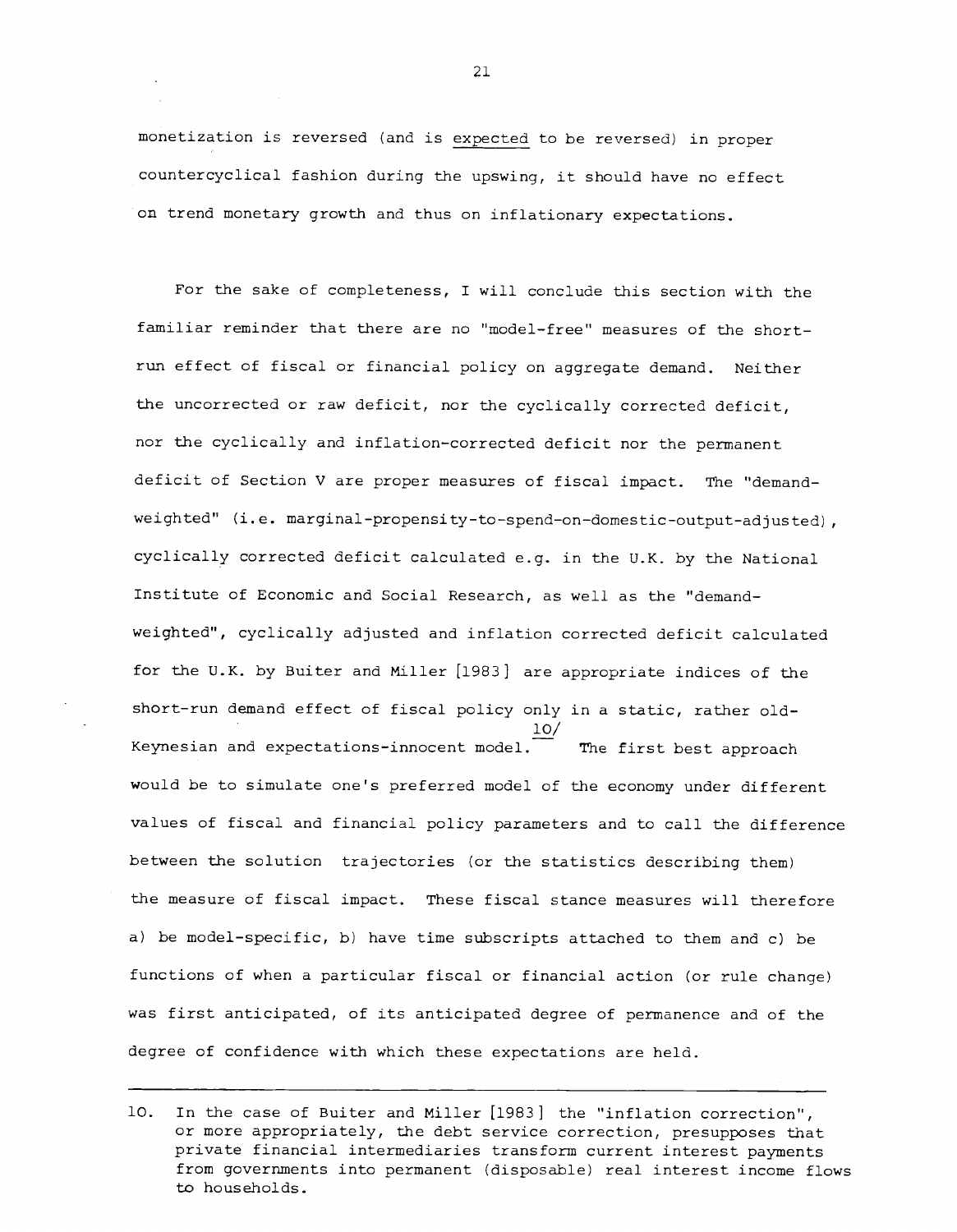# V. Longer-run aspects of the fiscal and monetary stance: sustainability, consistency and credibility

Preoccupation with the current budget deficit or public sector borrowing requirement (PSBR) can be criticized for a variety of reasons. First, the budget deficit is likely to be a poor or even perverse indicator of the short—run cyclical demand effects of spending and taxation policy. Second the size or change of the deficit bears no straightforward relation to the allocative or structural effects of government spending and tax programmes. A third major reason for not paying too much attention to the PSBR is that it conveys little or no information on the sustainability of the fiscal stance, i.e. on the consistency of long—term budgetary spending taxation plans, monetary targets and financial crowding out objectives. The level or change in the current deficit are uninformative as to the credibility of the government's budgetary, debt and monetary policy.

In what follows I combine the comprehensive accounting framework developed in Buiter [1983] with the permanent cost of debt service approach of Miller (Miller [1982], Miller and Babbs [1983]). With this apparatus one can address the following issues. First, can previously planned spending programmes be financed, given projected real output growth, without raising explicit tax rates or increasing seigniorage (the inflation tax)? Second, what is the "eventual monetization" implied by the fiscal stance, i.e. is the government's anti-inflationary monetary stance fiscally compatible and credible? Third, given the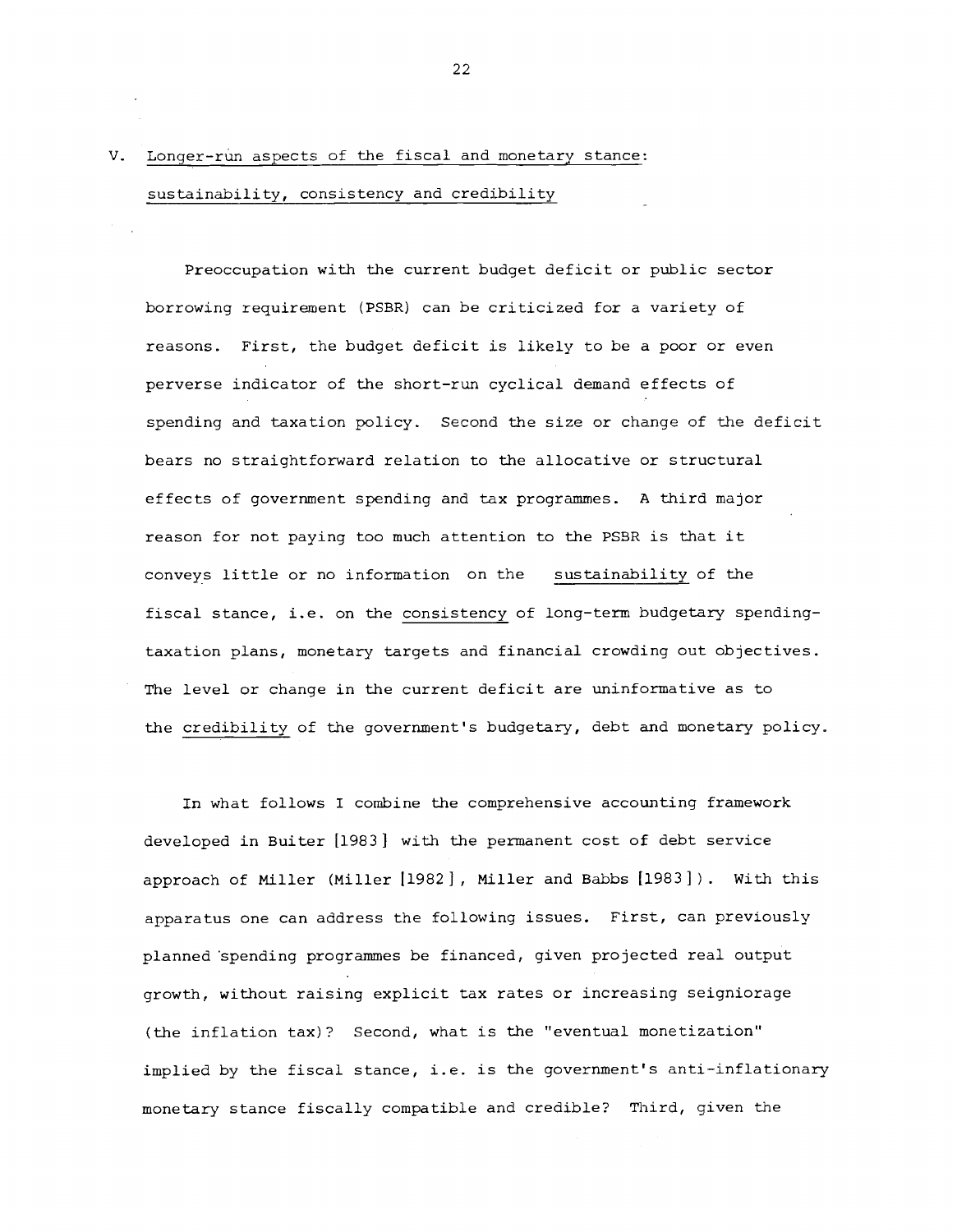spending and taxation plans and the monetary target, is there likely to be financial "crowding in" our "crowding out", i.e. is there a tendency for the real stock of interest bearing debt to fall or to rise (relative to trend output)?

To evaluate.sustainability and consistency we complement the government budget constraint given in (2) by a comprehensive public sector balance sheet in (3):

(2) 
$$
g + \dot{x} - \tau + i \frac{B}{p} + \frac{C}{p} - i \star \frac{\epsilon F^*}{p} - \rho_K K - \rho_R R + p_R \dot{R} = \frac{\dot{M} + \dot{B} + p_C \dot{C} - \epsilon \dot{F}^*}{p} = P.S.B.R.
$$

(3) 
$$
W = p_K K + p_R R + T + \Pi - \frac{(M + B + p_C C)}{p} + \frac{\varepsilon F^*}{p}
$$

g is public sector consumption spending; K the public sector capital stock; <sup>T</sup> taxes net of transfers, i the short nominal interest rate; B the stock of short nominal bonds; p the general price level; C the number of consols paying  $1$  \$ each period; i\* the foreign nominal interest rate;  $F*$  the net foreign currency denominated assets of the public sector; c the foreign exchange rate;  $\rho_{K}$  the rental on public sector capital;  $\rho_{R}$  the return to a unit of publicly owned natural resource rights; R the stock of publicly owned natural resource property rights;  $p_p$  the price of R; M the nominal stock of high-powered money;  $p_{n}$  the money price of a consol; W real public sector net worth;  $p_{\nu}$  the value of a unit of public sector capital in the public sector; T the present discounted value of future expected taxes net of transfers T; II the real capital value of the state's note issue monopoly and r the short real rate of interest, Public sector net worth is made up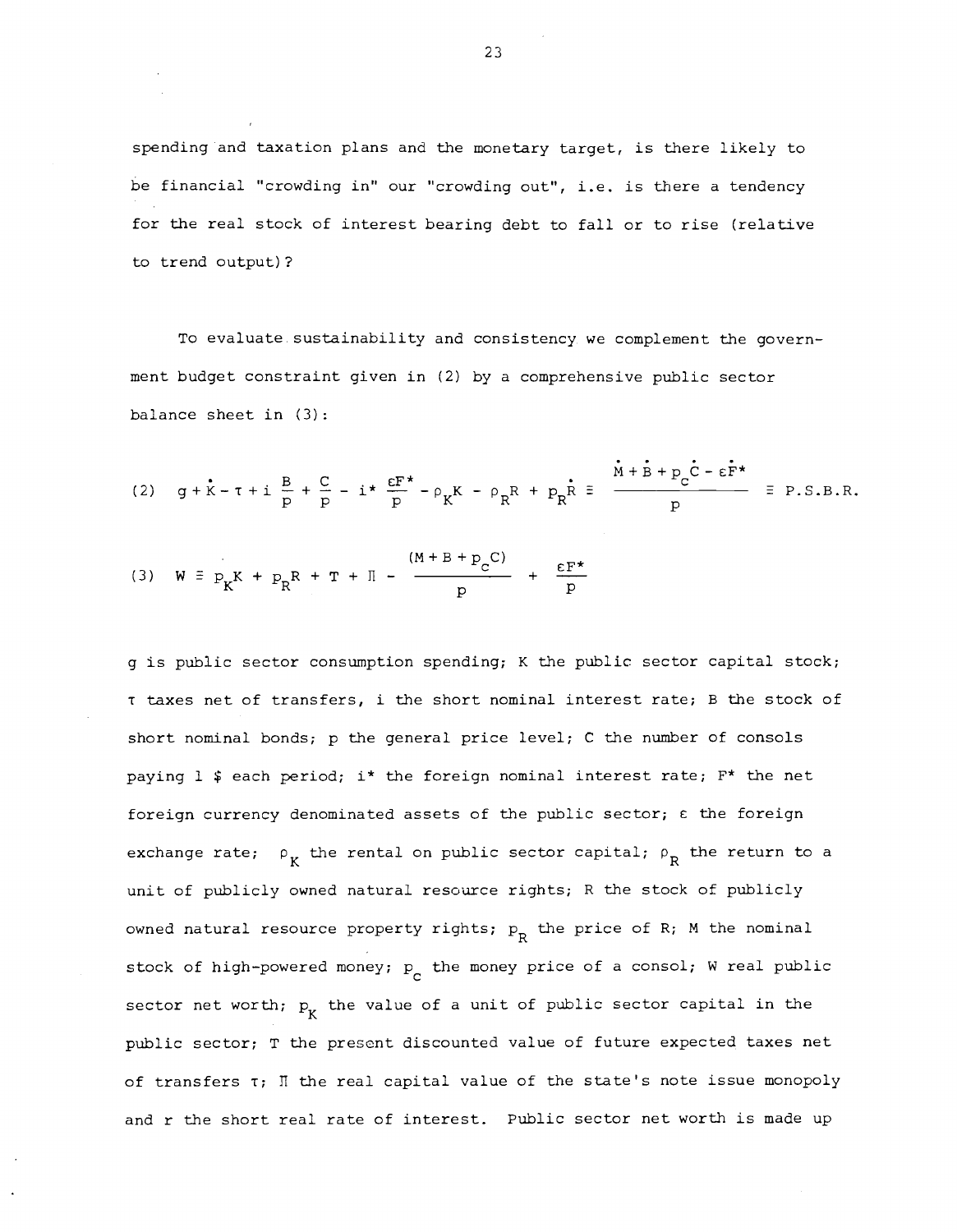of tangible real assets, K and R, financial liabilities M, B, C and  $-F^*$  and intangible assets T and  $\Pi$ . The capital value of the note issue monopoly Il is found by discounting the future income derived from the assets that are held to "back" the note circulation.

The public sector capital stock is valued not at replacement cost but as the present value of its future returns on the assumption that it remains in the public sector. The value of a publicly owned unit of capital  $(p_K^-)$  need therefore not be the same as its value in alternative (private) use or replacement cost which is set equal to 1. (See equation (2).) Indeed  $p_{K}$  could be negative. Without loss of generality the total (public + .private) stock of natural resource property rights is treated as constant.  $R < 0$  therefore means public sector acquisitions (sales) of natural resource rights. Oil discoveries as well as changes in the price of oil, are represented by changes in  $p_p$ . For simplicity expected rates 11/ of return on all assets are assumed to be equalized. This heroic use of certainty equivalence is a serious limitation of the current presentation of the comprehensive wealth and permanent income approach. Index-linked bonds (short and/or long) could be added to the framework without complications. For expositional simplicity the entire maturity distribution of the public debt is represented by the shortest and longest maturities.

The PSBR in Britain is measured by the right-hand side of (2). Sales of existing public sector assets (natural resource rights and public sector capital) are put "above the line" and cet. par. reduce the PSBR where they involve the ending of majority public ownership. The public sector financial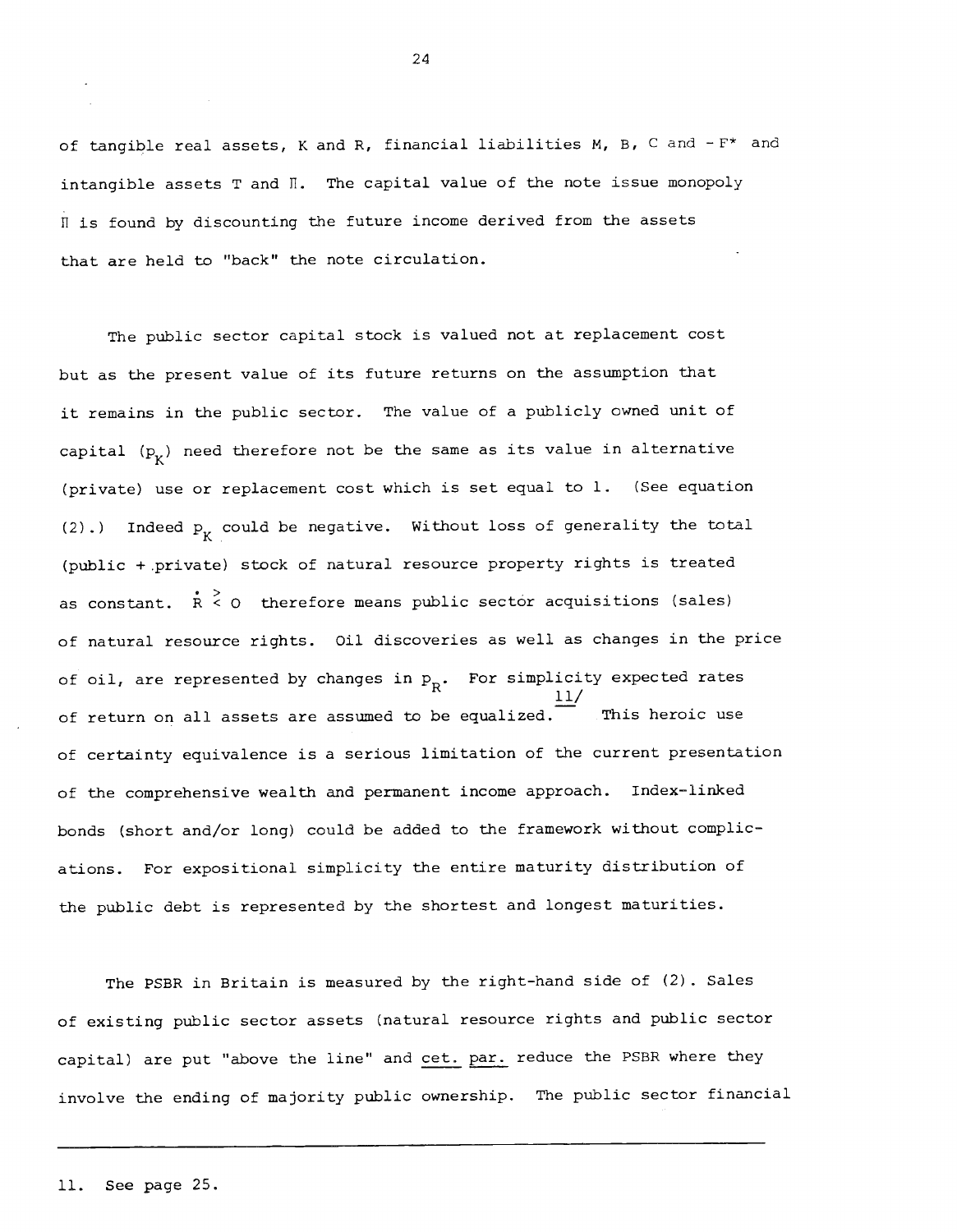Footnote 11

We therefore assume that;

$$
P_{K}(t) = \int_{t}^{\infty} \rho_{K}(s, t) e^{t} ds
$$
\n
$$
P_{R}(t) = \int_{t}^{\infty} \rho_{R}(s, t) e^{t} ds
$$
\n
$$
P_{R}(t) = \int_{t}^{\infty} \rho_{R}(s, t) e^{t} ds
$$
\n
$$
T(t) = \int_{t}^{\infty} T(s, t) e^{t} ds
$$
\n
$$
T(t) = \int_{t}^{\infty} T(s, t) e^{t} ds
$$
\n
$$
T(t) = \frac{1}{p(t)} \int_{t}^{\infty} i(s, t) M(s, t) e^{t} ds
$$
\n
$$
= \int_{t}^{\infty} T(s, t) \frac{M(s, t)}{p(s, t)} e^{t} ds
$$
\n
$$
= \int_{t}^{\infty} T(s, t) \frac{M(s, t)}{p(s, t)} e^{t} ds
$$
\n
$$
P_{C}(t) = \int_{t}^{\infty} e^{t} ds.
$$
\n
$$
i^{*}(t) = i(t) - \epsilon_{1}(t, t)
$$
\n
$$
T(t) = i(t) - p_{1}(t, t)
$$

For any variable  $x$ ,  $x(s,t)$  is the value of  $x$  expected, at time  $t$ , to prevail at time s.  $x_1(t,t) = \lim_{h\to 0} \left( \frac{(x(t+h,t) - x(t,t))}{h} \right)$  is the expected h>O

instantaneous rate of change of x.

$$
x_2(t,t) \equiv \lim_{h \to 0} \left( \frac{x(t+h, t+h) - x(t+h, t)}{h} \right) \text{ is the unexpected rate of change of } x.
$$

 $\sim$ 

It is assumed that  $x(s,t) = x(s)$  for  $s \le t$ . Given some minor regularity conditions it then follows that  $\dot{x}(t) = x_1(t,t) + x_2(t,t)$ .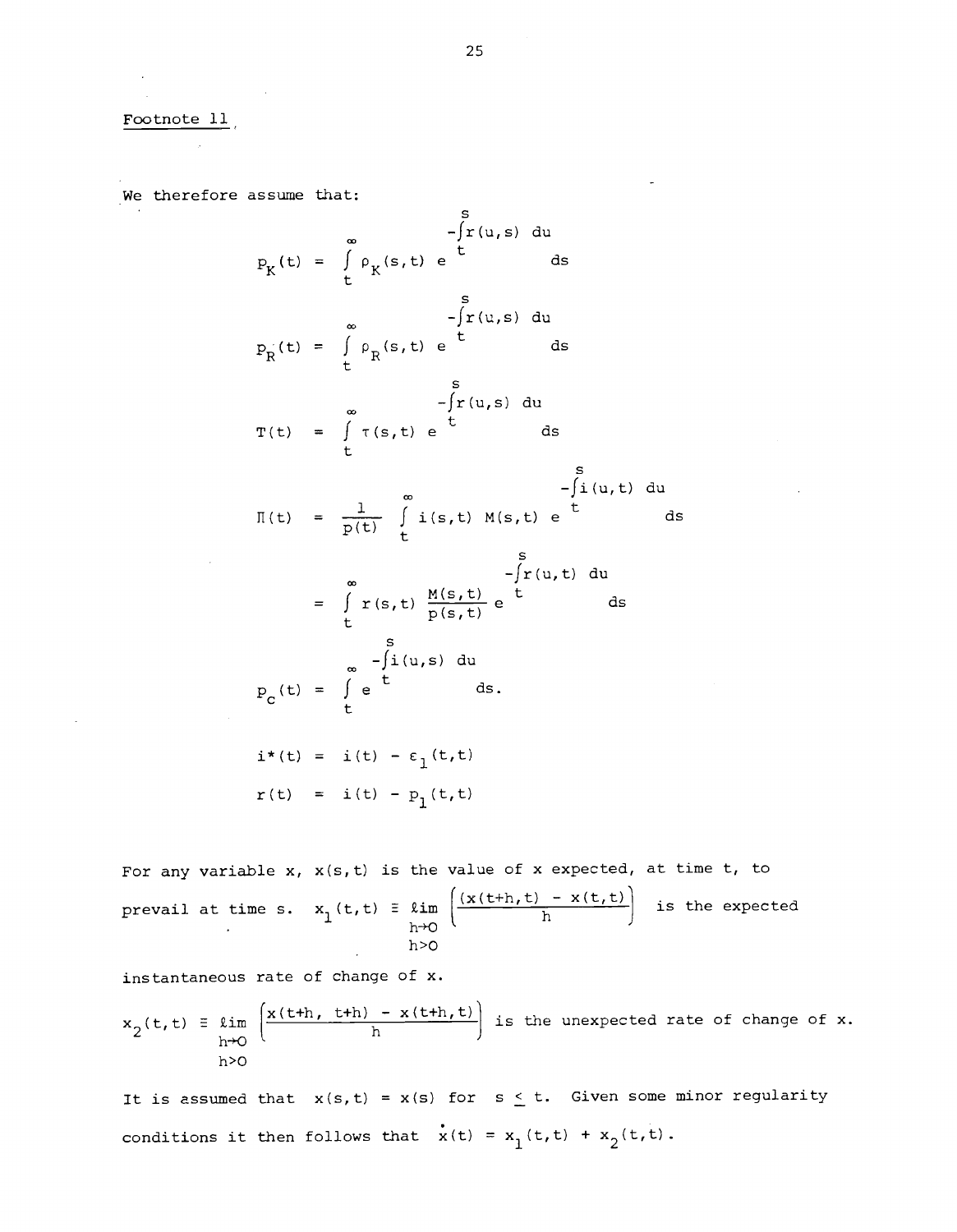deficit on a national accounts basis places all sales of existing assets "below the line", with conventional borrowing and money creation.

The rate of change of public sector net worth  $\dot{W}(t)$  can be decomposed into an anticipated part,  $W_1(t,t)$ , and an unanticipated part  $W_2(t,t)$ . It is easily checked that the anticipated change in W is given by

(4) 
$$
W_1(t,t) = r(t) W(t) + (P_K(t) - 1) \dot{x}(t) - g(t)
$$
  
\n
$$
= -\{g(t) - r(t) (T(t) + S(t)) - r(t) \left[ P_K(t) K(t) + P_K(t) R(t) + \frac{\varepsilon(t) F^*(t)}{p(t)} - \frac{(B(t) + p_c(t) C(t))}{p(t)} \right] - (P_K(t) - 1) \dot{x}(t)
$$

where the present value of future seigniorage S(t) is given by

(5) 
$$
S(t) = \int_{t}^{\infty} \frac{M_1(s,t)}{M(s,t)} \frac{M(s,t)}{p(s,t)} e^{-\int_{t}^{S} I(u,t) du} ds.
$$

For ex ante or planning purposes only the expected change in W(t) is relevant and we shall focus on this.

12. Unanticipated changes in W are due to unexpected changes in  $P_K$ ,  $P_R$ , T, II,  $P_C$ ,  $\varepsilon$  and  $p$ . E.G. the unexpected change in T is given by

$$
\pi_2(t,t) = \int\limits_t^{\infty} e^{-\int\limits_t^t r(u,t) du} \left[ \tau_2(s,t) - \tau(s,t) \int\limits_t^s r_2(u,t) du \right] ds.
$$

The present value of future taxes net of transfers increases if there is an unexpected increase in future values of T and if there is an unexpected reduction in future discount rates (if  $\tau(s,t) > 0$ ).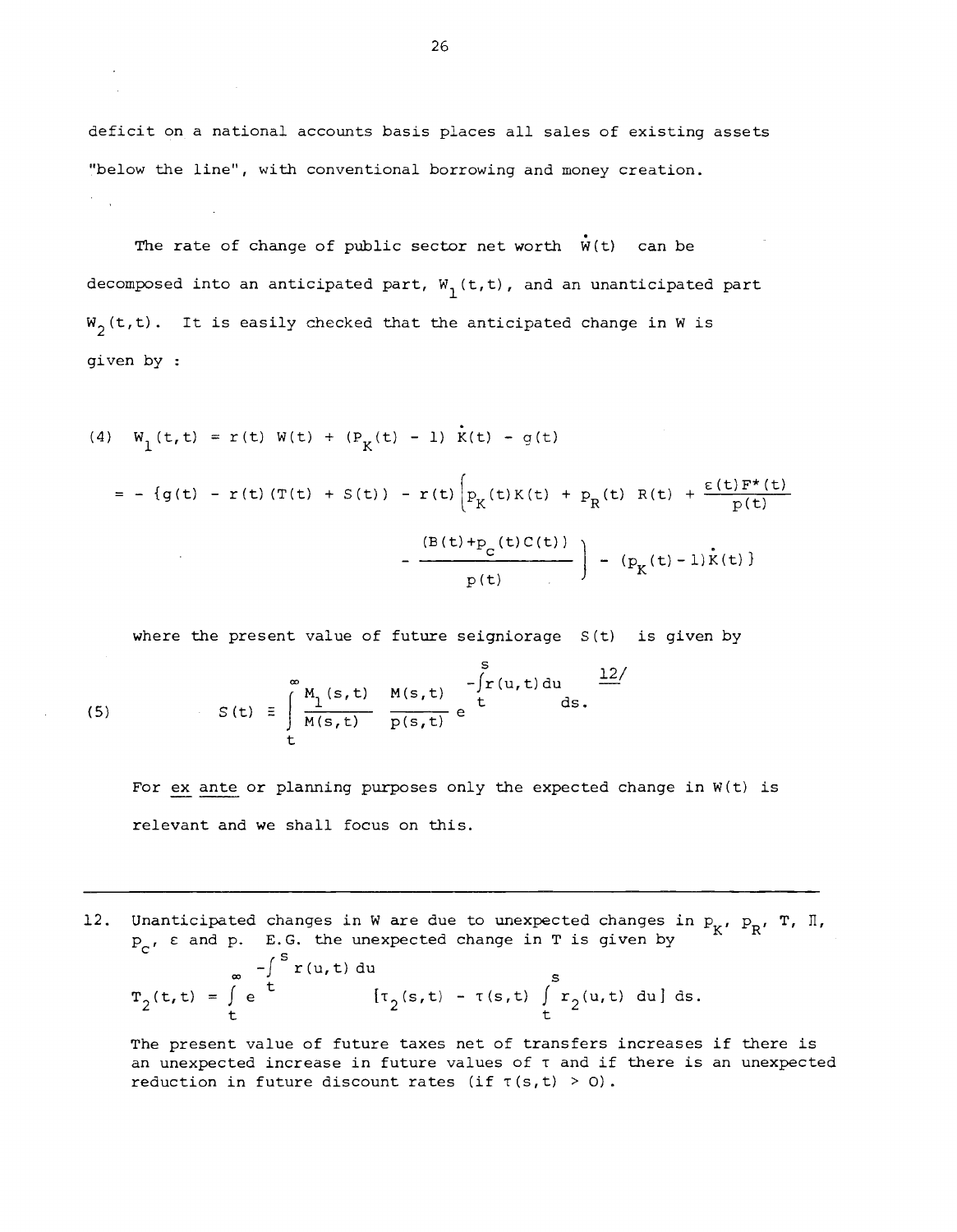When  $p_{K} = 1$ , public sector net worth decreases if and only if there is a "real" deficit, i.e. if public sector consumption expenditure exceeds the instantaneous (short run) real return on comprehensive public sector net worth, r(t) W(t). Public sector capital formation does not affect public sector net worth if the shadow price of capital in the public sector,  $P_K$ , equals its opportunity cost, 1, but will raise (reduce) net worth if  $p_{K} > 1$  (< 1).

One characterisation of a sustainable fiscal plan requires public sector net worth to grow at the natural rate of growth of output, n, i.e.

(6) 
$$
W_1(t, t) = n W
$$
  
or

(6!) 
$$
g(t) = \bar{r}(t) W(t) + (p_K(t) - 1)\dot{k}
$$

where  $\bar{r} = r - n$ . and  $n=\frac{1}{V/V}$ 

If g(t) were to exceed (fall short) of the right—hand side of (6'), public sector comprehensive net worth would be falling (rising) ex ante relative to trend GNP. If  $P_K K$ ,  $P_R R$ , T, S and  $\frac{\varepsilon F^*}{p}$  all grew at the natural rate, the entire decline (increase) in the public sector net worth-GNP ratio would come about through an increase (reduction) in the interest—bearing debt—GNP ratio. In most models not exhibiting debt neutrality, such an increase (decrease) in the "debt burden" causes financial crowding out (crowding in). The degree and time pattern of this financial crowding out (in) will of course be model specific. A simple model with full crowding out is given in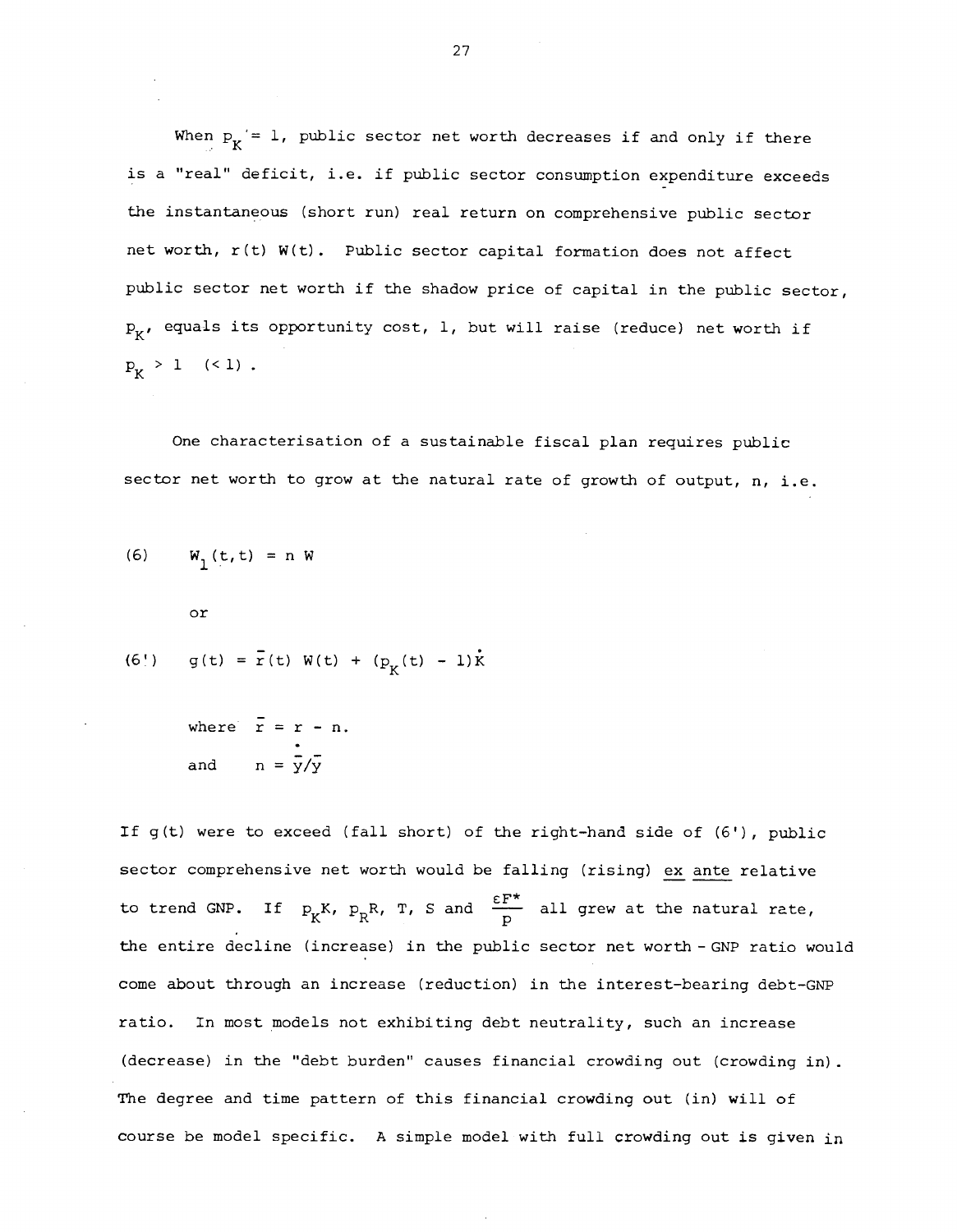Sargent and Wallace [1981] (see also Buiter [1982(a,b), 1983].

Even if  $p_{\mathbf{r}}(t) = 1$ , a programme satisfying (6') which would keep the expected public sector net worth-trend GDP ratio constant, implies anticipated variations in the share of public consumption in trend net output, if the short real interest rate varies over time. An alternative and more desirable approach, following Hicksian permanent income notions, starts from the constraint (assumed to hold with strict equality) that the present value of public consumption must not exceed  $W(t)$ , i.e.

(7) 
$$
G(t) = W(t) \equiv p_K K + p_R R + T + S - \left(\frac{B + p_C C}{p}\right) + \frac{\varepsilon F^*}{p}
$$

 $\mathbf{s}$ 

where

(8) 
$$
G(t) = \int_{t}^{\infty} g(s,t) e^{t} ds
$$
.

Given the value of tangible assets and liabilities,

$$
p_K K + p_R R - \left(\frac{B + p_C C}{p}\right) + \frac{\varepsilon F^{\star}}{p}, \text{ an increase in the public consumption}
$$

spending programme requires an increase in the present value of future explicit taxes—net—of—transfers (T) and/or in the present value of future seigniorage, S. An increase in S is commonly assumed to require an increase in the (average) future rate of monetary growth and thus in the rate 13/ of inflation.

13. This will not be so if the inflation elasticity of the demand for real high—powered money is negative and greater than unity in absolute value.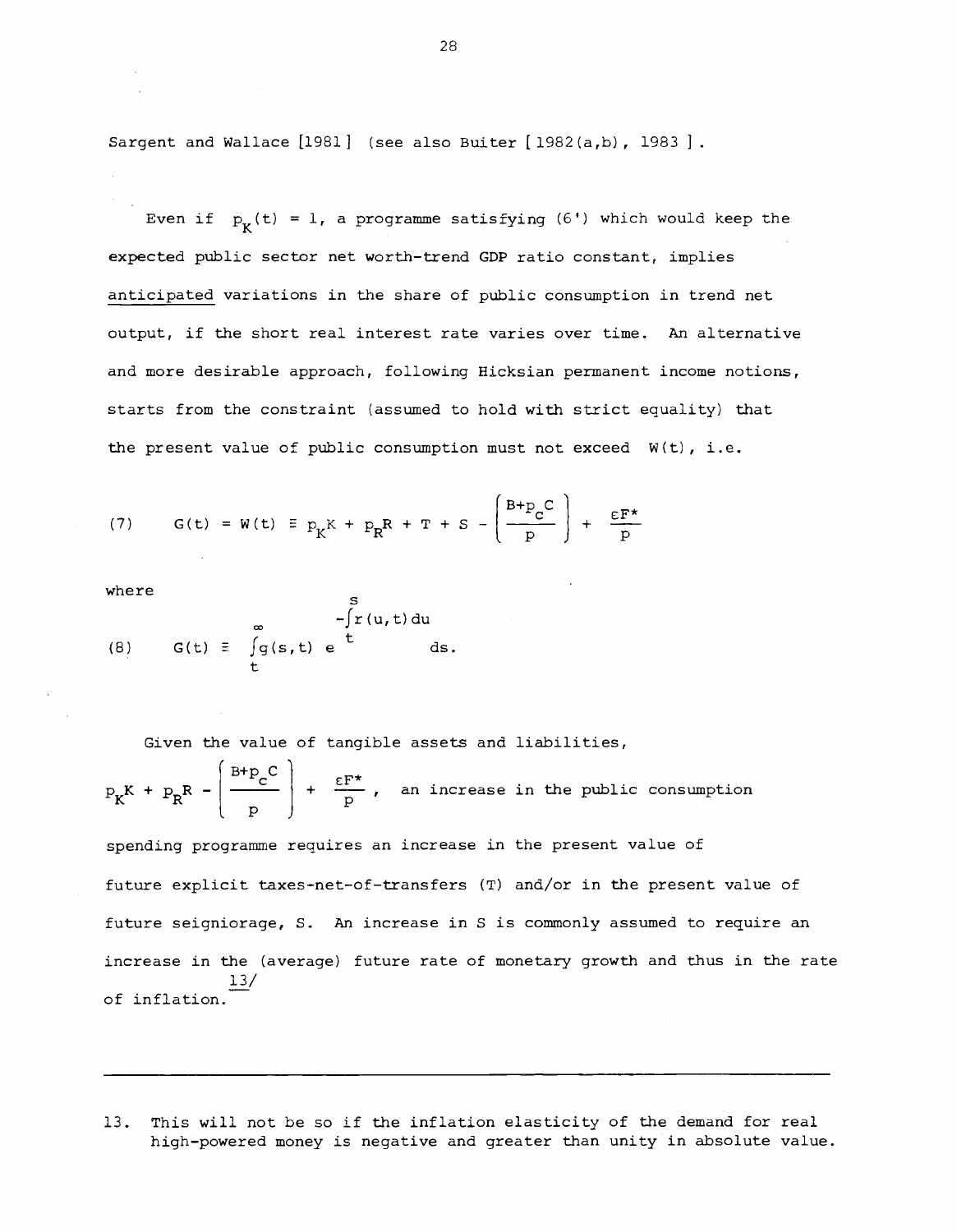Other ways of raising public sector net worth discontinuously, at a point in time, to finance a costlier public consumption programme are by improving the productivity of public sector capital (an increase in  $p_{K}$ ) or, if  $p_{K}$  < 1, by a sale of public sector capital (at its replacement value) to the private sector, using the proceeds to reduce  $B + p C$ say. Finally, default is an option, either <u>de jure</u>, by formally repudiating debt, or de facto, by engineering an upward jump in the price level (which is a possibility in most New Classical models), a downward jump in the price of long-dated bonds or, if  $F* > 0$ , a real depreciation of the currency.

Note that there are certain to be mechanisms at work in the economy that link the various items in (7) together. E.g. in a Keynesian world, a cut in the spending programme (G(t)) may lower the tax base and thus T(t) even at given tax rates. If the economy exhibits financial crowding out(the displacement of private capital by public sector interest—bearing debt) a larger value of  $\frac{B(t)+p_c(t)C(t)}{p(t)}$  might reduce  $T(t)$ , etc.

We can rewrite (8) as

$$
\int_{\frac{\pi}{2}}^{\infty} \frac{g(s,t)}{\frac{\pi}{2}(s,t)} e^{\frac{\pi}{2}(t-t)} \frac{1}{s} \, ds = \frac{w(t)}{\frac{\pi}{2}(t)}
$$

The constant, indefinitely sustainable, share of public sector consumption in trend GNP,  $\left[\begin{array}{c} g \\ - \end{array}\right]^{\mathsf{P}}$ , is given by y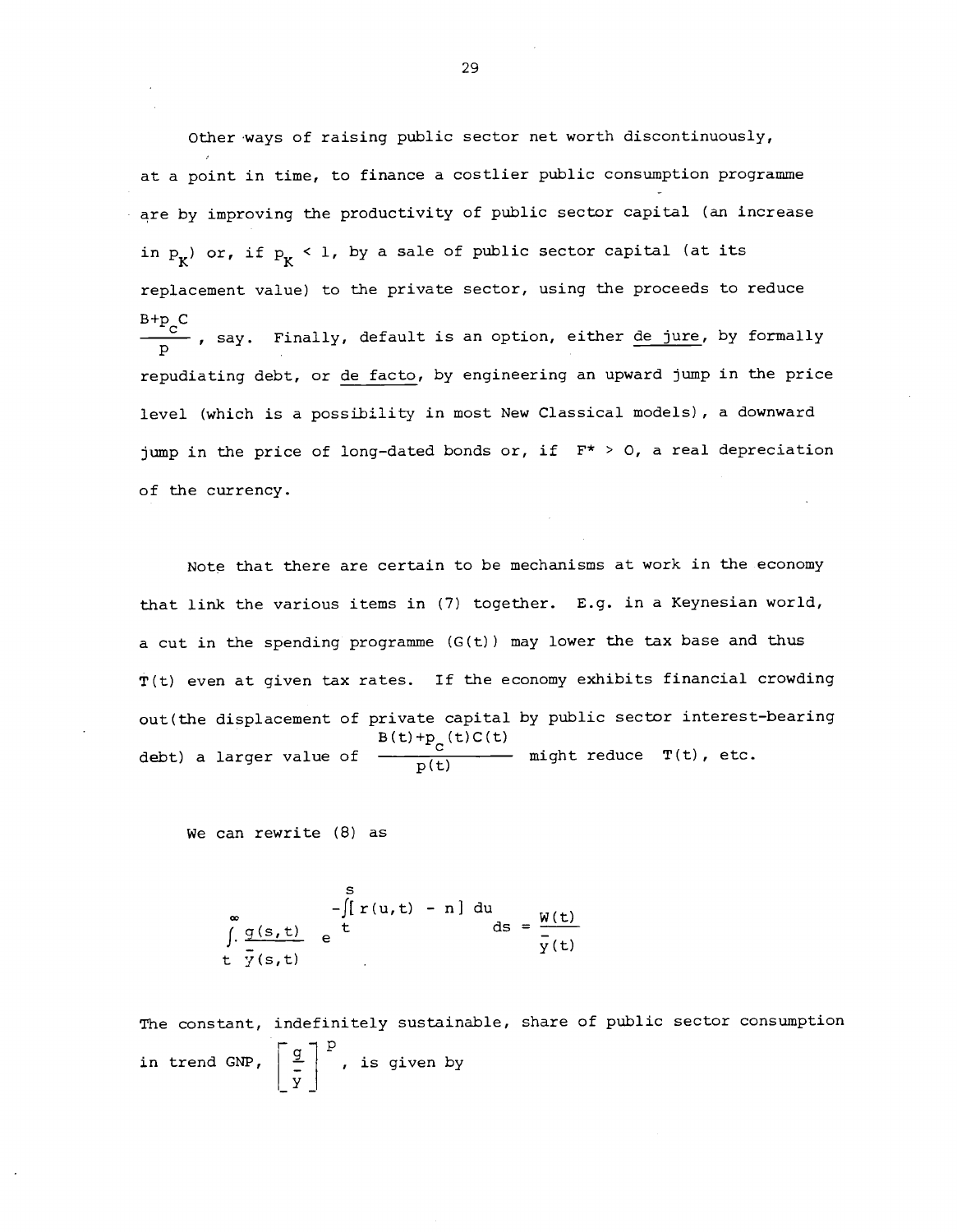(9) 
$$
\left[\frac{g(t)}{\bar{y}(t)}\right]^{P} = \bar{R}(t) \frac{W(t)}{\bar{y}(t)}
$$

where

(10) 
$$
\bar{R}(t) = \begin{bmatrix} \int_{0}^{S} r(u,t) - n \, du \\ \int_{0}^{S} e^{-\int_{0}^{t} [r(u,t) - n] \, du} \, ds \end{bmatrix}^{-1}
$$

 $R(t)$  is the coupon yield on a real consol, when the instantaneous real rate of return is  $r(t)$  - n and the strict expectations hypothesis holds, i.e. investors equate anticipated real rates of return.

Thus a share of public sector consumption in trend GDP in excess of  $\left(\frac{g(t)}{\overline{v}(t)}\right)^r$  is unsustainable: it would lower permanent income. One way in which this unsustainability could show up would be through a steady  $\binom{p_{c}C+B}{C}$ rise in the real cost of narrowly defined debt service  $\bar{R}$   $\left|\frac{F_C - F}{n}\right|$ , i.e. through increasing financial crowding out pressure. Two useful indicators of the (un)sustainability of the current fiscal stance are therefore the excess of current consumption over the value consistent with a constant ratio of net worth to trend output or "constant net worth deficit"

(11a) 
$$
D^{W}(t) \equiv g(t) - \tilde{r}(t) W(t) + (1 - p_{K}(t)) \dot{K}(t)
$$

and the excess of current consumption over "permanent income" (that value of consumption consistent with a permanently constant share of public 14/ consumption in trend output) or "permanent deficit".

<sup>14.</sup> This is by abuse of language, since this deficit can by construction not be permanent.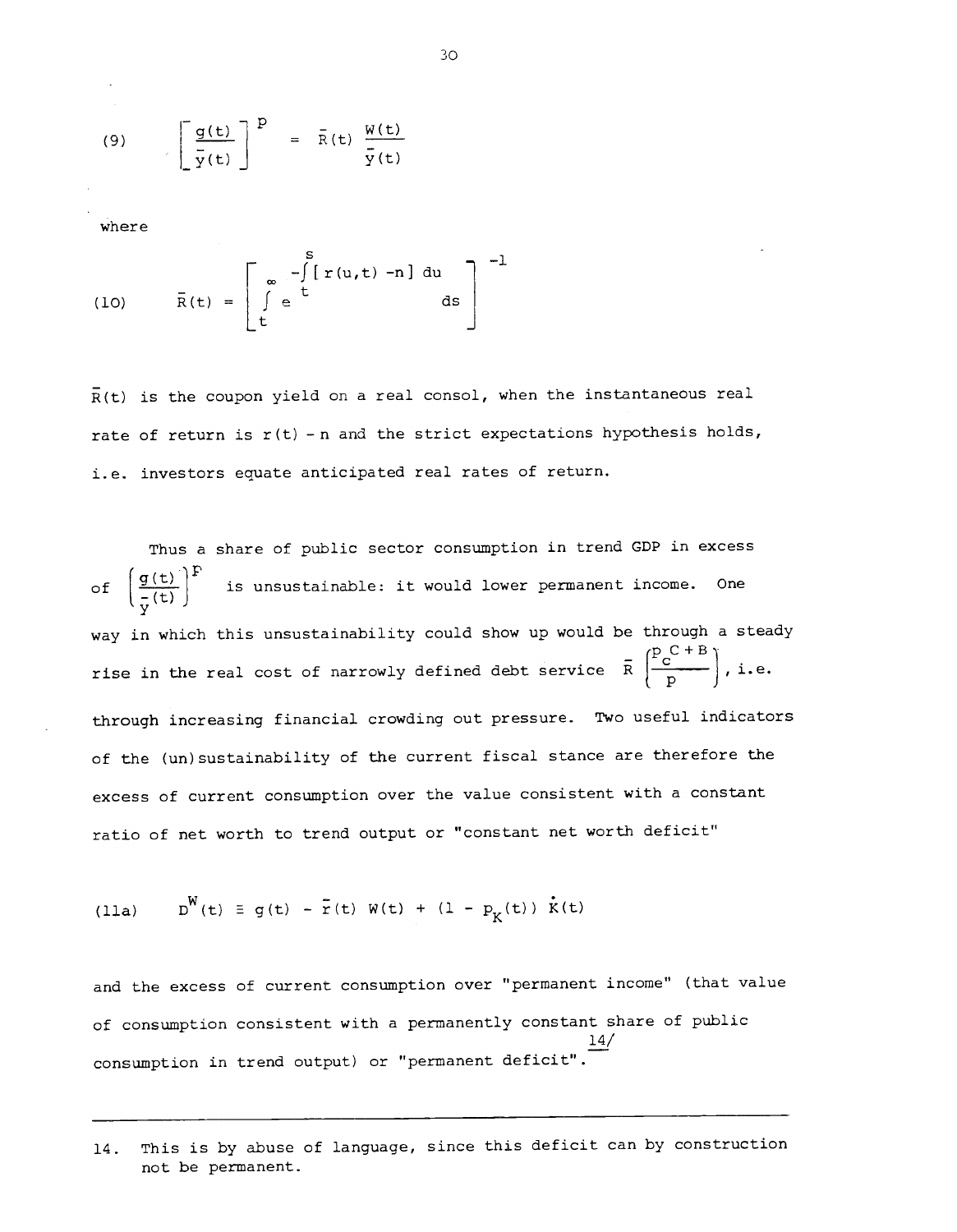(11b)  $D^{P}(t) \equiv q(t) - \overline{R}(t) W(t)$ 

The two indices coincide when the real rate of return is expected to be constant  $(\bar{r}(t) = \bar{R}(t))$  and the public sector uses its capital with the same degree of inefficiency as the private sector  $(p_v = 1)$ .

The direct approach to evaluating  $D^{W}$  or  $D^{P}$  is, from (lla,b), by the construction of an empirical proxy for W. For  $D^W(t)$  we multiply this by the short real rate interest net of the natural rate of growth; for  $D^D(t)$  the real consol coupon yield net of the natural rate of growth must be estimated. Even more informative would be a complete calculation of both sides of (7). As this involves projecting the entire course of future public consumption spending, it is also more difficult in practice. Recent government pronouncements in the U.K. about the need for medium and long-term cuts in spending programmes to stop the tax burden from rising, can be evaluated using this framework, however.

At this stage, a piecemeal approach to the calculation of  $D^P$  and  $D^W$ , involving a series of "corrections" to the conventionally measured PSBR seems convenient. The various corrections required to go from the PSBR to the permanent and constant net worth deficits are summarised in equations (12a, b).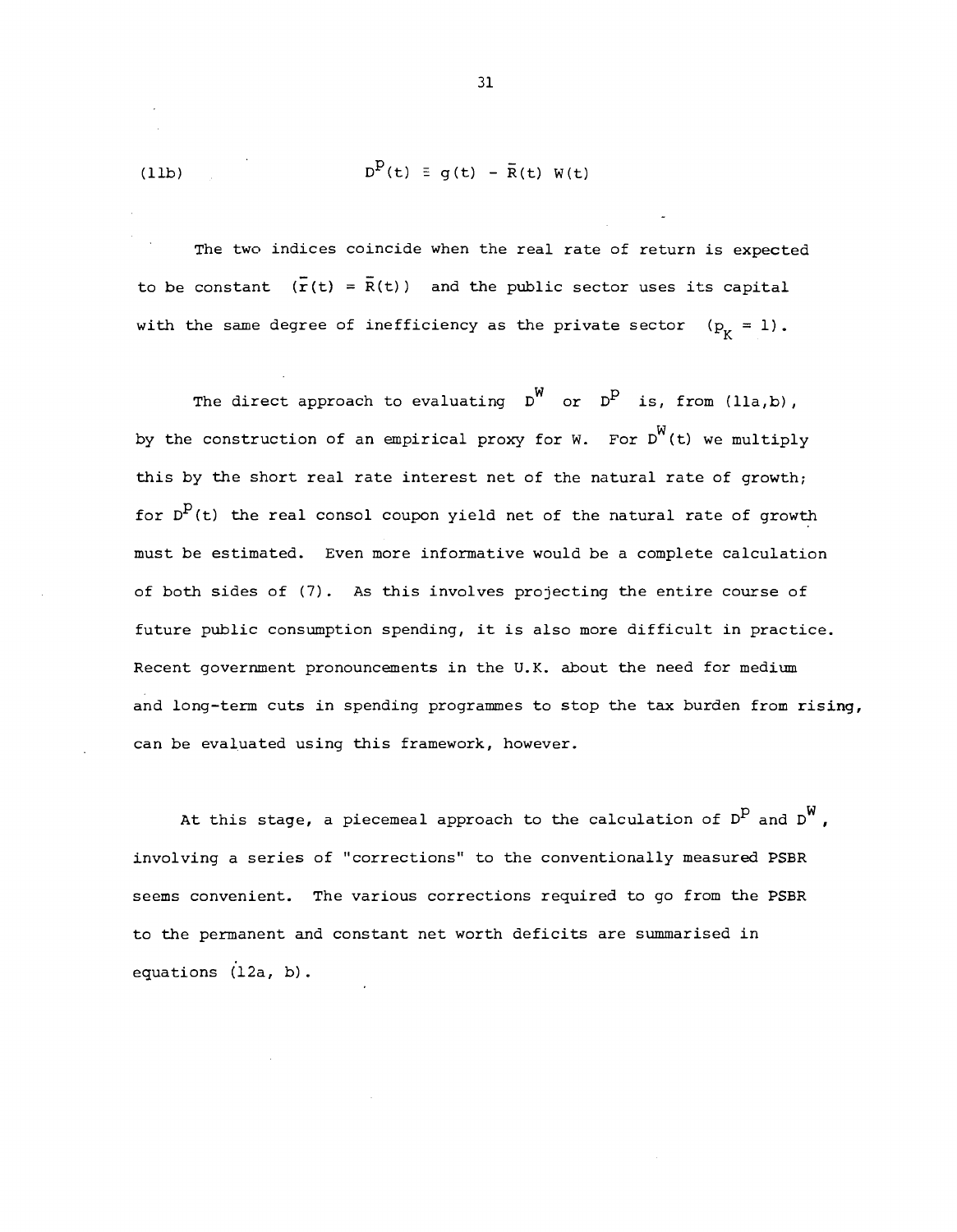(12a) 
$$
D^{P}(t) = PSBR(t) - P_{R}(t) \hat{R}(t) - \hat{K}(t) + [\bar{R}(t) - i(t)] \frac{B(t)}{p(t)}
$$
  
+  $[\bar{R}(t) - \frac{1}{P_{C}(t)}] \frac{P_{C}(t) C(t)}{p(t)} - (\bar{R}(t) - i^{*}(t)) \frac{\epsilon(t) F^{*}(t)}{p(t)}$   
-  $(\bar{R}(t) - \frac{\rho_{K}(t)}{P_{K}(t)}) P_{K}(t) K(t)$   
-  $(\bar{R}(t) - \frac{\rho_{R}(t)}{P_{D}(t)}) P_{R}(t) R(t) - (\bar{R}(t) T(t) - \tau(t)) - \bar{R}(t) S(t)$ .

(12b) 
$$
D^W(t) = PSBR(t) - p_R(t) \dot{R}(t) - p_K \dot{k} - \left(\frac{p_1(t,t)}{p(t)} + n\right) \frac{B(t)}{p(t)}
$$
  
+  $\left(\bar{r}(t) - \frac{1}{p_C(t)}\right) \frac{P_C(t)C(t)}{p(t)} + \left(n + \frac{p_1(t,t)}{p(t)} - \frac{\epsilon_1(t,t)}{\epsilon(t)}\right) \frac{\epsilon(t)F^*(t)}{p(t)}$   
-  $\left(\bar{r}(t) - \frac{\rho_K(t)}{p_K(t)}\right) p_K(t) K(t)$   
-  $\left(\bar{r}(t) - \frac{\rho_R(t)}{p_R(t)}\right) p_R(t) R(t) - \left(\bar{r}(t) T(t) - T(t)\right) - \bar{r}(t) S(t)$ .

Since  $D^D(t)$  is probably the more interesting of the two measures, we shall concentrate on it. Taking the corrections to the PSBR in (12a) in turn:

-  $p_R^{\dagger}f(t)$  : This is a proxy for those net sales of existing public sector assets that should be added to the PSER to get the public sector financial deficit (PSFD) on a national accounts basis.

 $-\dot{k}$  : g(t) in (12 a,b) is public sector consumption spending. Many categories of exhaustive public spending possess characteristics both of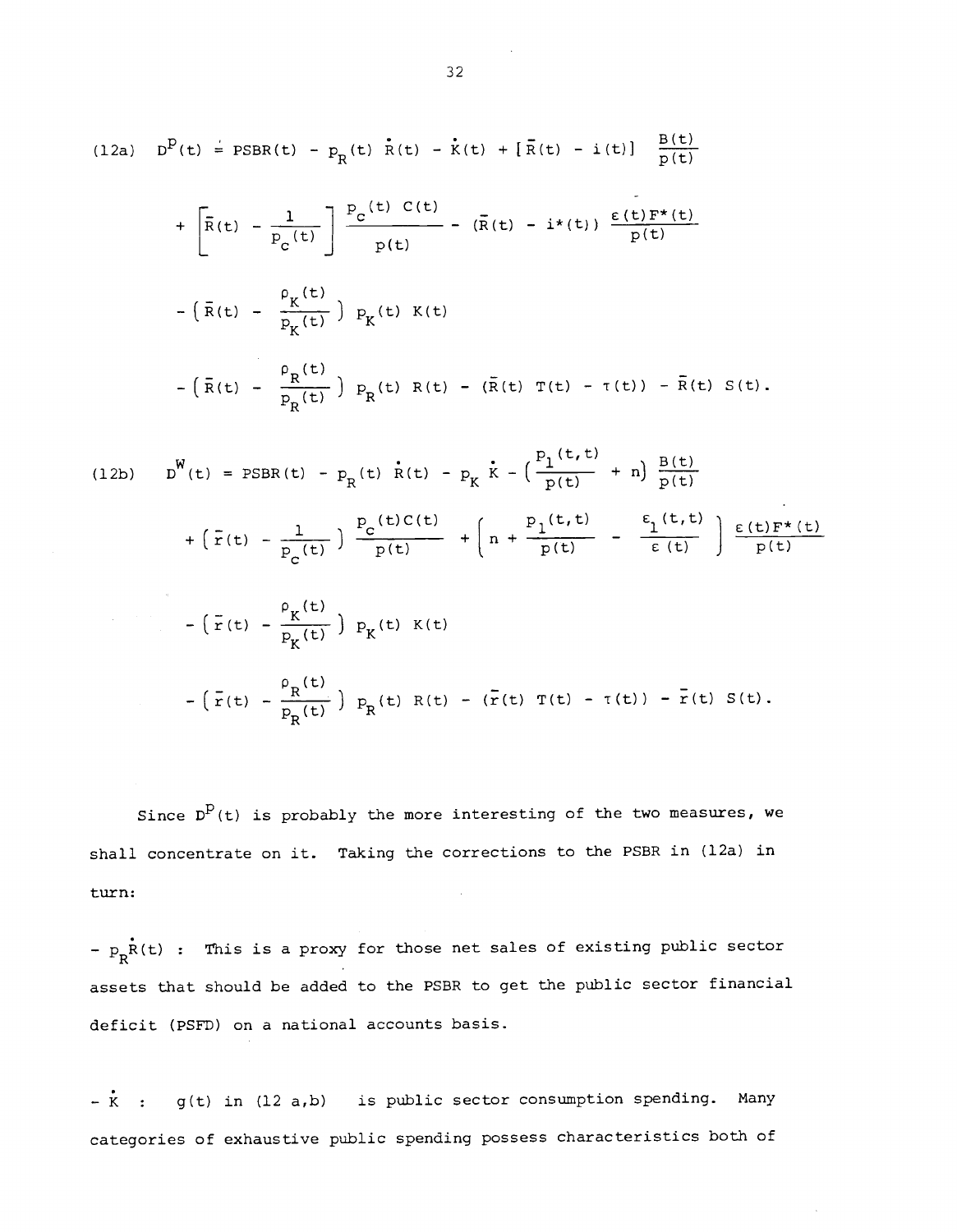consumption and capital formation. In the illustrative figures for the U.K. given in Table 1 I finesse these problems by following standard national income accounting conventions. On this basis, estimates of public sector net capital formation (at replacement cost) which should be subtracted from the PSBR and PSFD as one of the steps to get to  $D^P$ , are available in the U.K.

 $B = \sqrt{p}$   $\int_{0}^{D}$  pc this is not +  $(\bar{R} - i)$   $\frac{B}{p}$  +  $(\bar{R} - \frac{1}{p_c})$   $\frac{P_c}{p}$  : this is not merely an inflation and real growth correction but also involves the permanent income smoothing 15/ reflected in the use of the long real interest rate. (This last step is omitted in (l2b).) In public sector permanent income, debt service on the bond debt should be evaluated by multiplying the real long run (consol) rate of interest net of the natural growth rate,  $\bar{R}(t)$ , into the market value of all bonds. Estimates for this correction for the U.K. and a discussion of its methodological foundations are given in Miller [1982] and in Miller and Babbs [1983] . They are reproduced here in Table I,

-  $(\bar{R} - i^*)$   $\frac{\epsilon F^*}{D}$ : This corrects for changes in the domestic currency value of foreign currency denominated assets and liabilities as well as for domestic inflation, real growth and permanent income smoothing. It is very important for a number of LDC's which have borrowed externally in dollars or other hard currencies. (See Buiter [1983] .) Its significance for the U.K. and U.S. is likely to be quite minor.

15. For conventional inflation corrections see Siegel [1979] , Threadgold and Taylor [1979] and Cukierman and Mortensen [1983].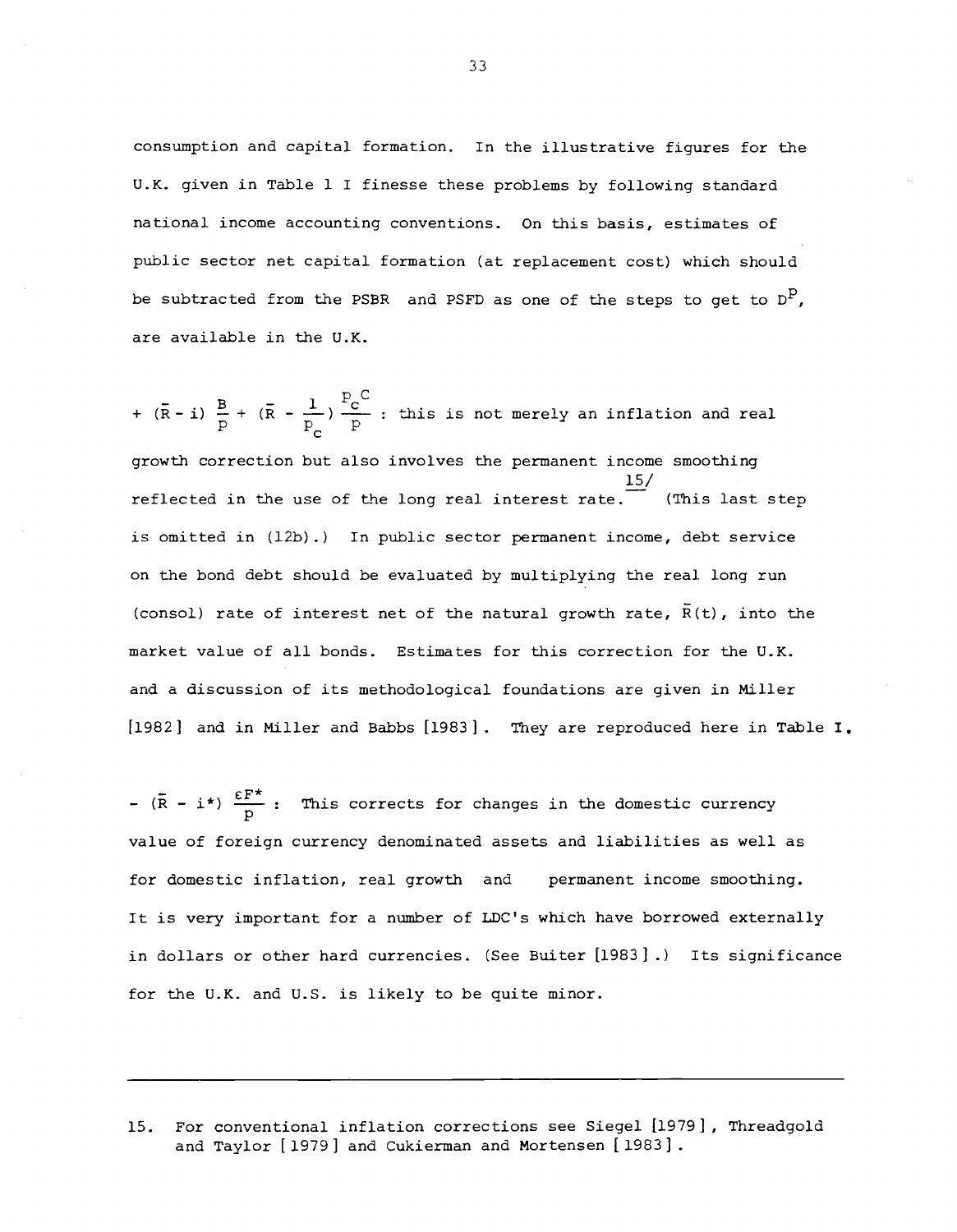-  $(R - \frac{p}{p_x}) p_K$  : It is difficult to assess the size and magnitude of the excess of current income from public capital over permanent income and I do not attempt to do so. It is likely to be strongly procyclical.

-  $(\bar{R} - \frac{p_R}{p_R}) p_R R$  : North Sea oil revenues are currently at or near their expected peak value. While in the mid and late seventies current oil revenue fell short of its permanent value (as perceived at the time) this situation is now reversed. The figures in Table 1 are merely illustrative but are quite conservative, in the sense that they are more likely to understate permanent oil revenue.

 $(\overline{R}T - \tau)$ : It should be clear that current taxes net of transfers  $\tau(t)$  is likely to be a poor proxy for  $\bar{R}(t)$   $T(t)$ . The most important "corrections" to  $\tau(t)$  required to obtain a better approximation to  $\bar{R}(t)$  T(t) are the following:

(a) "Cyclical" corrections to tax receipts and transfer payments. The yield from several major taxes (income taxes, national insurance contributions, VAT, corporation tax) varies inversely with cyclical deviations of economic activity from its full employment, trend or natural level. The opposite correlation holds for such transfer payments as unemployment benefits. Cyclical corrections to the conventionally measured deficit are, from this perspective, desirable not because they provide a better approximation to the short—run demand effect of the budget, but as one step towards the calculation of public sector permanent income or of the permanent deficit.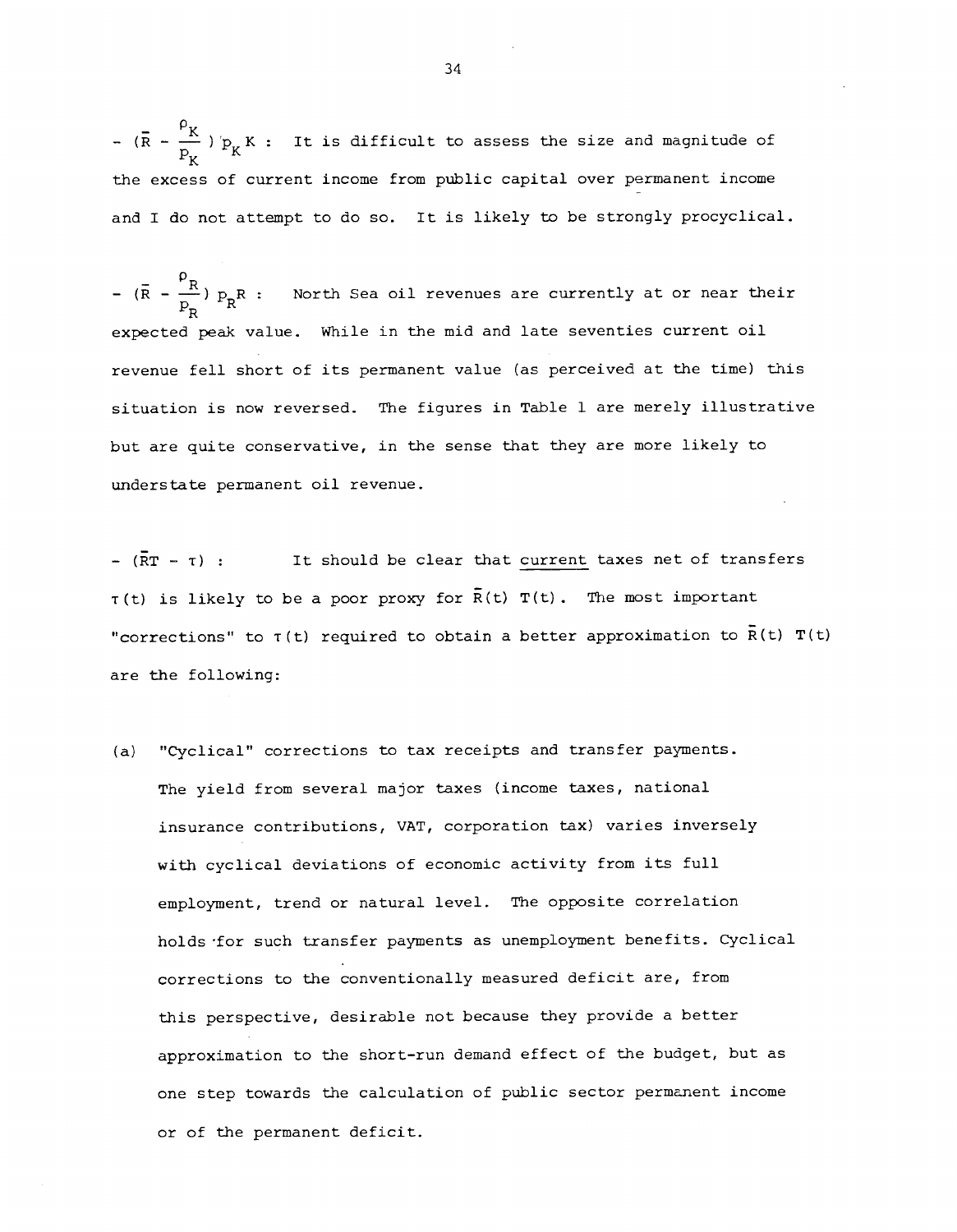In Table 1 I use the IMP's estimates of the cyclical correction. These are very conservative in that they do not assign a zero cyclical correction to 1979 but instead assume the cyclically corrected deficit to be 2.3% of GDP larger than the actual deficit in 1979 and 1.4% of GDP in 1980.

16/

This seems to indicate an expectation of a normal unemployment rate in the U.K. of 8 or 9 per cent. The Institute of Fiscal 17/ Studies, on the other hand, while coming up with very similar year—to—year changes in the cyclical correction, puts its level 2 to  $2\frac{1}{2}$  percentage points of GDP higher. What matters for the sustainability calculation is that a reasonable proxy for the expected average future levels of capacity utilization and unemployment be used. These levels may well be functions of the fiscal policies adopted by the authorities and need not be equal to any "natural" or "full employment" values.

(b) There may be planned, projected or expected changes in the scale and scope of certain tax and benefit programmes. E.g. under existing legislation governing contributions and benefits, the greying of the U.K. population implies a growing excess of pension payments over contributions. Similar concerns have been voiced in the U.S. While one could try to make some further rough structural or demographic corrections to the "cyclically corrected" tax and transfer total, I have not done so in Table I.

16. IMP World Economic Outlook.

17. John Kay [1983]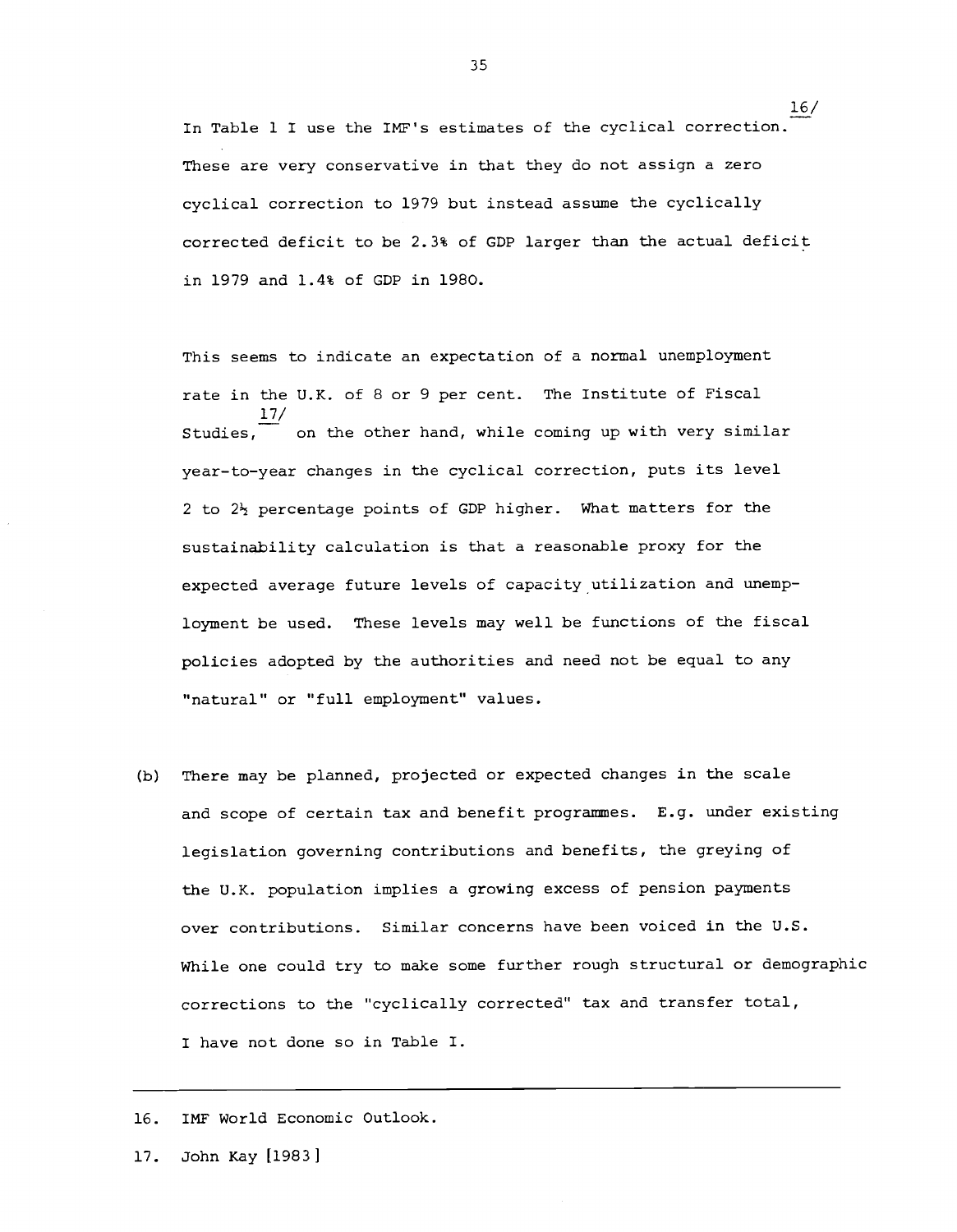$\bar{R}S$  :  $\bar{R}$  The perpetuity value of future seigniorage revenue is not so easily determined. Following the definition of S(t) given in (7), one must estimate future government plans for monetary base growth  $\frac{H}{M}$ and future demands for real high-powered money balances  $\frac{M}{p}$  .

Note that

$$
\bar{R}(t) \frac{S(t)}{\bar{y}(t)} = \bar{R}(t) \int_{t}^{\infty} \frac{M_1(s,t)}{M(s,t)} \frac{M(S,t)}{p(s,t) y(s,t)} e^{\int_{t}^{S} [r(u,t) - n] du} ds.
$$

If both the rate of monetary growth and the income velocity of circulation of money are expected to be constant, then

 $\vec{R}(t) S(t) = \frac{\dot{M}(t)}{p(t)} ...$  permanent seigniorage income relative to trend output equals its current value. I will make this assumption, but the overall outcome is not very dependent on it as the amounts involved are fairly small.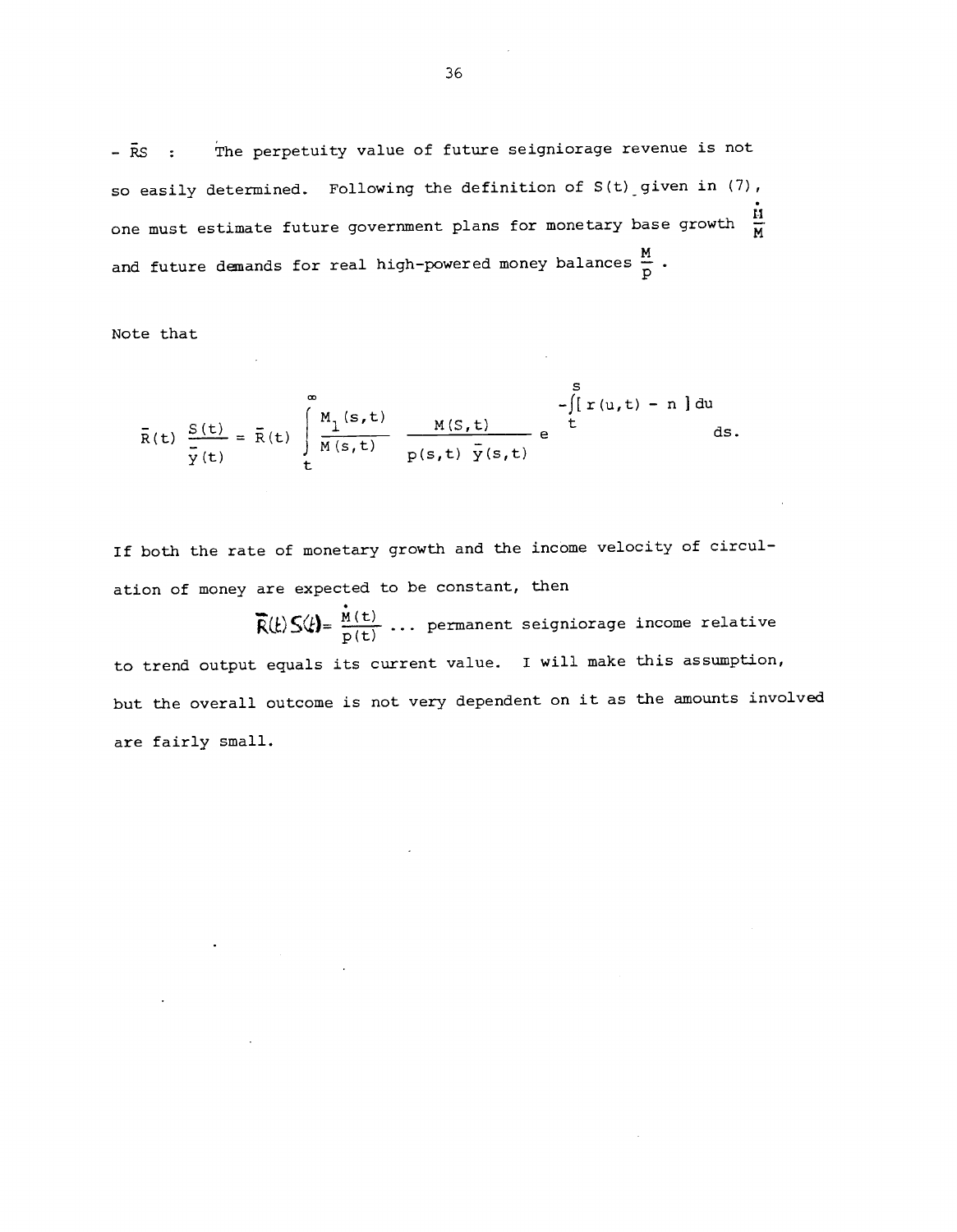a estimate estimate  $\mathbf{\tilde{d}}$ 

| Permanent<br>Deficit                                                                                                                                                                                             | GDP<br>of<br>ď | 1.8                    | ڢ                          | ີ.                   | $-1.7$               | $-2.5$                    |
|------------------------------------------------------------------------------------------------------------------------------------------------------------------------------------------------------------------|----------------|------------------------|----------------------------|----------------------|----------------------|---------------------------|
|                                                                                                                                                                                                                  |                | <b>2901</b>            | 1040                       | 602                  | 3953<br>ı            | 6500<br>$\mathbf I$       |
| $2\bar{A}$ -<br>Serdurorsde Correcrrou<br>Permanent                                                                                                                                                              |                | 187<br>$\mathbf{I}$    | <b>210</b><br>$\mathbf{I}$ | 227                  | <b>240</b><br>ı      | 283<br>$\mathbf{I}$       |
| Tax-Transfer Correction.<br>Structural and Demodraphic                                                                                                                                                           |                |                        |                            |                      |                      |                           |
| $(r - T\bar{A}) -$<br>Cyclical Correction                                                                                                                                                                        |                | $+4700$                | 3900<br>$\ddotmark$        | 2700<br>$\ddot{}$    | 2100<br>ŧ            | 5000<br>$\mathbf{I}$      |
| $A_{R}$ q ( $\frac{A^{Q}}{R} - \bar{R}$ ) -<br>North Sea Oil Correction                                                                                                                                          |                | 1700<br>$\overline{1}$ | $-1400$                    | 500<br>$\mathbf I$   | 800                  | 1900                      |
| $\frac{d}{\sqrt{d}}$ [*1- $\frac{1}{2}$ ]<br>$\frac{1}{2}$ = $\frac{1}{2}$ + $\frac{1}{2}$ + $\frac{1}{2}$ + $\frac{1}{2}$ +<br>$rac{d}{d}$<br>$2d$<br>correction<br>and excuange rate<br>Permanent Dept Service |                | $-5017$                | $-6461$                    | 8215<br>$\mathbf{I}$ | 9653<br>$\mathbf{I}$ | 9851<br>$\blacksquare$    |
| ż<br>Correction<br>Capital Formation<br>Net Public Sector                                                                                                                                                        |                | 2844<br>$\mathbf{I}$   | 3006<br>$\mathbf{I}$       | 2625<br>Ĺ            | 883<br>$\mathbf{I}$  | $\mathbf{e}^{\mathbf{e}}$ |
| PSFD                                                                                                                                                                                                             |                | 7949                   | 8271                       | 9869                 | 8023                 | 6734                      |
| <b>PSBR</b>                                                                                                                                                                                                      |                | 8354                   | 12636                      | 12180                | 10583                | 5419                      |
|                                                                                                                                                                                                                  |                | 1978                   | 1979                       | 1980                 | 1981                 | 1982                      |

Calculation of the Permanent Deficit Calculation of the Permanent Deficit

TABLE 1

 $\overline{1}$ 

 $\overline{37}$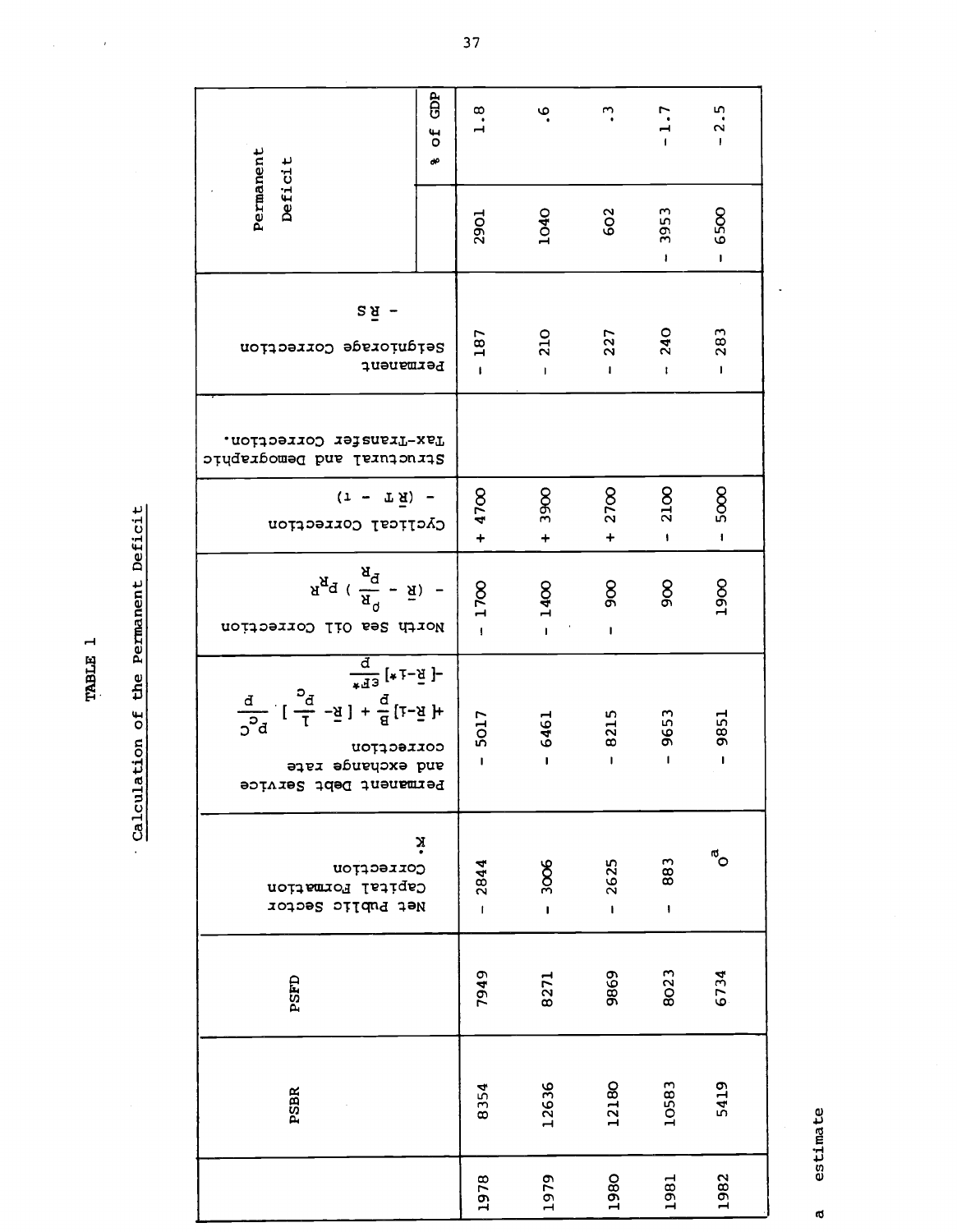#### SOURCES:

— PSBR, PSFD : ET May 1983, 56

— K : Blue Book 1982 ed. 1.7 for 1978—1981. 1982 own estimate.

— Permanent Debt Service Correction: Miller and Babbs [1983].

— North Sea Oil Correction: Own calculations based on NIER, May 1983. F.J. Atkinson, S.J. Brook and S.G.F. Hall, "The Economic Effects of North Sea Oil", pp 38—44; IFS, John Kay ed., The Economy and the 1983 Budget; M.P. Devereux, "Changes in the Taxation of North Sea Oil", Pp. 75—79.

— Cyclical Correction: IMF World Economic Outlook, 1982, Table 49, p.187.

— Permanent Seigniorage Correction: Monetary base x long—run real rate; Source: Miller & Babbs [1983]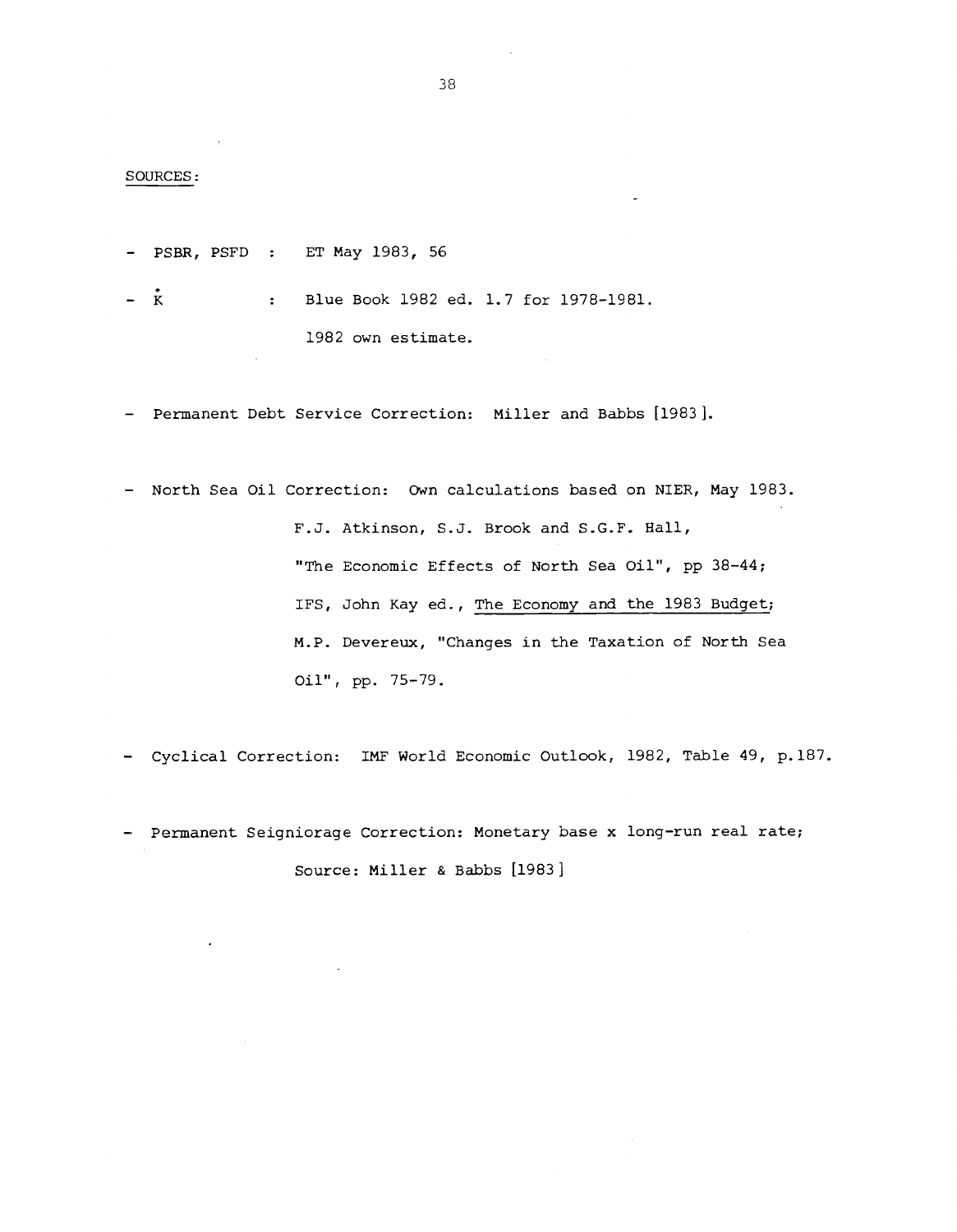Adopting the IFS cyclical correction instead of the one calculated by the IMF would lower the permanent deficit by 2 to  $2\frac{1}{2}$  per cent of GDP compared to the figures in the last column of Figure II. Together with a slightly more generous estimate of the permanent income from North Sea oil this would generate a 5 or 6 per cent of GDP permanent surplus in 1982. This would leave room for a sizeable sustainable increase in the share of public consumption spending in trend GDP over its current level and/or a cut in taxes or increase in transfer payments. Alternatively the government could choose to indulge in a bout of financial "crowding in", using its "permanent" surplus to reduce the real stock of interestbearing debt. The U.K. economy, unlike the USA, would appear to have lots of fiscal elbow room.

#### Eventual Monetization

The apparatus developed here can be applied to the calculation of the "long—run" monetary growth rate implied by the fiscal stance.

From (5) and (7) it follows that

$$
\int_{\frac{R}{t}}^{\infty} \frac{M_{1}(s,t)}{M(s,t)} \frac{M(s,t)}{p(s,t)} e^{\int_{t}^{S} T(u,t) du} ds = G(t)
$$
  
-
$$
\left[ P_{K}(t) K(t) + P_{R}(t) R(t) + T(t) - \frac{(B(t) + P_{C}(t)C(t) - \varepsilon(t)F^{*}(t))}{p(t)} \right].
$$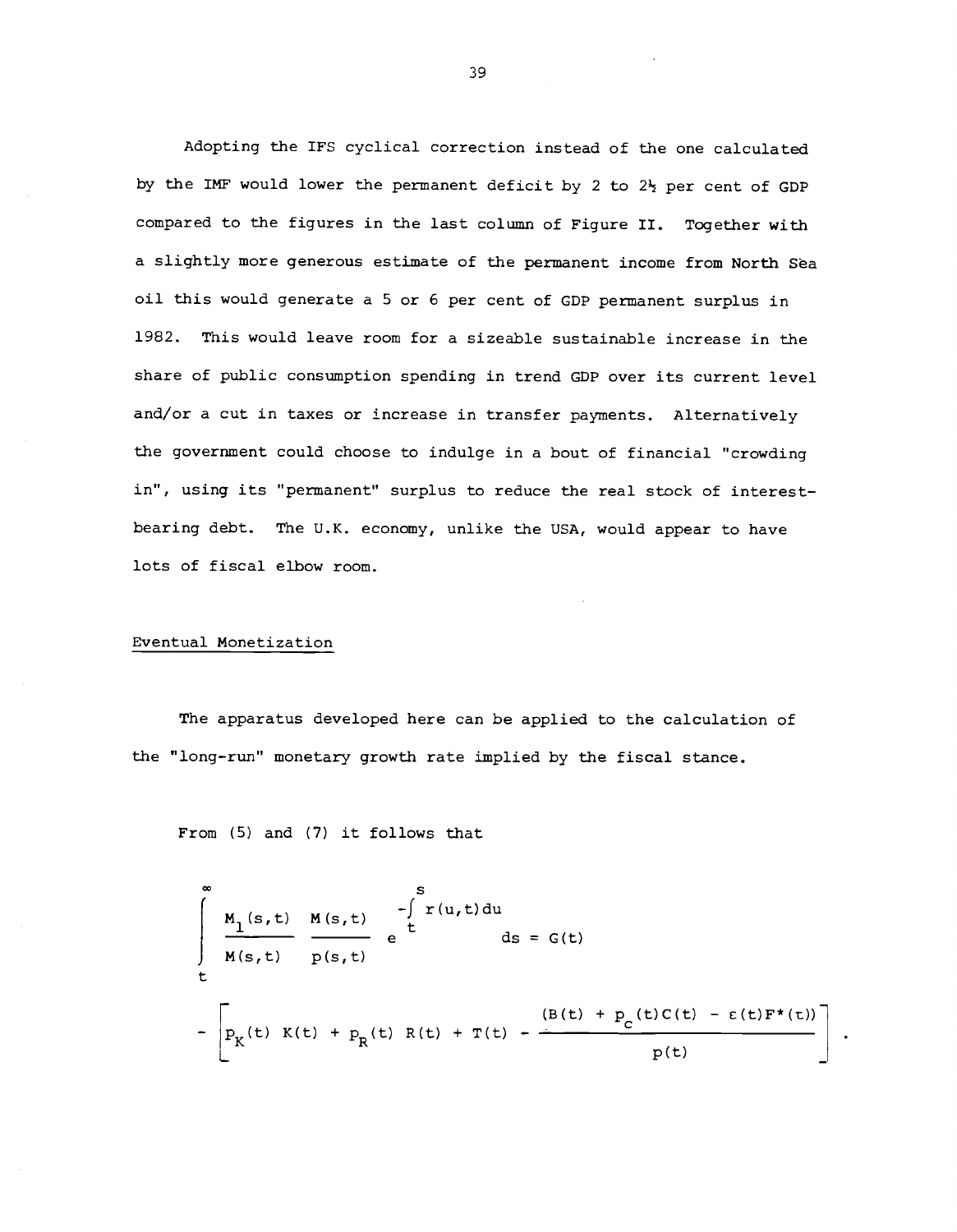This tells us what the amount of revenue to be raised through the inflation tax is (in present value terms) given the spending programme and the government's tangible and intangible non-monetary assets and liabilities. Solving this for a constant rate of monetary growth  $\frac{M}{M}$ and a constant income velocity of circulation  $V = \frac{PY}{M}$  yields

(13) 
$$
\frac{\dot{M}}{M} = V\overline{R}(t) \left[ \frac{G(t) - T(t)}{\overline{y}(t)} - \left( \frac{P_K(t)K(t) + P_R(t)R(t)}{\overline{y}(t)} \right) + \frac{B(t) + P_C(t)C(t) - \epsilon(t)F^*(t)}{p(t) \overline{y}(t)} \right]
$$

If the long—run inflation rate is governed by the rate of growth of the money supply, say  $\frac{p}{p} = \frac{M}{M}$  - n, and if the inflation elasticity of velocity is less than unity, a higher monetary growth rate and a higher rate of inflation are implied by a higher present value of public spending relative to non—monetary assets and liabilities. Only if the public sector's consumption and tax programmes, together with its nonmonetary assets and liabilities, imply a high value of  $\frac{\breve{M}}{M}$  is a fiscal correction a necessary condition for achieving credibility for an anti—inflationary policy. If we consider only.stationary long-run equilibria, (13) becomes

(13') 
$$
\frac{\dot{M}}{M} = V \left[ \frac{g-\tau}{\overline{y}} - \overline{R} \left( \frac{P_K K + P_R R}{\overline{y}} \right) - \frac{(B + P_C C - \epsilon F^*)}{\overline{py}} \right]
$$

Eventual monetary growth is governed in steady state by the trend public sector current account (or consumption account) deficit, with debt service evaluated at the real interest rate net of the natural rate of growth.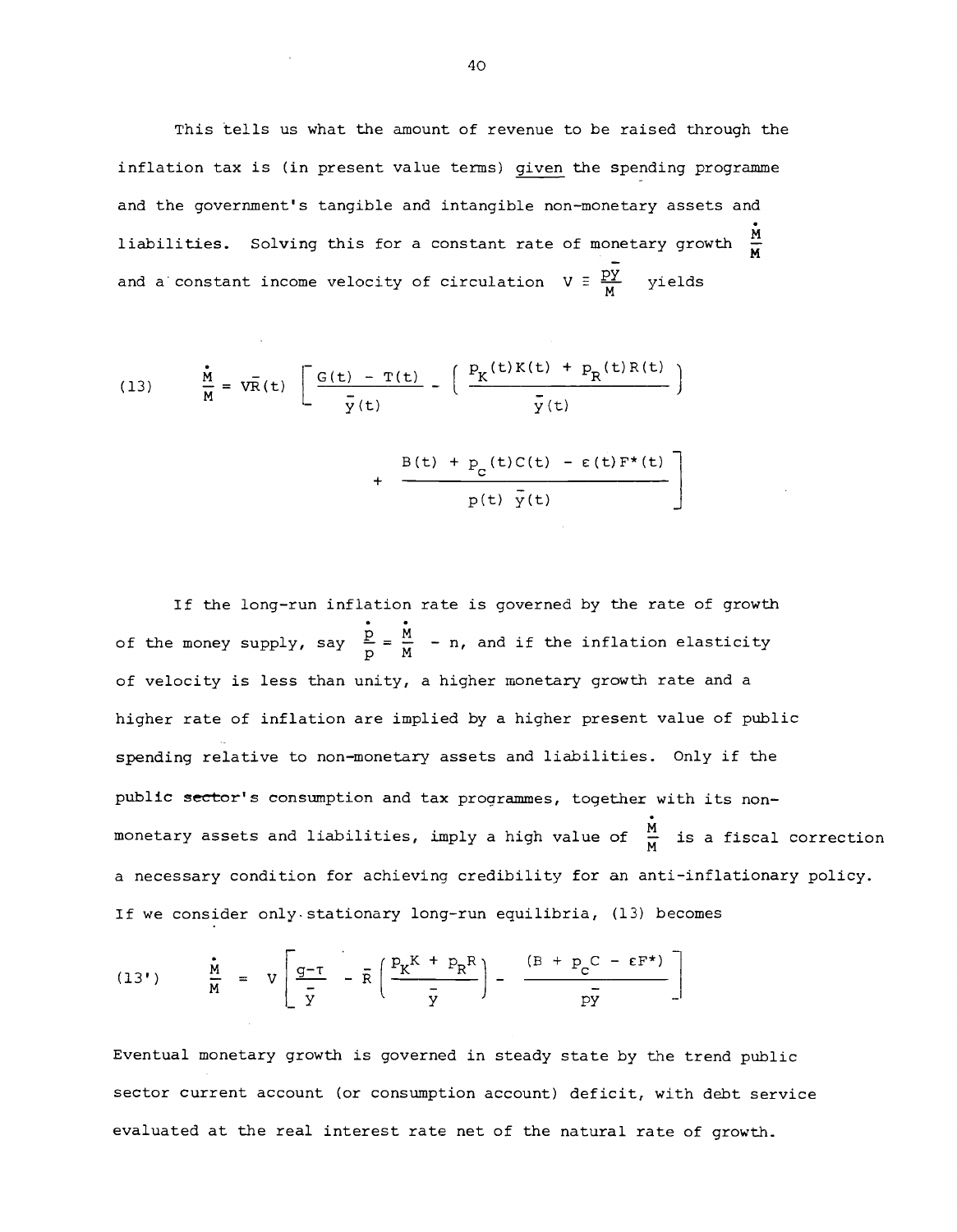This deficit measure can differ dramatically from the conventionally measured public sector financial deficit or PSER, which is often and erroneously taken as an indicator to eventual monetization. (See Sargent [1981], Sargent and Wallace [1981] and Buiter [1982a,b] and Buiter [1983].)

# VI Conclusion

Bringing together in an integrated analytical framework the many heterogeneous perspectives on debt and deficits that were touched upon in this paper is left as an exercise for the reader. What is apparent even now is that the theory of macroeconomic policy design, as it relates to public spending, taxation, debt management, social security, and monetary and exchange rate policy, is a branch of the theory of public finance, albeit a rather underdeveloped branch. Most traditional public finance theory has been restricted to the case of Walrasian, market—clearing economies with a complete set of markets. Most macroeconomic analysis, except for some simple supply—side economics, ignores the efficiency aspects of fiscal and financial policy. The arbitrary and indeed very harmful dichotomy between "macroeconomic" stabilization policy — using fiscal and financial instruments to minimize deviations from full employment equilibrium — and "public finance" allocative or structural policy — altering the full employment equilibrium — can no longer be justified.

Both the "classical" and the "Keynesian" approaches to financial policy reviewed in this paper force one to conclude that a balanced budget policy is very likely to be harmful in a wide range of circumstances.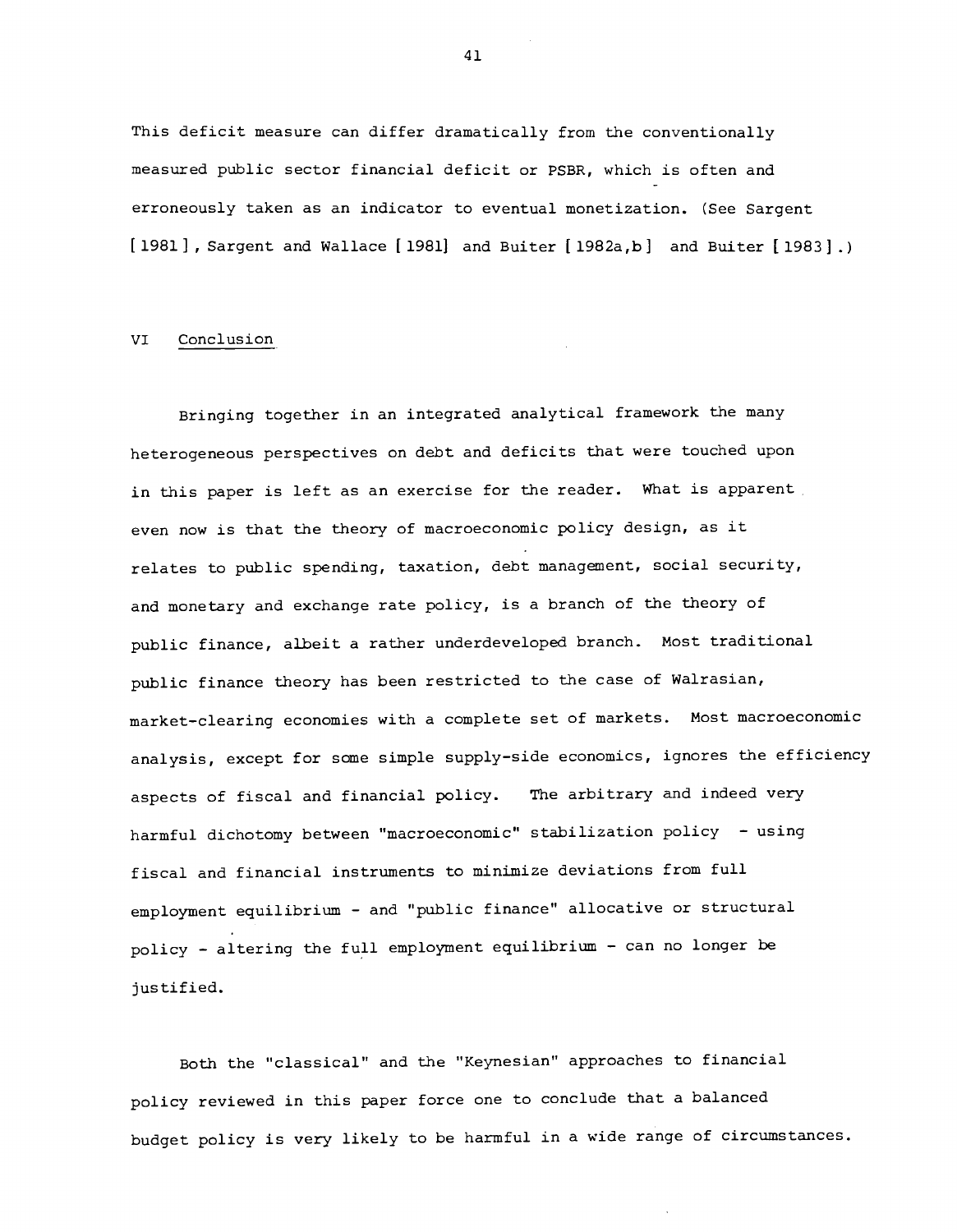While mere sound economic analysis is unlikely to convince those who are firmly committed to a balanced budget, it may help persuade a sufficient number of uncommitted citizens of the need to ban this spectre of false fiscal responsibility.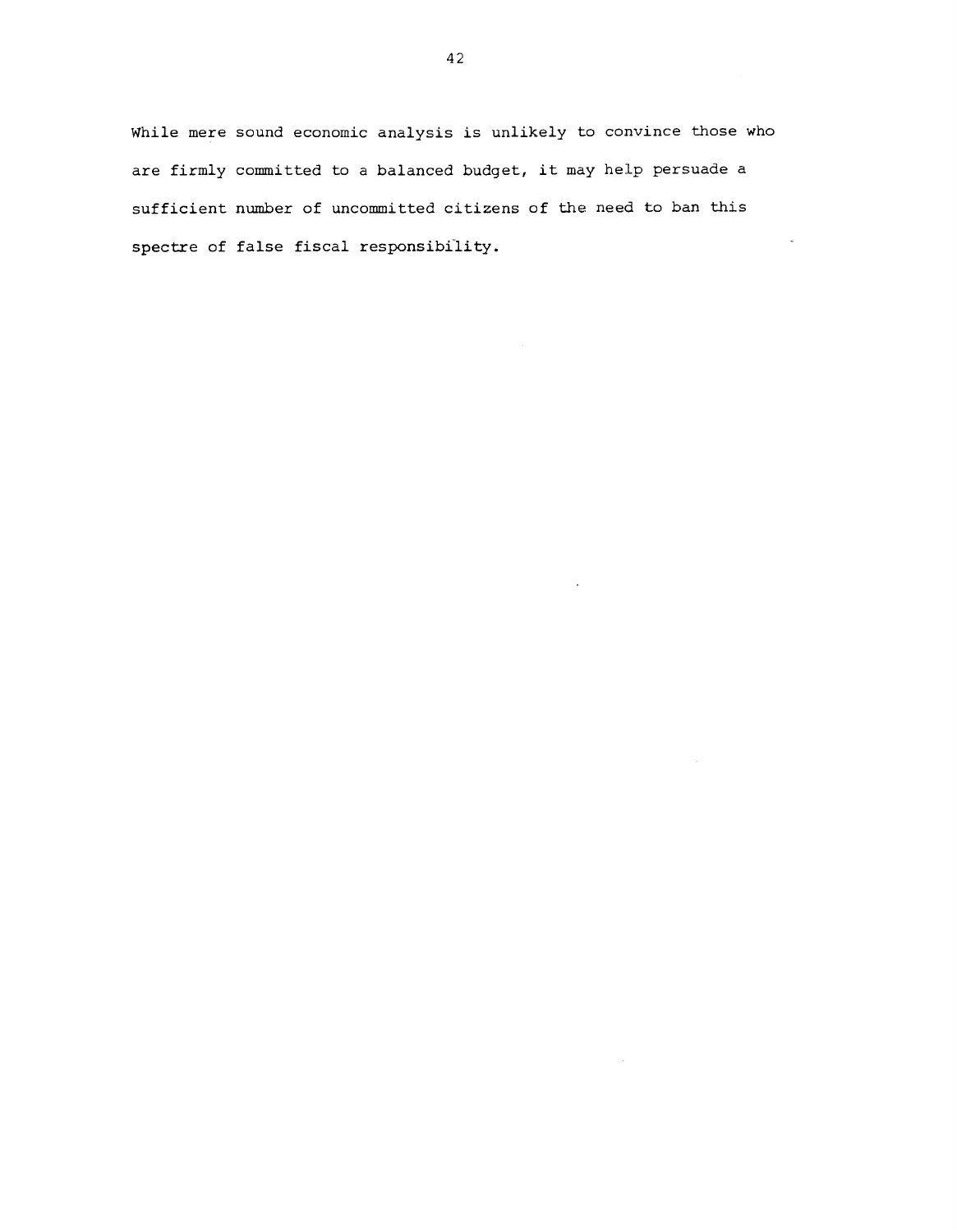#### REFERENCES

A B Atkinson and J.E. Stiglitz [1980], Lectures on Public Economics, New York, McGraw-Hill.

Robert J Barro [1974] , "Are Government Bonds Net Wealth?", Journal of Political Economy, 82, pp 1095-1117.

Robert J Barro [1979] "On the Determination of the Public Debt", Journal of Political Economy, 87, October 1979, pp 940—71.

- Robert J. Barro [1981], "On the Predictability of Tax Rate Changes", NBER Working Paper No 636, February 1981.
- Willem H Buiter [1977], "Crowding Out and the Effectiveness of Fiscal Policy", Journal of Public Economics, 7,
- Willem H Buiter [1979] , "Government Finance in an Overlapping Generations Model with Gifts and Bequests" in G. van Furstenberg, ed. Social Security versus Private Saving, Ballinger, Cambridge.
- Willem H Buiter [l98Oa] , "'Crowding out' of Private Capital Formation by Government Borrowing in the Presence of Intergenerational Gifts and Bequests", Greek Economic Review, 2, August 1980, pp 111—142.
- Willem H Buiter [1980b], "Monetary, Financial and Fiscal Policy Under Rational Expectations" IMF Staff Papers, 27, Dec. pp. 758—813.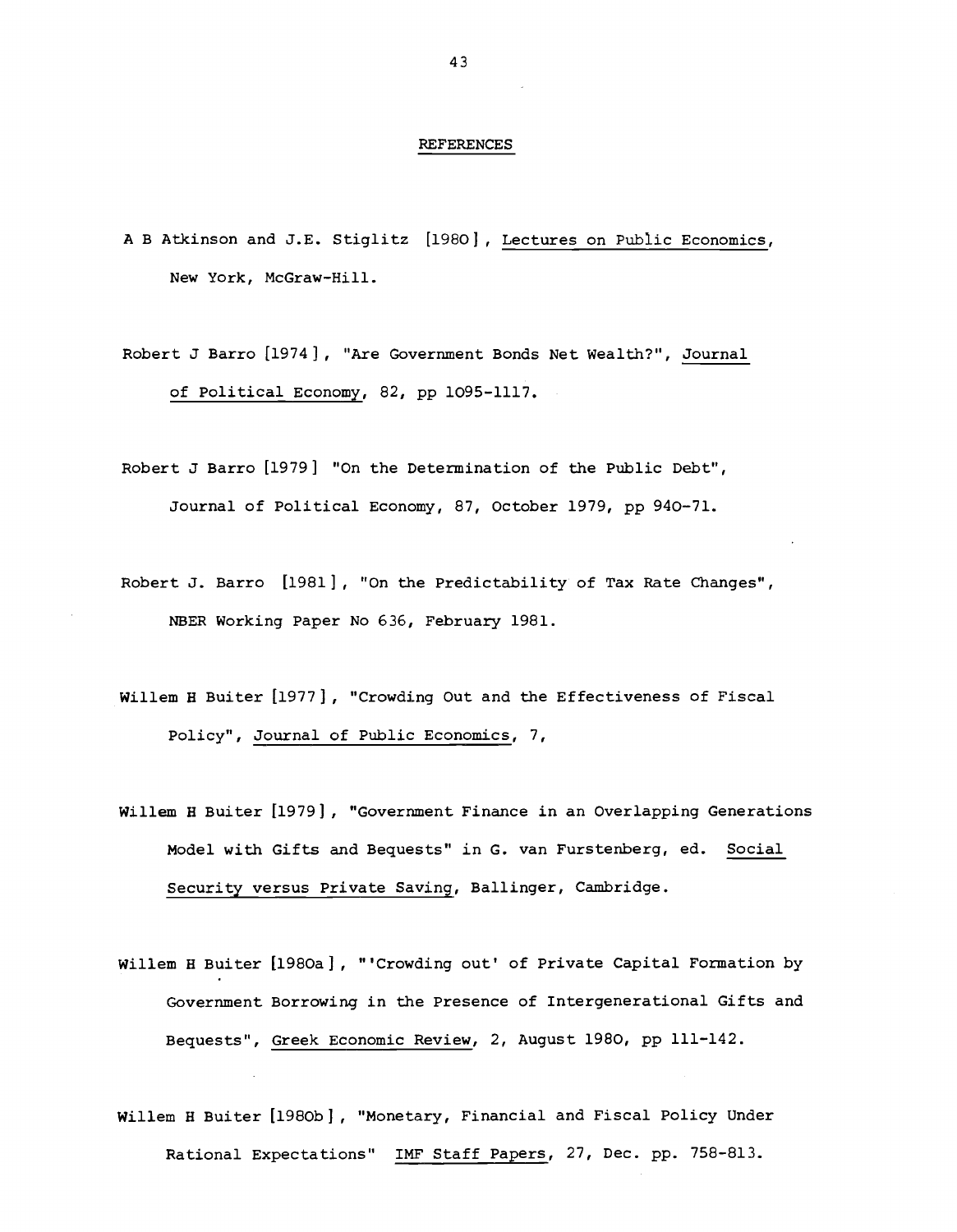- Willem H Buiter [1981], "The Superiority of Contingent Rules over Fixed Rules in Models with Rational Expectations", Economic Journal, 91, September, pp 647—670.
- Willem H Buiter [1982a] , "Comment on T J Sargent and N. Wallace: Some Unpleasant Monetarist Arithmetic", NBER Working Paper No 867, March.
- Willem H Buiter [1982b] , "Deficits, Crowding Out and Inflation: The Simple Analytics", Centre for Labour Economics, London School of Economics, Discussion Paper No. 143, December.
- Willem <sup>H</sup> Buiter [1983] , "The Measurement of Public Sector Deficits and its Implications for Policy Evaluation and Design", IMF Staff Papers, June 1983.
- Willem H Buiter and Marcus H Miller [1983] , "The Economic Consequences of Mrs Thatcher", Unpublished, August.
- J. Carmichael [1982], "On Barro's Theorem of Debt Neutrality: The Irrelevance of Net Wealth", American Economic Review, 72, March, pp 202—213.
- Alex Cukierman and Jorgen Mortensen [1983], "Monetary assets and inflation-induced distortions of the national accounts — conceptual issues and the correction of sector income flows in 5 EEC countries", Commission of the European Communities, Directorate General for Economic and Financial Affairs, Economic Papers, No 15, June.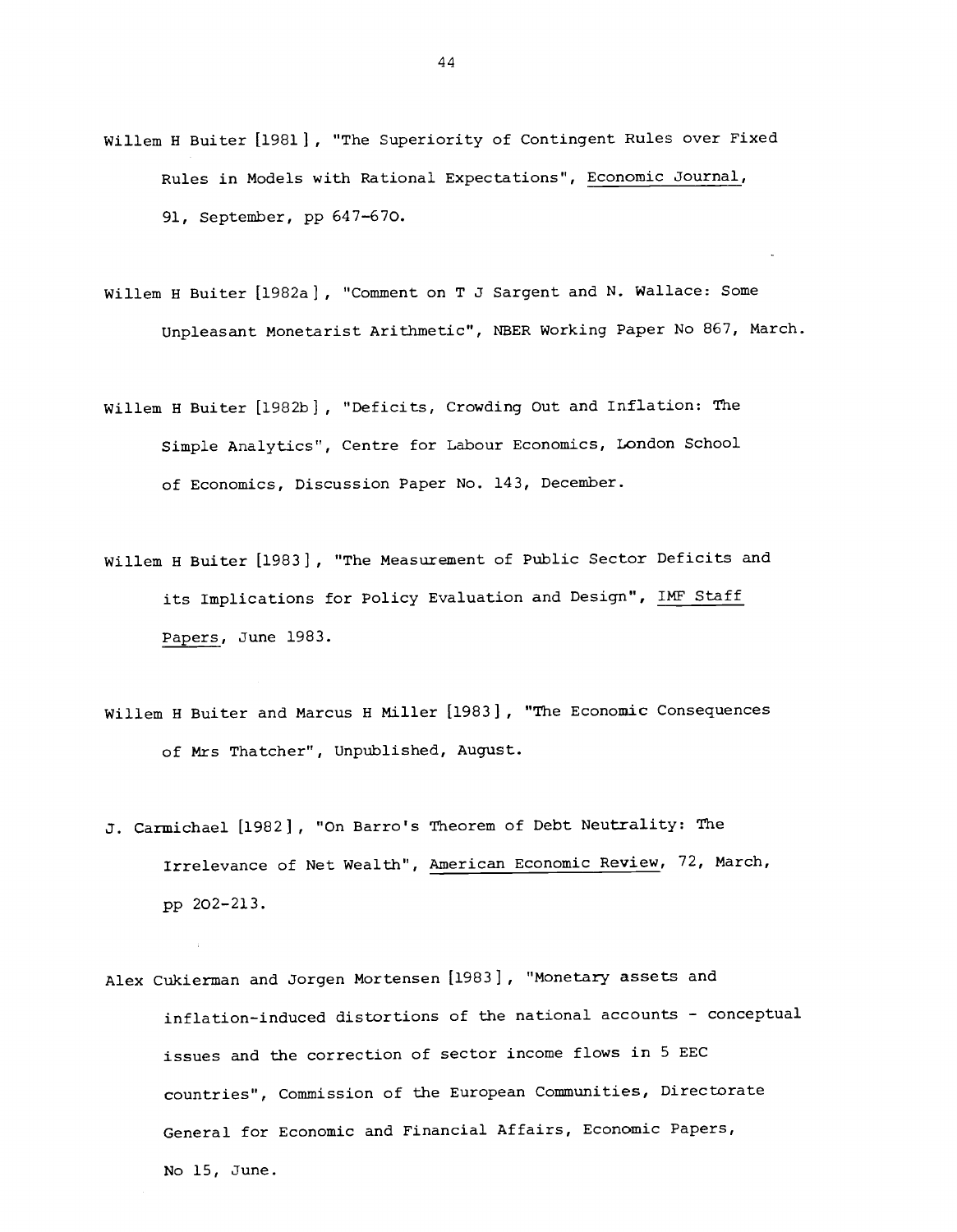- P A Diamond [ 1965] , "National Debt in a Neoclassical growth model" american Economic Review, 55, December, pp 1125-1158.
- R.E. Hall [1978 ] "Stochastic Implications of the Life Cycle—Permanent Income Hypothesis: Theory and Evidence", Journal of Political Economy, 86, December, pp 971-987.
- John Kay [1983] ed., The Economy and the 1983 Budget, Basil Blackwell, 1983, p.45.
- Jeroen J M Kremers [1983] "Public Debt Neutrality, Tax Collection Costs, and Optimal Public Financing", Nuffield College, University of Oxford, Unpublished, April.
- Finn Kydland and Edward C Prescott [1980] , "A Competitive Theory of Fluctuations and the Feasibility and Desirability of Stabilization Policy" in Stanly Fischer, ed. Rational Expectations and Economic Policy, pp 169-187, University of Chicago Press.
- Marcus H Miller [1982] , "Inflation-Adjusting the Public Sector Financial Deficit", in J. Kay, ed. The 1982 Budget, Oxford.
- Marcus H Miller and Simon Babbs [1983] , "The True Cost of Debt Service and the Public Sector Financial Deficit", mimeo, April 1983.
- E. Sadka [1977] , "A Theorem on Uniform Taxation", Journal of Public Economics, 7, June 1977, pp 387—391.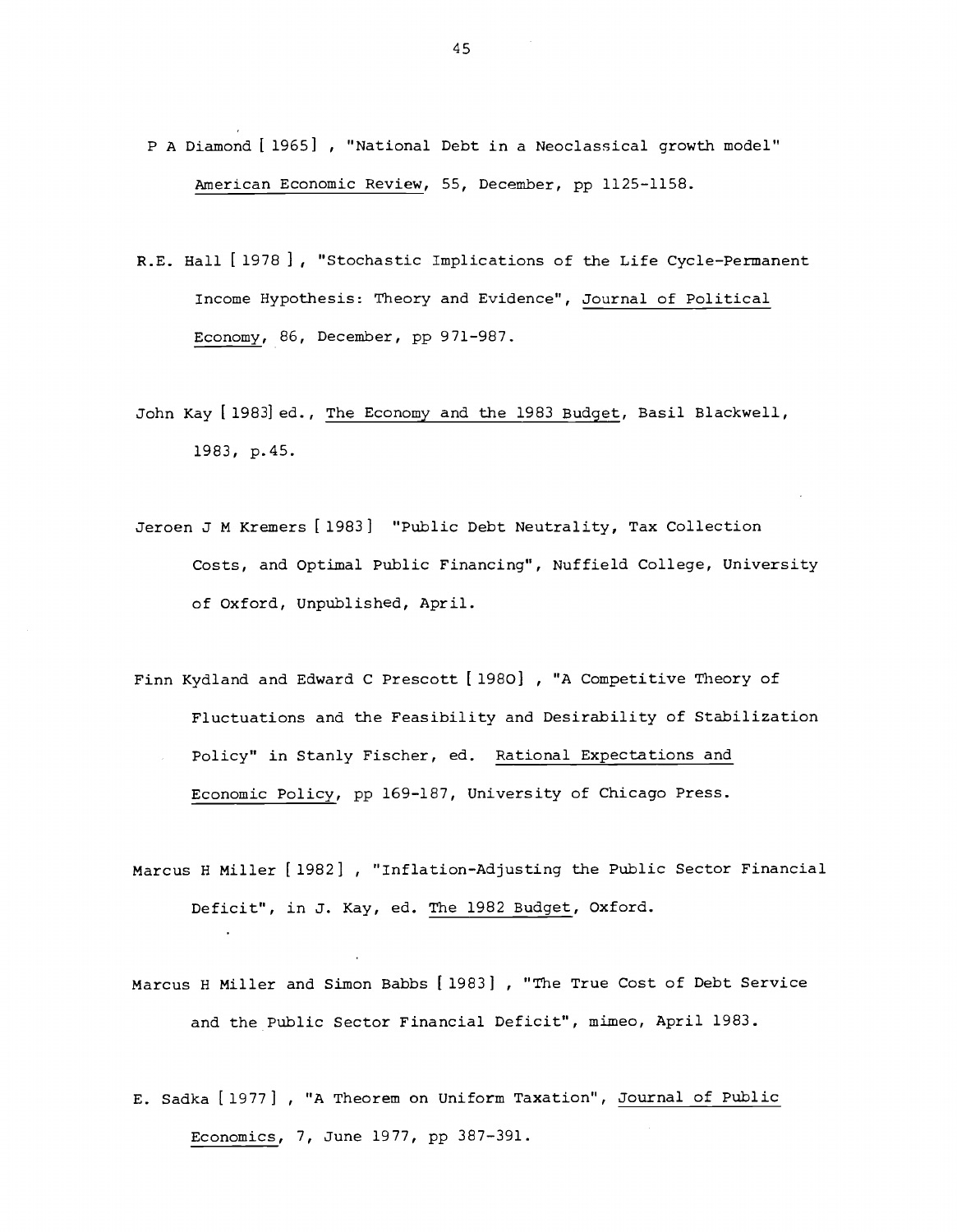- A. Sandmo [1974 ] , "A Note on the Structure of Optimal Taxation", American Economic Review, 64, September, pp 701—706.
- A. Sandmo [1974], "Optimal Taxation: An Introduction to the Literature", Journal of Public Economics, pp 37—54.
- Thomas J sargent [1981] , "Stopping Moderate Inflations: The Methods of Poincaré and Thatcher", May, unpublished.
- Thomas J Sargent and N. Wallace [1981] , "Some Unpleasant Monetarist Arithmetic", unpublished, October.
- J. Siegel [1979] , "Inflation-Induced Distortions in Government and Private Saving Statistics", Review of Economics and Statistics, February 1979, pp 83-90.
- Joseph E Stiglitz [1983a] "On the Relevance or Irrelevance of Public Financial Policy", NBER Working Paper No 1057, January.
- Joseph E stiglitz [1983b] "On the relevance or irrelevance of public financial policy: Indexation, price rigidities and optimal monetary policy", NBER Working Paper No 1106, April.
- Joseph E Stiglitz and A Weiss [1981] , "Credit Rationing in Markets with Imperfect Information", American Economic Review, 71, June, pp 393—410.